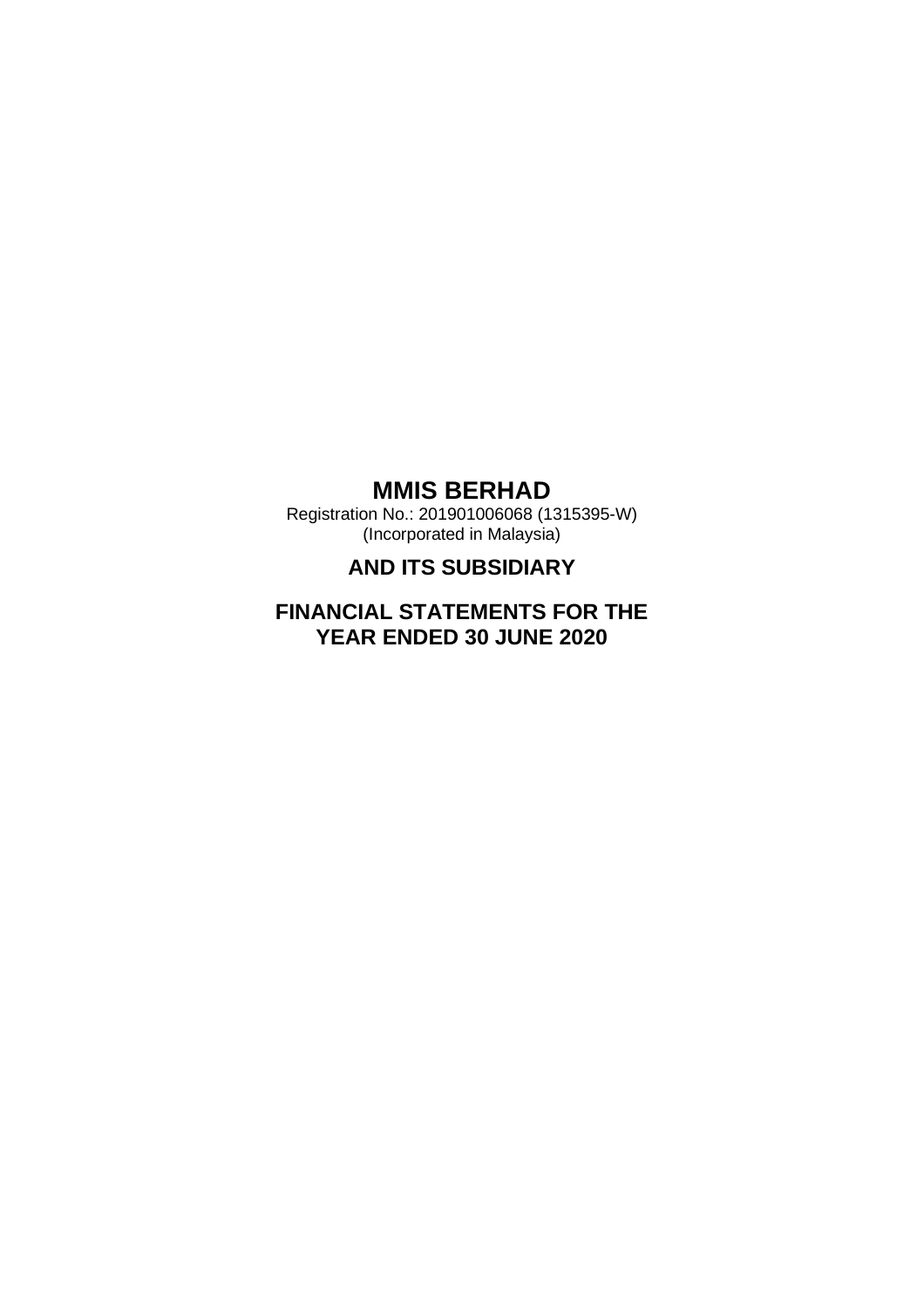Registration No.: 201901006068 (1315395-W) (Incorporated in Malaysia)

# **AND ITS SUBSIDIARY**

# **DIRECTORS' REPORT FOR THE YEAR ENDED 30 JUNE 2020**

The Directors have pleasure in submitting their report and the audited financial statements of the Group and of the Company for the financial year ended 30 June 2020.

## **PRINCIPAL ACTIVITY**

The Company is principally engaged in investment holding whilst the principal activities of the subsidiary are as stated in Note 5 to the financial statements. There has been no significant change in the nature of these activities during the financial year.

## **SUBSIDIARY**

The details of the Company's subsidiary are disclosed in Note 5 to the financial statements.

## **RESULTS**

|                     | <b>GROUP</b><br><b>RM</b> | <b>COMPANY</b><br>RM |
|---------------------|---------------------------|----------------------|
| Profit for the year | 2,607,544                 | 2,292,545            |
|                     |                           |                      |

# **RESERVES AND PROVISIONS**

There were no material transfers to or from reserves and provisions during the financial year under review except as disclosed in the financial statements.

## **DIVIDEND**

The amount of dividend paid by the Group was in respect of the financial year ended 30 June 2020, a dividend of RM0.005 per ordinary share totalling RM2,500,000 declared on 15 November 2019 and paid on 10 December 2019.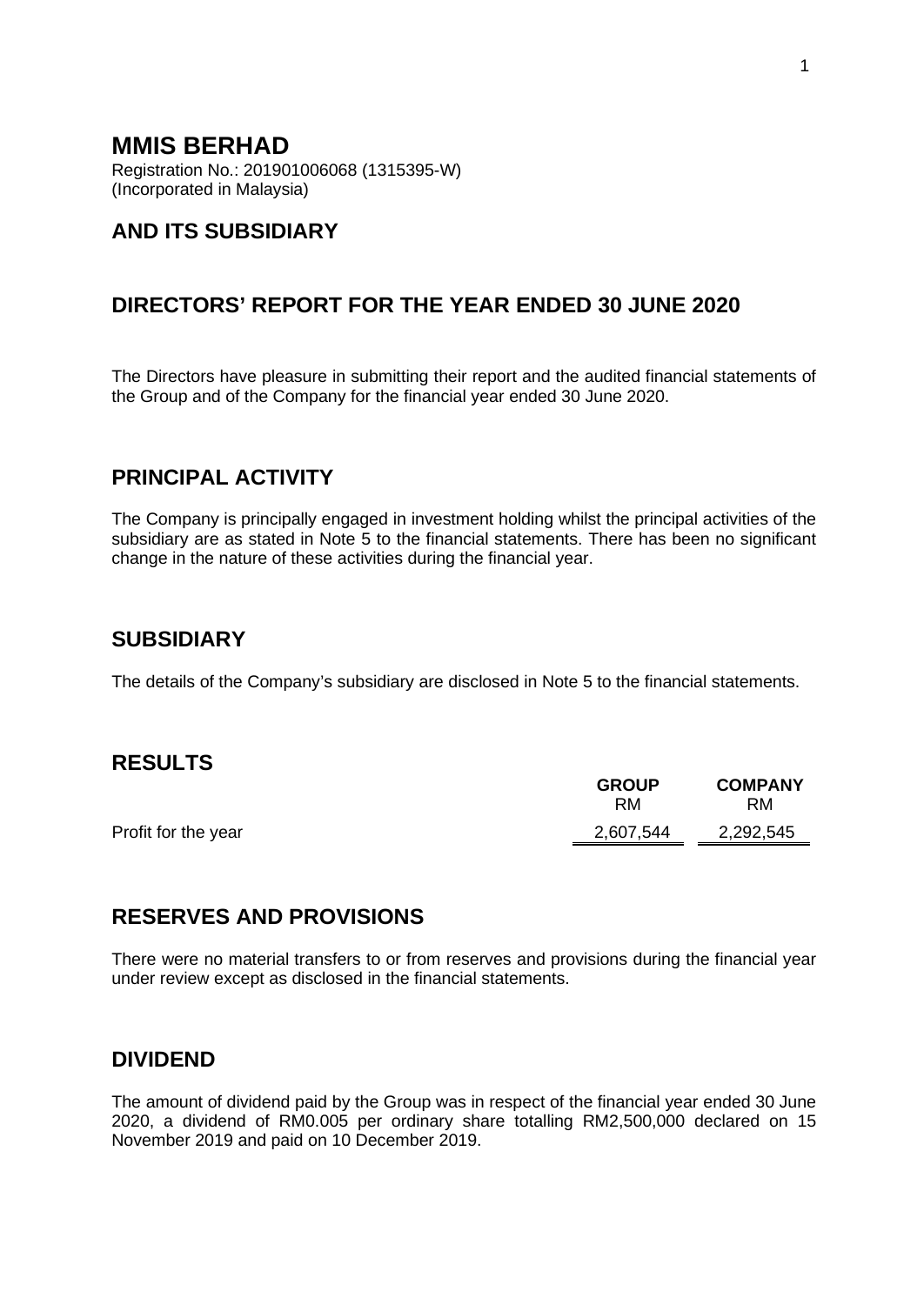## **DIRECTORS OF THE COMPANY**

Directors who served during the financial year until the date of this report are:

Loh Chin Soon Low Oo Seng Loh Chin Siang

## **DIRECTORS' INTERESTS IN SHARES**

The interests in the shares of the Company and of its related corporation (other than whollyowned subsidiaries) of those who were Directors at financial year end (including the interests of the spouses or children of the Directors who themselves are not Directors of the Company) as recorded in the Register of Directors' Shareholdings are as follows:

|                                                | <-------------- Number of ordinary shares --------------> |                                                     |                                    |                                           |  |  |
|------------------------------------------------|-----------------------------------------------------------|-----------------------------------------------------|------------------------------------|-------------------------------------------|--|--|
| <b>Name</b>                                    | At<br>1.7.2019<br><b>Bought</b>                           |                                                     | (Sold)                             | At<br>30.6.2020                           |  |  |
| <b>Interests in the Company</b>                |                                                           |                                                     |                                    |                                           |  |  |
| Loh Chin Soon<br>Low Oo Seng<br>Loh Chin Siang | 202,500,000<br>101,250,000<br>101,250,000                 | $\qquad \qquad \blacksquare$<br>٠<br>$\blacksquare$ | $\overline{\phantom{a}}$<br>-<br>۰ | 202,500,000<br>101,250,000<br>101,250,000 |  |  |

## **DIRECTORS' BENEFITS**

Since the end of the previous financial period, no Director of the Company has received nor become entitled to receive any benefit (other than those fees and other benefits included in the aggregate amount of remuneration received or due and receivable by Directors as shown in the financial statements or the fixed salary of a full time employee of the Company or of related corporations) by reason of a contract made by the Company or a related corporation with the Director or with a firm of which the Director is a member, or with a company in which the Director has a substantial financial interest except as disclosed in Note 28.

There were no arrangements during and at the end of the financial year which had the object of enabling Directors of the Company to acquire benefits by means of the acquisition of shares in or debentures of the Company or any other body corporate.

## **ISSUE OF SHARES AND DEBENTURES**

On 3 September 2019, the Company issued and allotted 50,000,000 new ordinary shares of RM0.10 per ordinary share for a total cash consideration of RM5,000,000 for capital expenditure and working capital purposes.

There were no other changes in the issued and paid-up capital of the Company during the financial year. There were no debentures issued during the financial year.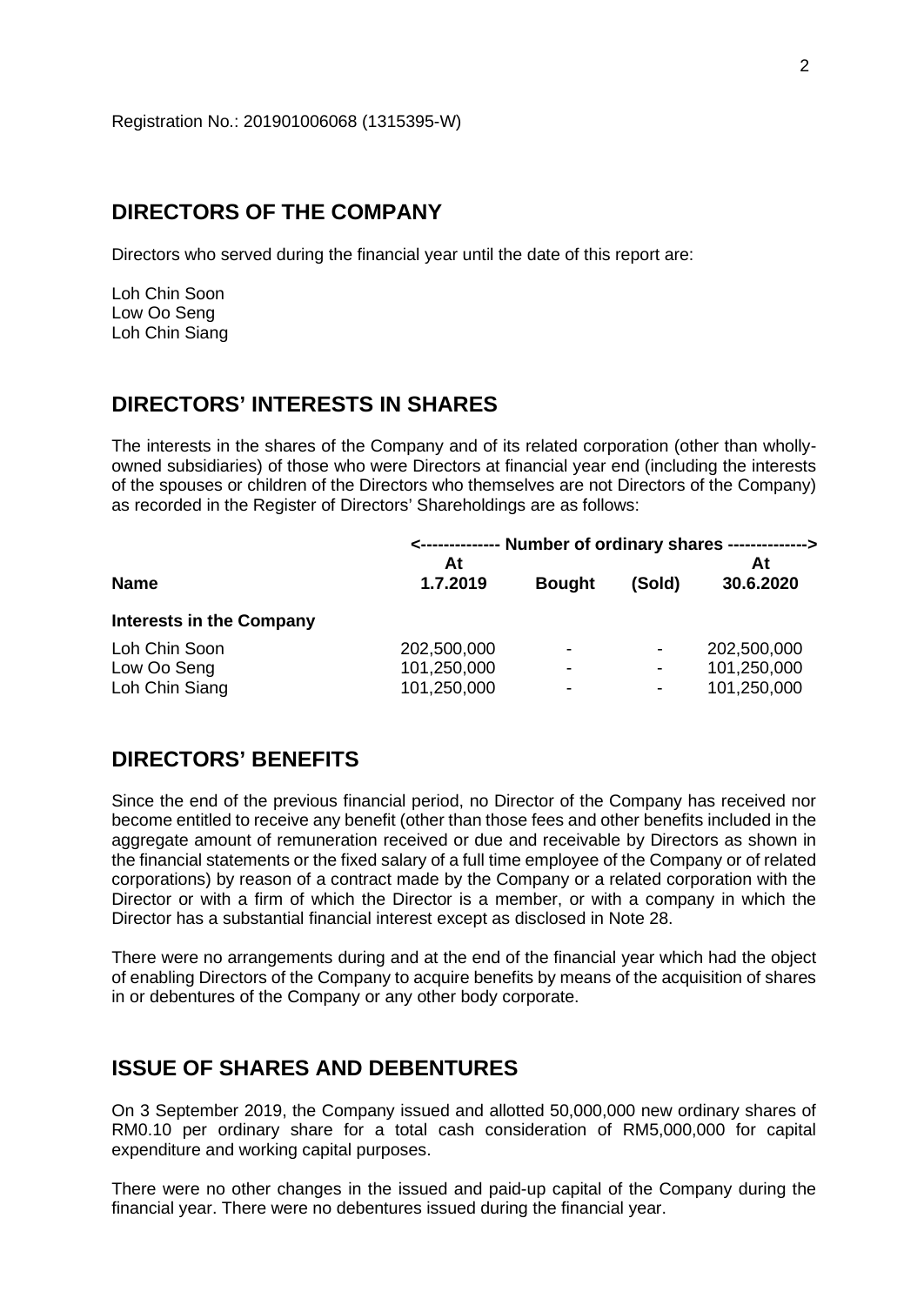## **OPTIONS GRANTED OVER UNISSUED SHARES**

No options were granted to any person to take up unissued shares of the Company during the financial year.

## **INDEMNITY AND INSURANCE COSTS**

During the financial year, the total amount of insurance effected for Directors of the Company is RM6,264.

## **QUALIFICATION OF SUBSIDIARY'S FINANCIAL STATEMENTS**

The auditors' report on the audit of the financial statements of the Company's subsidiary is not qualified.

# **OTHER STATUTORY INFORMATION**

Before the financial statements of the Group and of the Company were made out, the Directors took reasonable steps to ascertain that:

- (i) there are no bad debts to be written off and no provision needs to be made for doubtful debts, and
- (ii) any current assets which were unlikely to be realised in the ordinary course of business have been written down to an amount which they might be expected so to realise.

At the date of this report, the Directors are not aware of any circumstances:

- (i) that would render it necessary to write off any bad debts or provide for any doubtful debts, or
- (ii) that would render the value attributed to the current assets in the financial statements of the Group and of the Company misleading, or
- (iii) which have arisen which render adherence to the existing method of valuation of assets or liabilities of the Group and of the Company misleading or inappropriate, or
- (iv) not otherwise dealt with in this report or the financial statements that would render any amount stated in the financial statements of the Group and of the Company misleading.

At the date of this report, there does not exist:

- (i) any charge on the assets of the Group or of the Company that has arisen since the end of the financial year and which secures the liabilities of any other person, or
- (ii) any contingent liability in respect of the Group or of the Company that has arisen since the end of the financial year.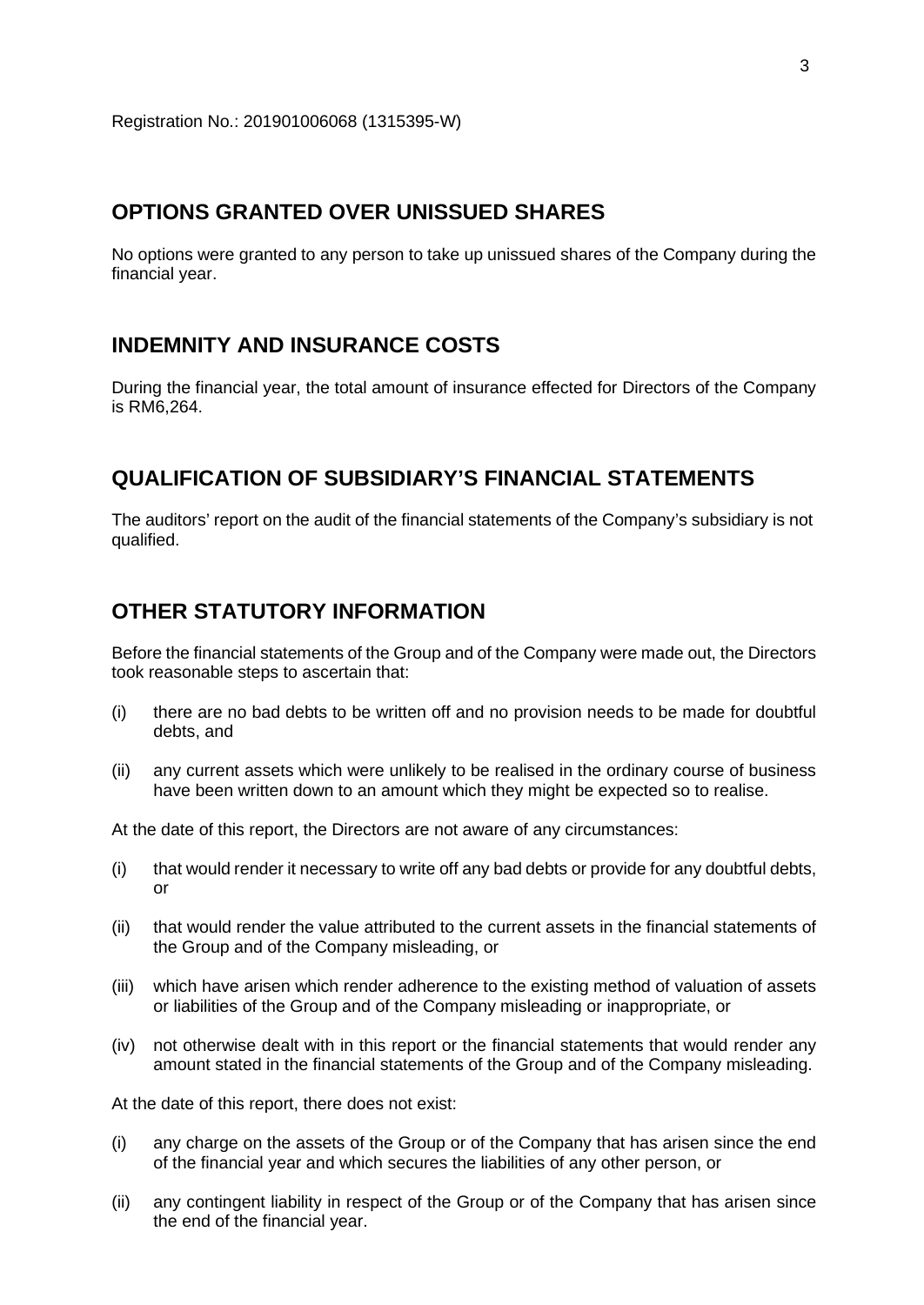No contingent liability or other liability of any Companies in the Group has become enforceable, or is likely to become enforceable within the period of twelve months after the end of the financial year which, in the opinion of the Directors, will or may substantially affect the ability of the Group and of the Company to meet its obligations as and when they fall due.

In the opinion of the Directors, the financial performance of the Group and of the Company for the financial year ended 30 June 2020 have not been substantially affected by any item, transaction or event of a material and unusual nature nor has any such item, transaction or event occurred in the interval between the end of that financial year and the date of this report.

# **SIGNIFICANT EVENTS**

Details of significant events are disclosed in Note 31 to the financial statements.

# **AUDITORS**

The auditors, KPMG PLT, have indicated their willingness to accept re-appointment.

The auditors' remuneration is disclosed in Note 22 to the financial statements.

Signed on behalf of the Board of Directors in accordance with a resolution of the Directors:

............................................................ LOH CHIN SOON

**Director** 

............................................................ LOW OO SENG **Director** 

IPOH

Date: 14 October 2020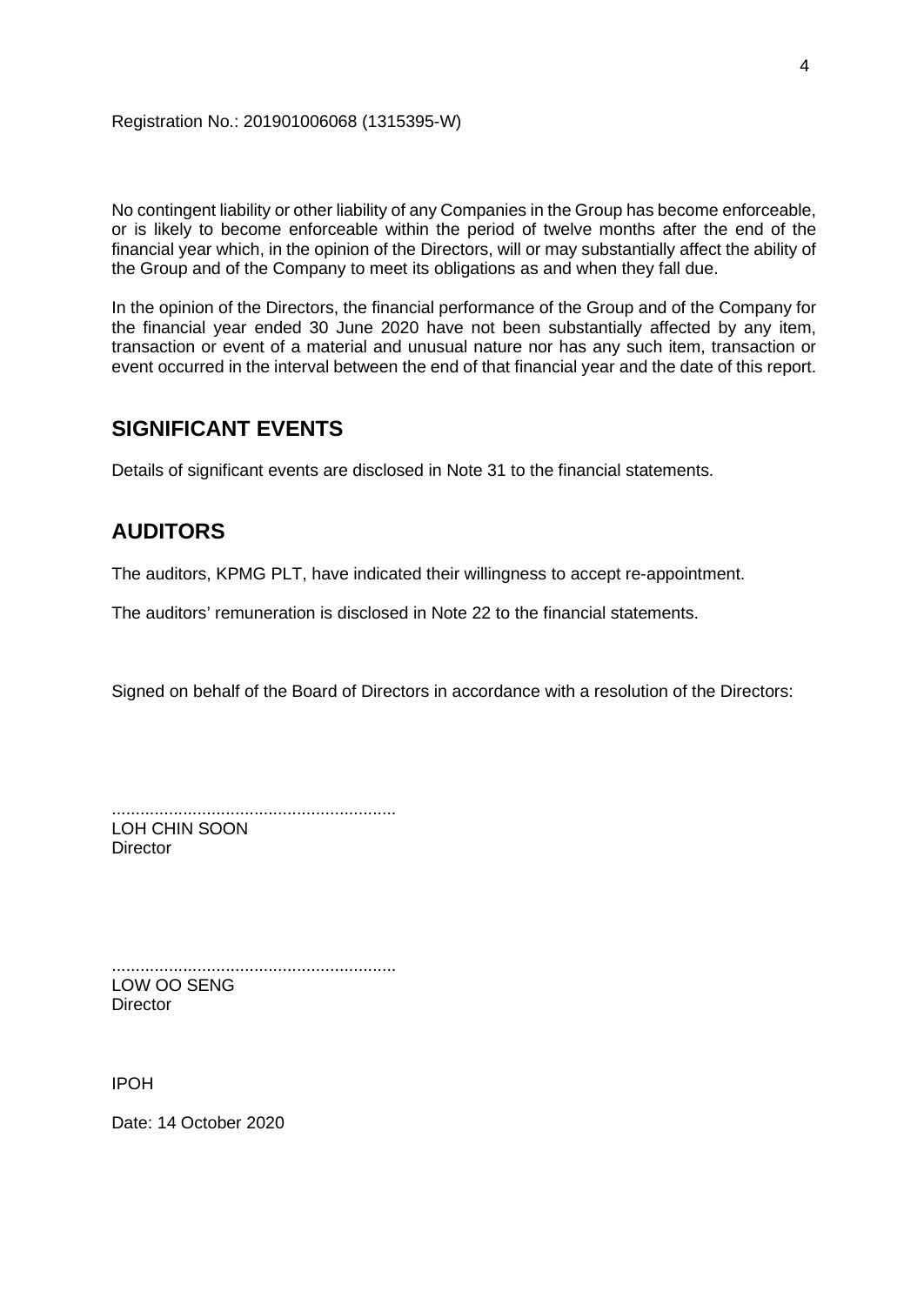Registration No.: 201901006068 (1315395-W) (Incorporated in Malaysia)

# **AND ITS SUBSIDIARY**

# **STATEMENTS OF FINANCIAL POSITION AS AT 30 JUNE 2020**

|                                             |                |                             | <b>GROUP</b>           | <b>COMPANY</b>         |                        |
|---------------------------------------------|----------------|-----------------------------|------------------------|------------------------|------------------------|
|                                             |                | Note 30.6.2020<br><b>RM</b> | 30.6.2019<br><b>RM</b> | 30.6.2020<br><b>RM</b> | 30.6.2019<br><b>RM</b> |
| <b>Assets</b>                               |                |                             |                        |                        |                        |
| Property, plant and                         |                |                             |                        |                        |                        |
| equipment                                   | 3              | 12,783,235                  | 9,470,249              |                        |                        |
| Investment property                         | $\overline{4}$ | 1,086,678                   | 1,099,841              |                        |                        |
| Investment in a<br>subsidiary               | 5              |                             |                        | 10,000,000             | 10,000,000             |
|                                             |                |                             |                        |                        |                        |
| <b>Total non-current assets</b>             |                | 13,869,913                  | 10,570,090             | 10,000,000             | 10,000,000             |
| Inventories                                 | 6              | 3,104,678                   | 1,013,483              |                        |                        |
| <b>Contract assets</b>                      | $\overline{7}$ | 2,548,116                   | 747,915                |                        |                        |
| <b>Trade receivables</b>                    | 8              | 3,301,302                   | 2,082,901              |                        |                        |
| Other receivables,                          |                |                             |                        |                        |                        |
| deposits and<br>prepayments                 | 9              | 136,828                     | 205,436                |                        | 63,000                 |
| Amount due from a                           |                |                             |                        |                        |                        |
| subsidiary                                  | 10             |                             |                        | 4,000,000              | 611,928                |
| <b>Current tax assets</b>                   |                | 1,369,746                   | 534,450                |                        |                        |
| Fixed deposits with a                       |                |                             |                        |                        |                        |
| licensed bank                               | 11             | 33,916                      | 32,978                 |                        |                        |
| Cash and cash<br>equivalents                | 12             | 4,774,955                   | 4,508,171              | 1,064,741              | 4,002                  |
| <b>Total current assets</b>                 |                |                             | 9,125,334              | 5,064,741              | 678,930                |
|                                             |                | 15,269,541                  |                        |                        |                        |
| <b>Total assets</b>                         |                | 29,139,454                  | 19,695,424             | 15,064,741             | 10,678,930             |
|                                             |                |                             |                        |                        |                        |
| <b>Equity</b>                               |                |                             |                        |                        |                        |
| Share capital                               | 13             | 14,768,002                  | 10,000,002             | 14,768,002             | 10,000,002             |
| Merger deficit                              |                | (8,850,000)                 | (8,850,000)            |                        |                        |
| Retained earnings                           |                | 9,988,903                   | 9,881,359              | 219,739                | 427,194                |
| <b>Total equity</b>                         |                | 15,906,905                  | 11,031,361             | 14,987,741             | 10,427,196             |
| <b>Liabilities</b>                          |                |                             |                        |                        |                        |
| Lease liabilities                           | 14             | 2,077,771                   |                        |                        |                        |
| <b>Finance lease liabilities</b>            | 14             |                             | 2,519,219              |                        |                        |
| Loans and borrowings                        | 15             | 4,257,795                   |                        |                        |                        |
| Deferred income<br>Deferred tax liabilities | 16             | 210,000                     | 240,000                |                        |                        |
|                                             | 17             | 461,000                     | 237,000                |                        |                        |
| <b>Total non-current liabilities</b>        |                | 7,006,566                   | 2,996,219              |                        |                        |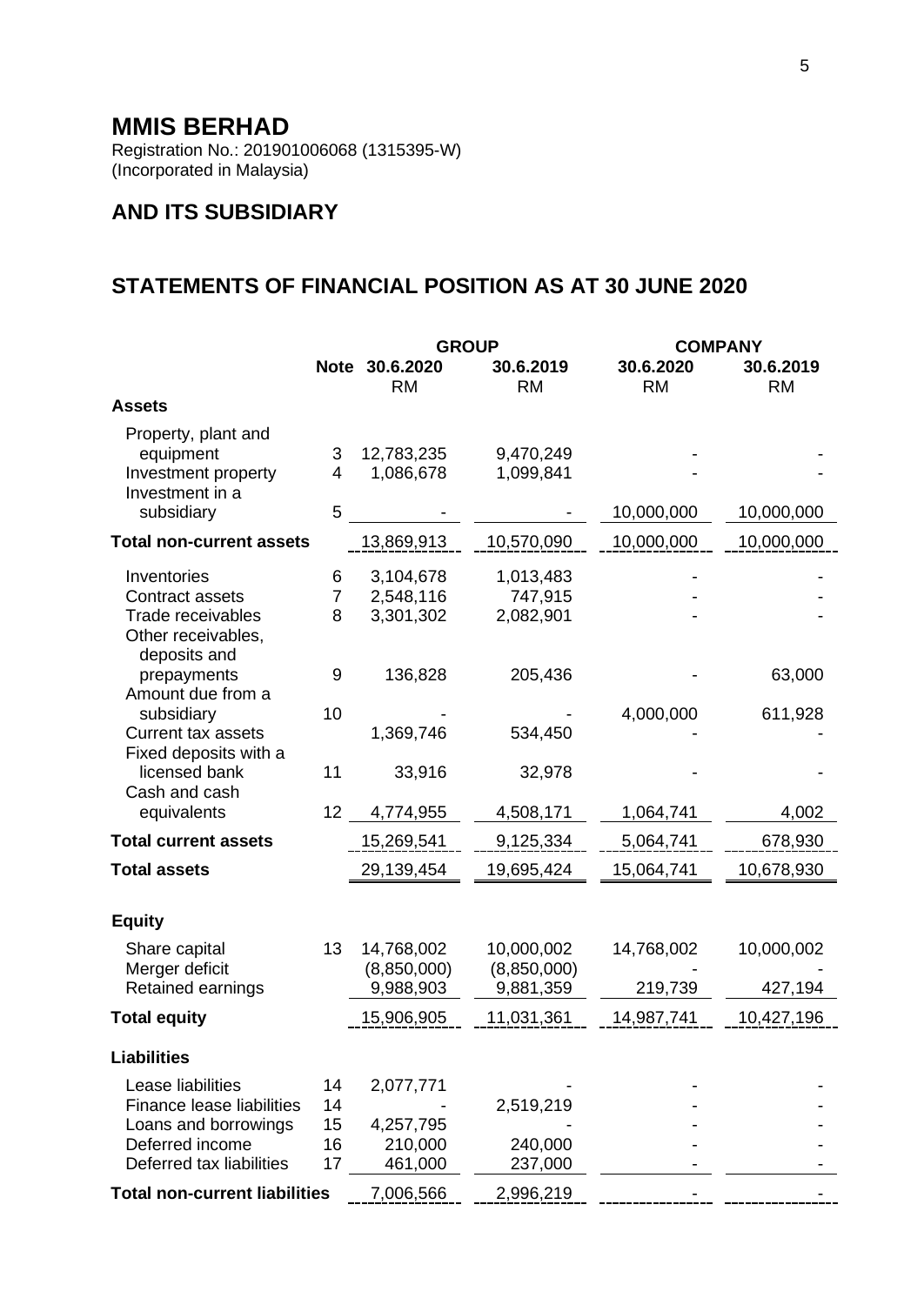# Registration No.: 201901006068 (1315395-W)

|                                     |             | <b>GROUP</b>           |                        | <b>COMPANY</b>         |                        |
|-------------------------------------|-------------|------------------------|------------------------|------------------------|------------------------|
|                                     | <b>Note</b> | 30.6.2020<br><b>RM</b> | 30.6.2019<br><b>RM</b> | 30.6.2020<br><b>RM</b> | 30.6.2019<br><b>RM</b> |
| Lease liabilities                   | 14          | 616,653                |                        |                        |                        |
| Finance lease liabilities           | 14          |                        | 789,453                |                        |                        |
| Loans and borrowings                | 15          | 831,646                | 3,721,625              |                        |                        |
| Trade payables                      |             | 577,250                | 508,691                |                        |                        |
| Other payables and                  |             |                        |                        |                        |                        |
| accruals                            | 18          | 2,200,434              | 648,075                | 77,000                 | 251,734                |
| Amounts due to Directors 19         |             | 2,000,000              |                        |                        |                        |
| <b>Total current liabilities</b>    |             | 6,225,983              | 5,667,844              | 77,000                 | 251,734                |
| <b>Total liabilities</b>            |             | 13,232,549             | 8,664,063              | 77,000                 | 251,734                |
| <b>Total equity and liabilities</b> |             | 29,139,454             | 19,695,424             | 15,064,741             | 10,678,930             |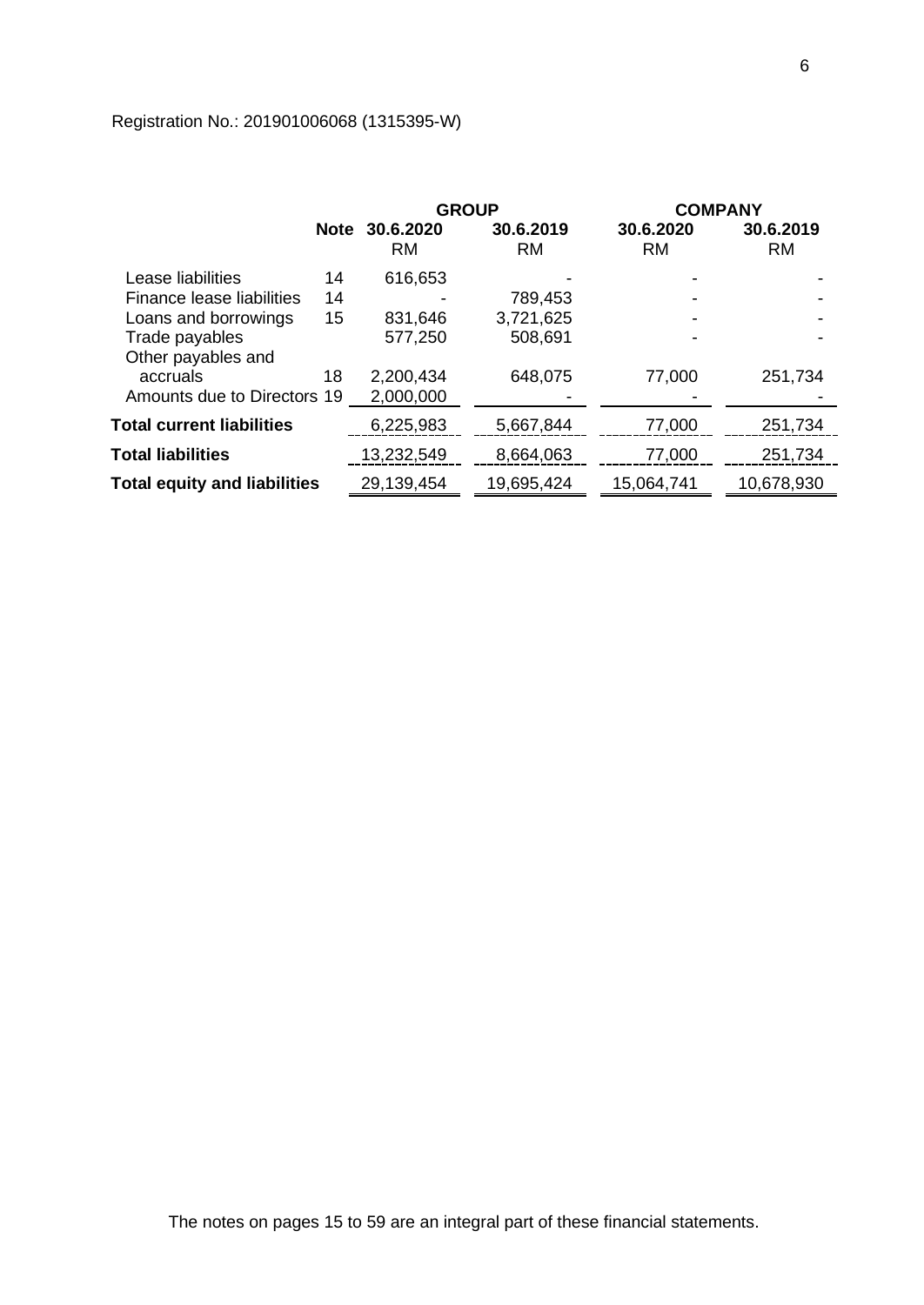Registration No.: 201901006068 (1315395-W) (Incorporated in Malaysia)

# **AND ITS SUBSIDIARY**

# **STATEMENTS OF PROFIT OR LOSS AND OTHER COMPREHENSIVE INCOME FOR THE YEAR ENDED 30 JUNE 2020**

|                                                                               |             | <b>GROUP</b>                         |                                             | <b>COMPANY</b>                       |                                             |
|-------------------------------------------------------------------------------|-------------|--------------------------------------|---------------------------------------------|--------------------------------------|---------------------------------------------|
|                                                                               |             |                                      | <b>Period from</b><br>22.2.2019<br>(date of |                                      | <b>Period from</b><br>22.2.2019<br>(date of |
|                                                                               | <b>Note</b> | Year ended<br>30.6.2020<br><b>RM</b> | incorporation)<br>to 30.6.2019<br><b>RM</b> | Year ended<br>30.6.2020<br><b>RM</b> | incorporation)<br>to 30.6.2019<br><b>RM</b> |
| <b>Revenue</b>                                                                | 20          | 11,693,187                           | 13,576,641                                  | 2,529,207                            | 1,000,000                                   |
| Cost of sales                                                                 |             | (5,781,044)                          | (6,659,703)                                 |                                      |                                             |
| <b>Gross profit</b>                                                           |             | 5,912,143                            | 6,916,938                                   | 2,529,207                            | 1,000,000                                   |
| Other operating income<br>Administrative expenses<br>Selling and distribution |             | 95,121<br>(2,409,905)                | 354,277<br>(2,353,879)                      | 3,395<br>(240, 057)                  | (572, 806)                                  |
| expenses<br>Other operating expenses                                          |             | (192, 780)<br>(2,945)                | (180, 914)                                  |                                      |                                             |
| <b>Profit from operations</b>                                                 |             | 3,401,634                            | 4,736,422                                   | 2,292,545                            | 427,194                                     |
| Finance costs                                                                 |             | (337,821)                            | (401, 021)                                  |                                      |                                             |
| Profit before tax                                                             |             | 3,063,813                            | 4,335,401                                   | 2,292,545                            | 427,194                                     |
| Tax expense                                                                   | 21          | (456,269)                            | (842, 895)                                  |                                      |                                             |
| Profit for the year/period 22                                                 |             | 2,607,544                            | 3,492,506                                   | 2,292,545                            | 427,194                                     |
| Other comprehensive<br>income                                                 |             |                                      |                                             |                                      |                                             |
| <b>Total comprehensive</b><br>income for the                                  |             |                                      |                                             |                                      |                                             |
| year/period                                                                   |             | 2,607,544                            | 3,492,506                                   | 2,292,545                            | 427,194                                     |
| <b>Earnings per ordinary</b><br>Share (RM)                                    | 29          | 0.0053                               | 1.4164                                      | 0.0047                               | 0.1732                                      |

The notes on pages 15 to 59 are an integral part of these financial statements.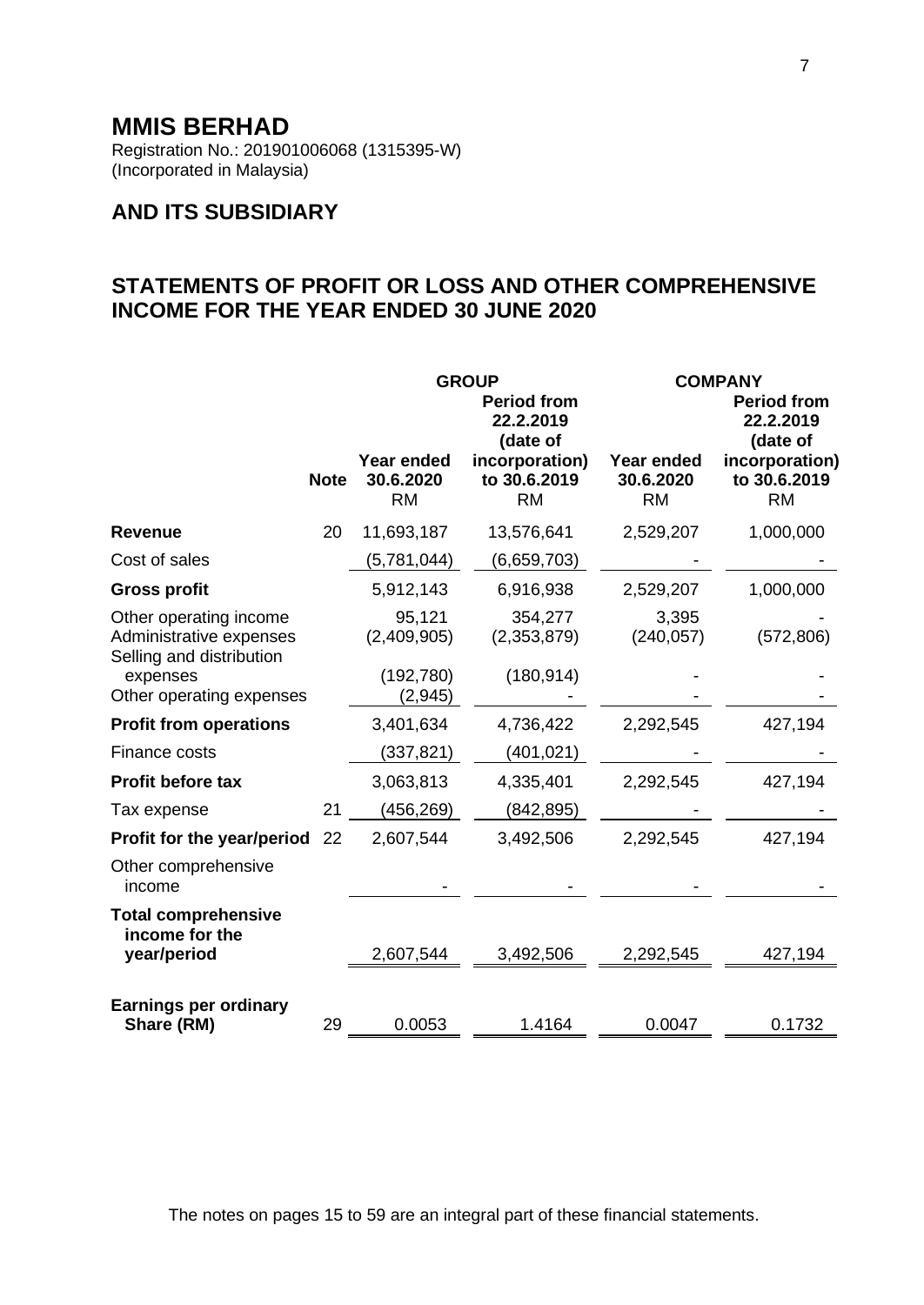Registration No.: 201901006068 (1315395-W) (Incorporated in Malaysia)

# **AND ITS SUBSIDIARY**

# **CONSOLIDATED STATEMENTS OF CHANGES IN EQUITY FOR THE YEAR ENDED 30 JUNE 2020**

|                                                                                   | <----- Non-distributable -----> |                          | <b>Distributable</b>        |                 |  |
|-----------------------------------------------------------------------------------|---------------------------------|--------------------------|-----------------------------|-----------------|--|
| <b>GROUP</b>                                                                      | <b>Share</b><br>capital         | <b>Merger</b><br>deficit | <b>Retained</b><br>earnings | Total<br>equity |  |
|                                                                                   | <b>RM</b>                       | <b>RM</b>                | <b>RM</b>                   | <b>RM</b>       |  |
| At 22.2.2019 (date of<br>incorporation)<br>Issue of ordinary shares               | 2<br>10,000,000                 |                          |                             | 2<br>10,000,000 |  |
| Total comprehensive<br>income for the period                                      |                                 |                          | 3,492,506                   | 3,492,506       |  |
| Effect of merger of<br>subsidiary<br>Dividends to owners of the                   |                                 | (8,850,000)              | 6,508,853                   | (2,341,147)     |  |
| Group (Note 23)                                                                   |                                 |                          | (120,000)                   | (120,000)       |  |
| At 30 June 2019 /<br>1 July 2019<br><b>Issuance of shares</b>                     | 10,000,002                      | (8,850,000)              | 9,881,359                   | 11,031,361      |  |
| pursuant to Initial<br>Public Offering("IPO")<br><b>Transaction costs related</b> | 5,000,000                       |                          |                             | 5,000,000       |  |
| to issuance of shares<br>Total comprehensive                                      | (232,000)                       |                          |                             | (232,000)       |  |
| income for the year<br>Dividends to owners of                                     |                                 |                          | 2,607,544                   | 2,607,544       |  |
| the Company (Note 23)                                                             |                                 |                          | (2,500,000)                 | (2,500,000)     |  |
| At 30 June 2020                                                                   | 14,768,002                      | (8,850,000)              | 9,988,903                   | 15,906,905      |  |
|                                                                                   |                                 |                          |                             |                 |  |

Note 13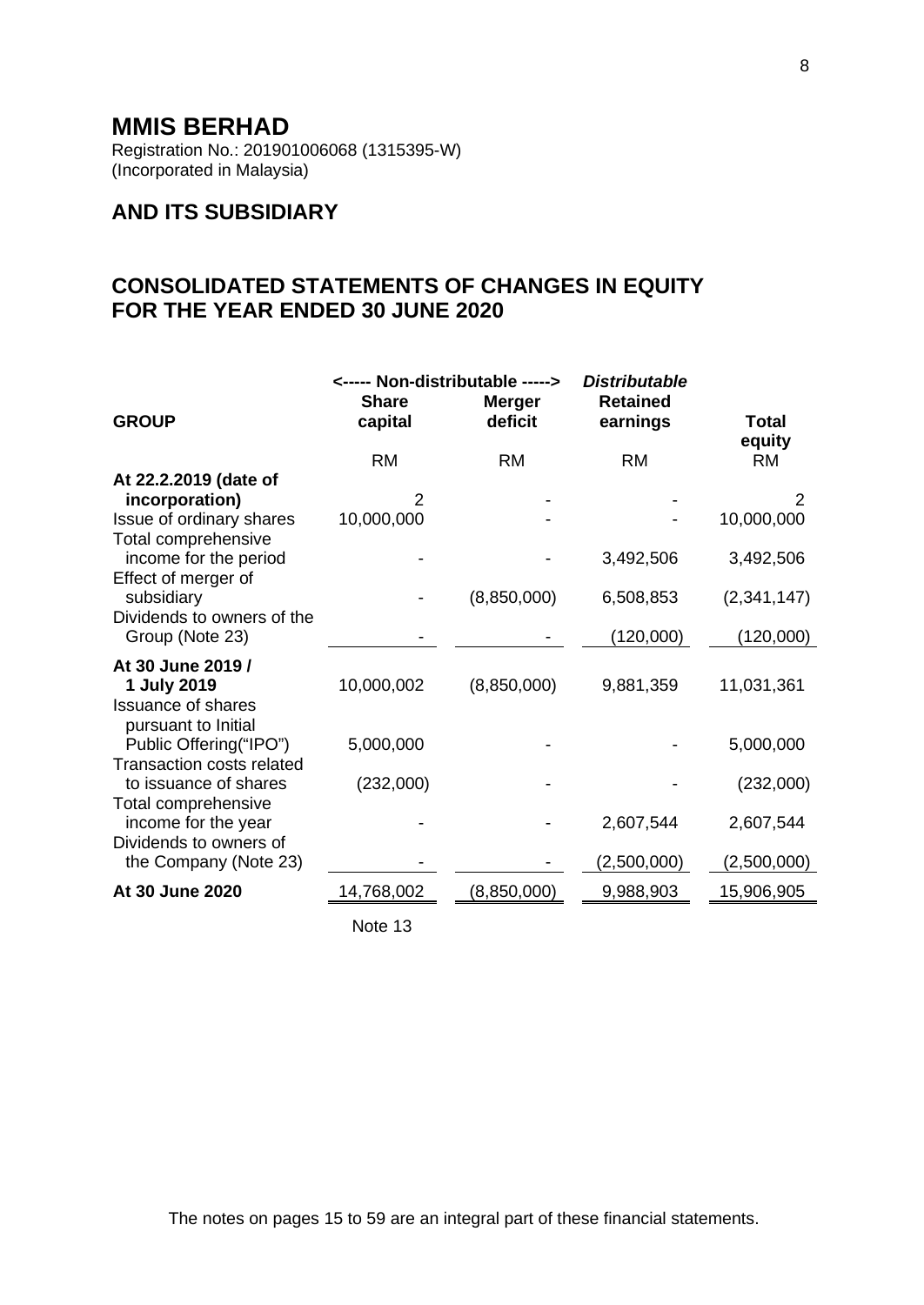Registration No.: 201901006068 (1315395-W) (Incorporated in Malaysia)

# **AND ITS SUBSIDIARY**

# **STATEMENTS OF CHANGES IN EQUITY FOR THE YEAR ENDED 30 JUNE 2020**

| <b>COMPANY</b>                                                                                                   | <b>Share</b><br>capital<br><b>RM</b> | <b>Distributable</b><br><b>Retained</b><br>earnings<br><b>RM</b> | <b>Total</b><br>equity<br><b>RM</b> |
|------------------------------------------------------------------------------------------------------------------|--------------------------------------|------------------------------------------------------------------|-------------------------------------|
| At 22.2.2019 (date of incorporation)<br>Issue of ordinary shares<br>Total comprehensive income<br>for the period | 2<br>10,000,000                      | 427,194                                                          | 2<br>10,000,000<br>427,194          |
| At 30 June 2019 / 1 July 2019                                                                                    | 10,000,002                           | 427,194                                                          | 10,427,196                          |
| Issuance of shares pursuant to<br>Initial Public Offering ("IPO")<br>Transaction costs related to                | 5,000,000                            |                                                                  | 5,000,000                           |
| issuance of shares                                                                                               | (232,000)                            |                                                                  | (232,000)                           |
| Total comprehensive income<br>for the year                                                                       |                                      | 2,292,545                                                        | 2,292,545                           |
| Dividends to owners of the<br>Company (Note 23)                                                                  |                                      | (2,500,000)                                                      | (2,500,000)                         |
| At 30 June 2020                                                                                                  | 14,768,002                           | 219,739                                                          | 14,987,741                          |
|                                                                                                                  |                                      |                                                                  |                                     |

Note 13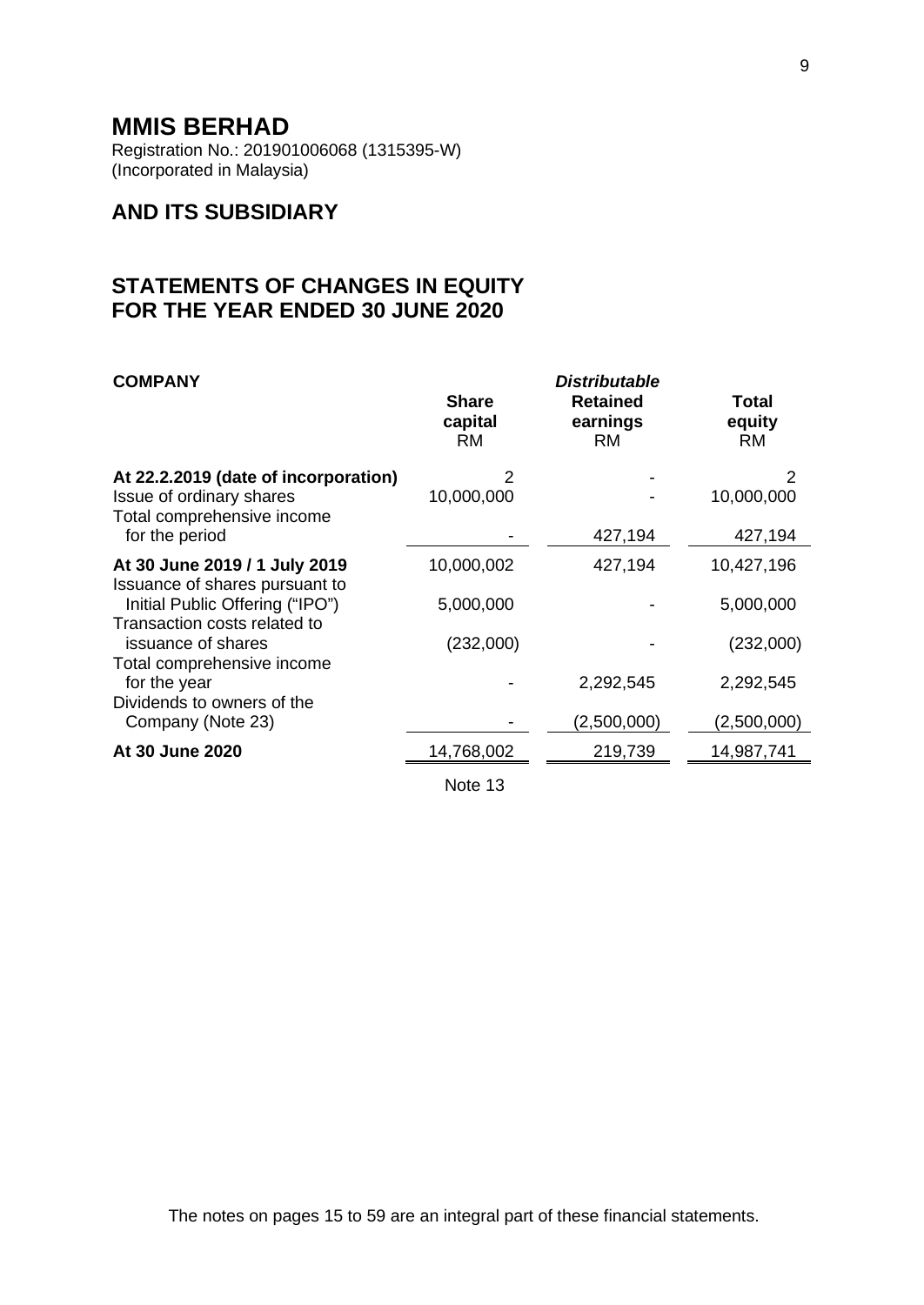Registration No.: 201901006068 (1315395-W) (Incorporated in Malaysia)

# **AND ITS SUBSIDIARY**

# **STATEMENTS OF CASH FLOWS FOR THE YEAR ENDED 30 JUNE 2020**

|                                                                     |             | <b>GROUP</b>                         |                                             | <b>COMPANY</b>                       |                                             |
|---------------------------------------------------------------------|-------------|--------------------------------------|---------------------------------------------|--------------------------------------|---------------------------------------------|
|                                                                     |             |                                      | <b>Period from</b><br>22.2.2019<br>(date of |                                      | <b>Period from</b><br>22.2.2019<br>(date of |
| <b>Cash flows from</b>                                              | <b>Note</b> | Year ended<br>30.6.2020<br><b>RM</b> | incorporation)<br>to 30.6.2019<br><b>RM</b> | Year ended<br>30.6.2020<br><b>RM</b> | incorporation)<br>to 30.6.2019<br><b>RM</b> |
| operating activities                                                |             |                                      |                                             |                                      |                                             |
| Profit before tax                                                   |             | 3,063,813                            | 4,335,401                                   | 2,292,545                            | 427,194                                     |
| Adjustments for:-                                                   |             |                                      |                                             |                                      |                                             |
| Amortisation of                                                     |             |                                      |                                             |                                      |                                             |
| government grant                                                    | 16          | (30,000)                             | (30,000)                                    |                                      |                                             |
| Depreciation of<br>investment property<br>Depreciation of property, | 4           | 13,163                               | 13,163                                      |                                      |                                             |
| plant and equipment<br>Gain on disposal of                          | 3           | 586,983                              | 738,944                                     |                                      |                                             |
| property, plant and                                                 |             |                                      |                                             |                                      |                                             |
| equipment                                                           |             |                                      | (124, 863)                                  |                                      |                                             |
| Finance costs<br>Finance income                                     |             | 337,821<br>(20, 437)                 | 401,021<br>(8,481)                          | (3, 395)                             |                                             |
| Reversal of doubtful debts                                          |             |                                      | (128, 445)                                  |                                      |                                             |
| Fixed assets written off                                            |             | 6,622                                |                                             |                                      |                                             |
| <b>Operating profit before</b>                                      |             |                                      |                                             |                                      |                                             |
| changes in working                                                  |             |                                      |                                             |                                      |                                             |
| capital                                                             |             | 3,957,965                            | 5,196,740                                   | 2,289,150                            | 427,194                                     |
| Changes in working capital:                                         |             |                                      |                                             |                                      |                                             |
| Inventories                                                         |             | (2,091,195)                          | (654, 925)                                  |                                      |                                             |
| Trade receivables                                                   |             | (1, 218, 401)                        | 2,198,588                                   |                                      |                                             |
| Amount due from a                                                   |             |                                      |                                             |                                      |                                             |
| subsidiaries<br>Fixed deposits with a                               |             |                                      |                                             |                                      | (611, 928)                                  |
| licensed bank                                                       |             | (938)                                | 464,385                                     |                                      |                                             |
| Other receivables,                                                  |             |                                      |                                             |                                      |                                             |
| deposits and                                                        |             |                                      |                                             |                                      |                                             |
| prepayments                                                         |             | 68,608                               | 157,251                                     | 63,000                               | (63,000)                                    |
| Trade payables                                                      |             | 68,559                               | (386, 946)                                  |                                      |                                             |
| Contract assets                                                     |             | (1,800,201)                          | (747, 915)                                  |                                      |                                             |
| Other payables and                                                  |             |                                      |                                             |                                      |                                             |
| accruals                                                            |             | 1,552,359                            | 18,745                                      | (174,734)                            | 251,734                                     |
| <b>Cash generated from</b>                                          |             |                                      |                                             |                                      |                                             |
| operations carried down                                             |             | 536,756                              | 6,245,923                                   | 2,177,416                            | 4,000                                       |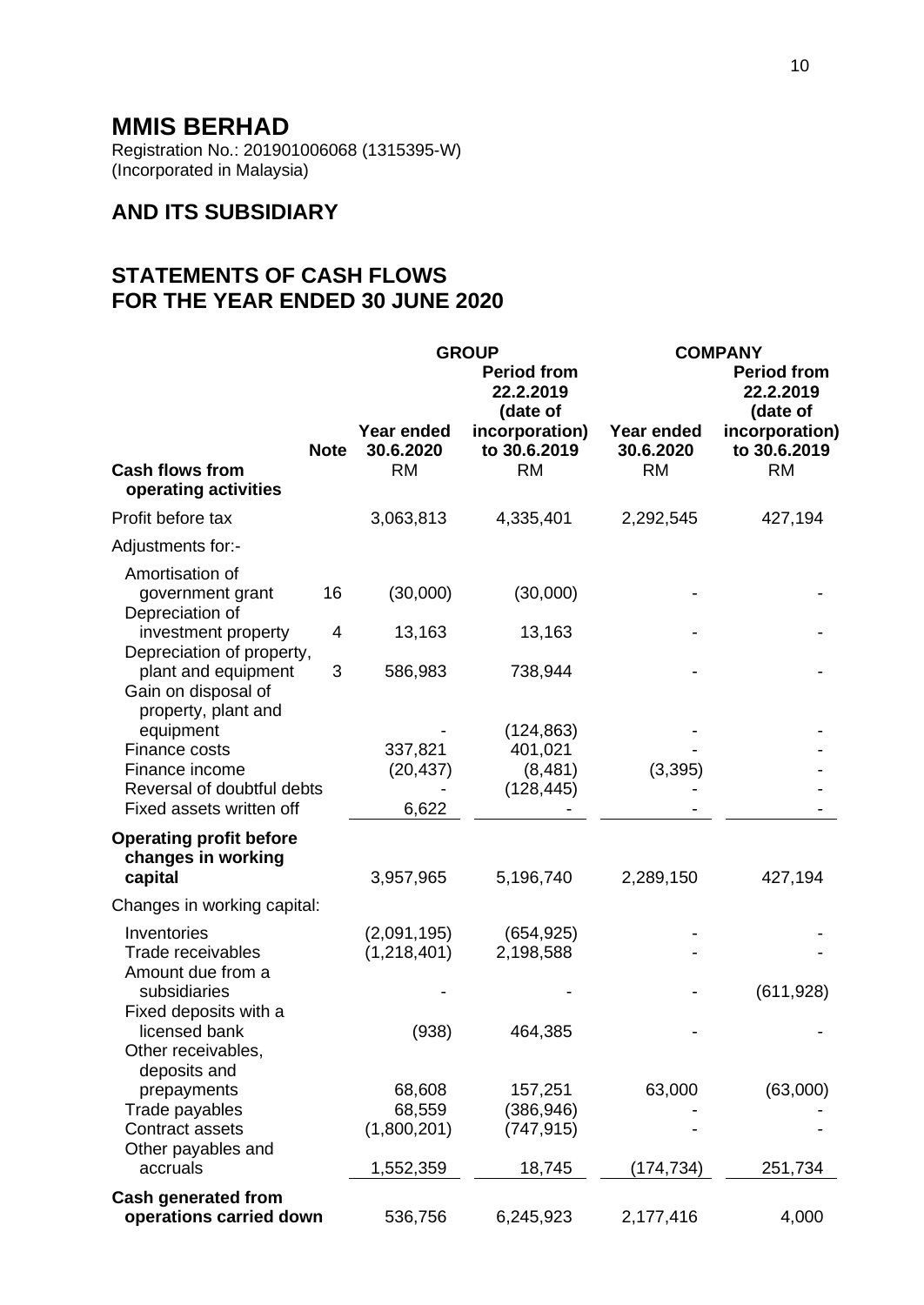# Registration No.: 201901006068 (1315395-W)

|                                                                                                     |             | <b>GROUP</b><br><b>Period from</b><br>22.2.2019<br>(date of |                                             |                                      | <b>COMPANY</b><br><b>Period from</b><br>22.2.2019<br>(date of |
|-----------------------------------------------------------------------------------------------------|-------------|-------------------------------------------------------------|---------------------------------------------|--------------------------------------|---------------------------------------------------------------|
|                                                                                                     | <b>Note</b> | <b>Year ended</b><br>30.6.2020<br><b>RM</b>                 | incorporation)<br>to 30.6.2019<br><b>RM</b> | Year ended<br>30.6.2020<br><b>RM</b> | incorporation)<br>to 30.6.2019<br><b>RM</b>                   |
| <b>Cash generated from</b><br>operations brought<br>down                                            |             | 536,756                                                     | 6,245,923                                   | 2,177,416                            | 4,000                                                         |
| Interest received<br>Net tax paid                                                                   | A           | 20,437<br>(1,067,565)                                       | 8,481<br>(1,782,726)                        | 3,395                                |                                                               |
| Net cash (used in)/from<br>operating activities                                                     |             | (510,372)                                                   | 4,471,678                                   | 2,180,811                            | 4,000                                                         |
| <b>Cash flows from</b><br>investing activities                                                      |             |                                                             |                                             |                                      |                                                               |
| Acquisition of property,<br>plant and equipment<br>Proceeds from disposal<br>of property, plant and | B           | (2,504,091)                                                 | (1,279,277)                                 |                                      |                                                               |
| equipment                                                                                           |             |                                                             | 488,000                                     |                                      |                                                               |
| Net cash used in<br>investing activities                                                            |             | (2,504,091)                                                 | (791, 277)                                  |                                      |                                                               |
| <b>Cash flows from</b><br>financing activities                                                      |             |                                                             |                                             |                                      |                                                               |
| <b>Advances from Directors</b><br>Drawdown of term loans<br>Net proceeds from issuance              |             | 2,000,000<br>2,050,000                                      |                                             |                                      |                                                               |
| of share capital (net of<br>transaction costs)<br>Proceeds from issue of                            |             | 4,768,000                                                   | $\overline{2}$                              | 4,768,000                            | $\overline{2}$                                                |
| preference shares<br>Interest paid                                                                  |             | (337, 821)                                                  | 1,000,000<br>(401, 021)                     |                                      |                                                               |
| Advances to a subsidiary<br>Dividends paid<br>Repayment of finance                                  | 23          | (2,500,000)                                                 | (120,000)                                   | (3,388,072)<br>(2,500,000)           |                                                               |
| lease liabilities<br>Repayment of lease liabilities                                                 |             | (614, 248)                                                  | (1,098,916)                                 |                                      |                                                               |
| Repayment to a related<br>party<br>Repayment of term loans                                          |             | (2,084,684)                                                 | (115, 255)<br>(267, 498)                    |                                      |                                                               |
| Net cash from/(used in)<br>financing activities                                                     |             | 3,281,247                                                   | (1,002,688)                                 | (1, 120, 072)                        | $\mathbf{2}$                                                  |
| Net increase in cash<br>and cash equivalents<br>carried down                                        |             | 266,784                                                     | 2,677,713                                   | 1,060,739                            | 4,002                                                         |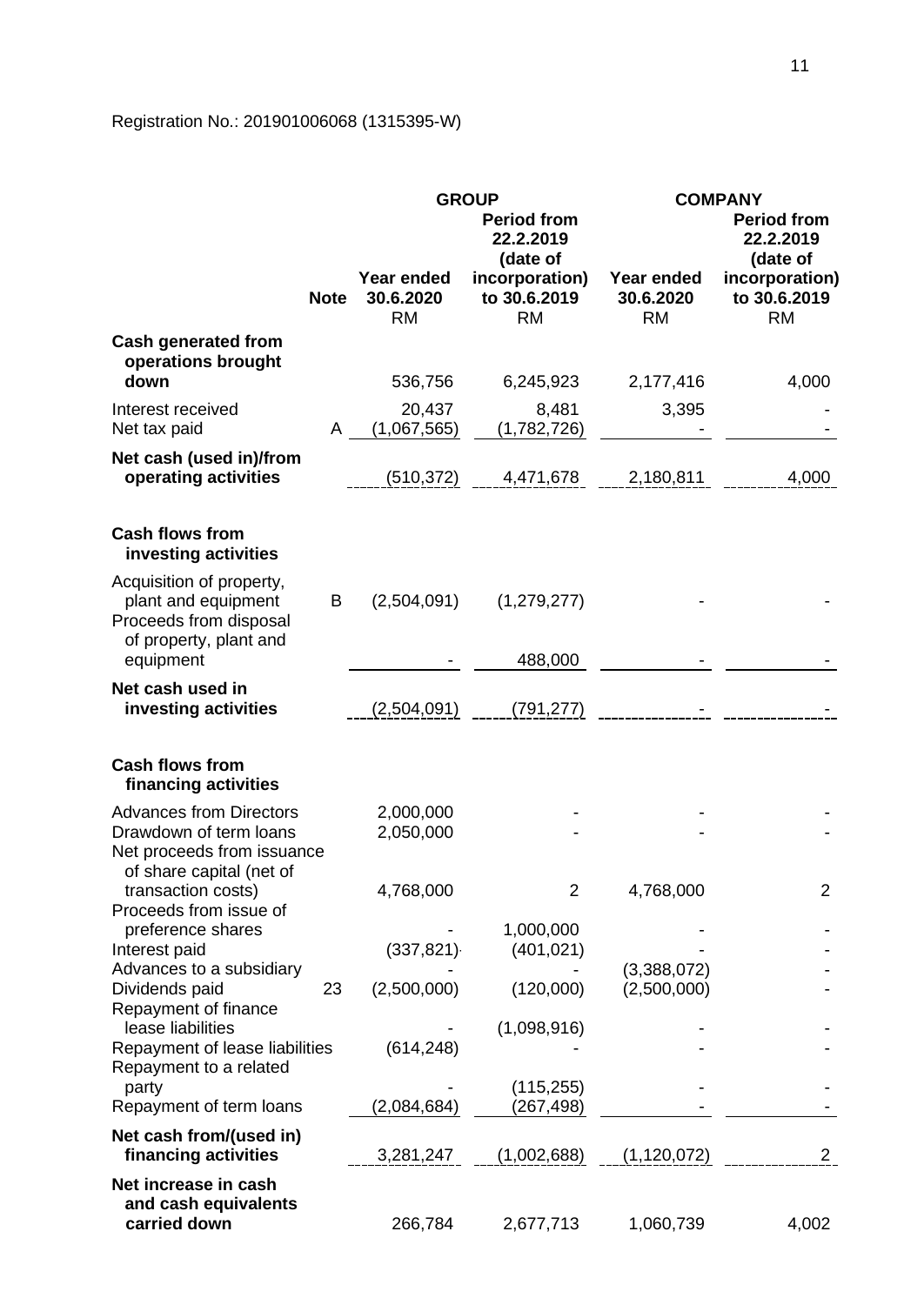### Registration No.: 201901006068 (1315395-W)

|                                                                               | <b>Note</b> | Year ended<br>30.6.2020<br><b>RM</b> | <b>GROUP</b><br><b>Period from</b><br>22.2.2019<br>(date of<br>incorporation)<br>to 30.6.2019<br><b>RM</b> | Year ended<br>30.6.2020<br><b>RM</b> | <b>COMPANY</b><br><b>Period from</b><br>22.2.2019<br>(date of<br>incorporation)<br>to 30.6.2019<br><b>RM</b> |
|-------------------------------------------------------------------------------|-------------|--------------------------------------|------------------------------------------------------------------------------------------------------------|--------------------------------------|--------------------------------------------------------------------------------------------------------------|
| Net increase in cash<br>and cash equivalents<br>brought down                  |             | 266,784                              | 2,677,713                                                                                                  | 1,060,739                            | 4,002                                                                                                        |
| Effect of merger of<br>subsidiary                                             |             |                                      | 1,830,458                                                                                                  |                                      |                                                                                                              |
| Cash and cash<br>equivalents at beginning<br>of year/date of<br>incorporation |             | 4,508,171                            |                                                                                                            | 4,002                                |                                                                                                              |
| <b>Cash and cash</b><br>equivalents at end of<br>year/period                  | С           | 4,774,955                            | 4,508,171                                                                                                  | 1,064,741                            | 4,002                                                                                                        |

## **NOTES TO THE STATEMENT OF CASH FLOWS**

### **A Reconciliation of tax paid**

During the year, net tax paid of RM1,067,565 consist of tax paid amounting to RM1,367,823 and tax refund amounting to RM300,258 from Lembaga Hasil Dalam Negeri Malaysia ("LHDN"). Subsequently, the Group received tax refund amounting to RM284,390 from LHDN on 20 July 2020.

## **B Acquisition of property, plant and equipment**

During the financial year/period, the Group acquired property, plant and equipment as follows:

|                                            | <b>GROUP</b>    |                 |  |
|--------------------------------------------|-----------------|-----------------|--|
|                                            | 30.6.2020<br>RM | 30.6.2019<br>RM |  |
| Paid in cash                               | 2,504,091       | 1,279,277       |  |
| In the form of finance lease and term loan | 1,402,500       | 2,770,427       |  |
|                                            | 3,906,591       | 4,049,704       |  |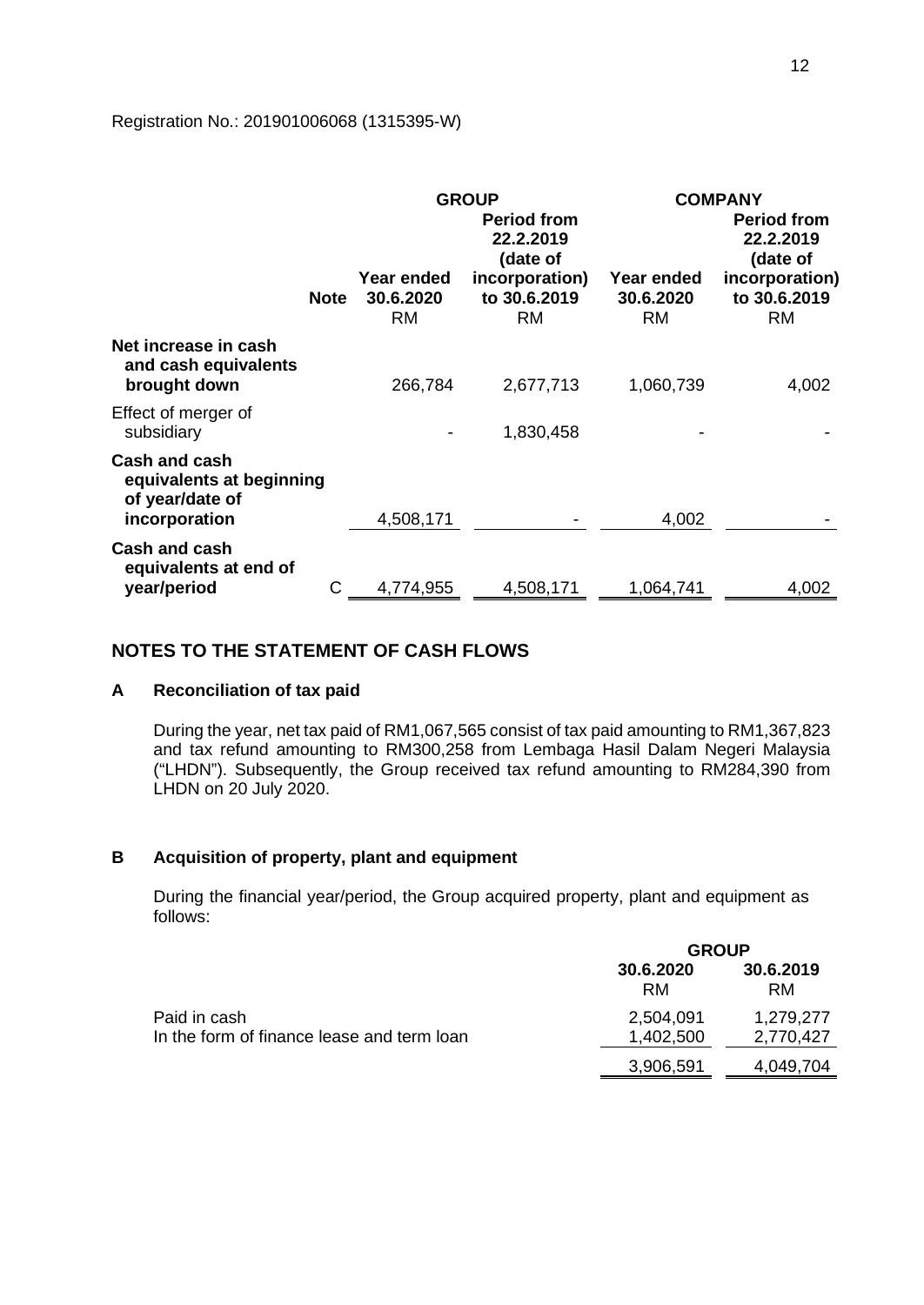## **C Analysis of cash and cash equivalents**

Cash and cash equivalents included in the Statement of Cash Flows comprise the following Statement of Financial Position amounts:

|                                               |             | <b>GROUP</b>           |                                       | <b>COMPANY</b>         |                        |  |
|-----------------------------------------------|-------------|------------------------|---------------------------------------|------------------------|------------------------|--|
|                                               | <b>Note</b> | 30.6.2020<br>RM        | 30.6.2019<br><b>RM</b>                | 30.6.2020<br><b>RM</b> | 30.6.2019<br><b>RM</b> |  |
| Cash and bank<br>balances<br>Short term funds | 12<br>12    | 3,337,753<br>1,437,202 | 4,508,171<br>$\overline{\phantom{a}}$ | 38,177<br>1,026,564    | 4,002                  |  |
|                                               |             | 4,774,955              | 4,508,171                             | 1,064,741              | 4,002                  |  |

## **D Cash outflows for leases as a lessee**

|                                                                                         |             | <b>GROUP</b>     |                        |
|-----------------------------------------------------------------------------------------|-------------|------------------|------------------------|
|                                                                                         | <b>Note</b> | 30.6.2020<br>RM  | 30.6.2019<br><b>RM</b> |
| Included in net cash from operating activities:                                         |             |                  |                        |
| Payment relating to short term leases<br>Interest paid in relation to lease liabilities | 22          | 4,160<br>140,390 |                        |
| Included in net cash from financing activities:                                         |             |                  |                        |
| Payment of lease liabilities                                                            |             | 614,248          |                        |
|                                                                                         |             | 758,798          |                        |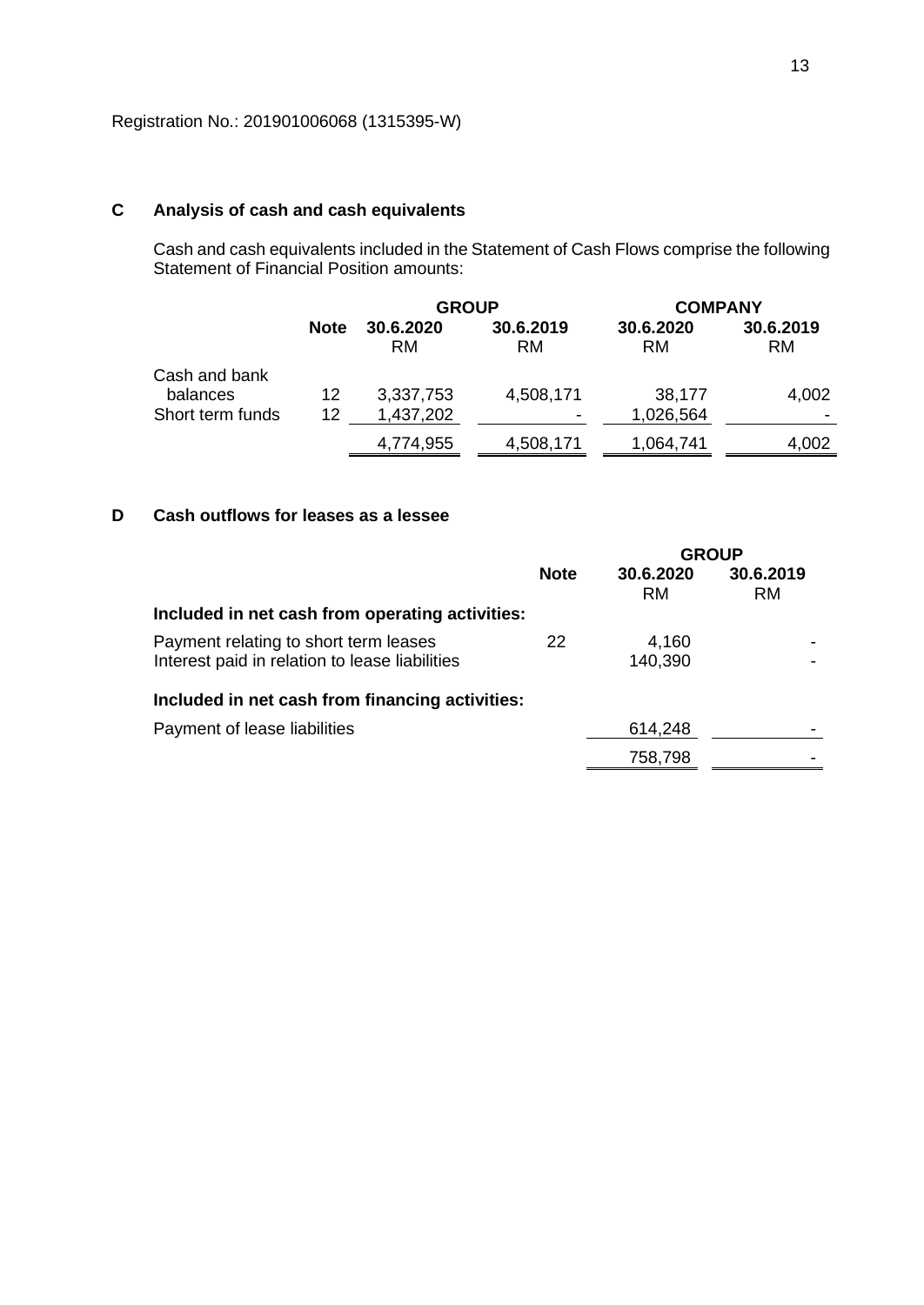## **E Reconciliation of movements of liabilities to cash flows arising from financing activities**

| <b>GROUP</b>                                 | <b>Amounts due</b><br>to Directors<br><b>RM</b> | Term<br><b>loans</b><br><b>RM</b> | <b>Finance</b><br>lease<br><b>liabilities</b><br><b>RM</b> | Lease<br><b>liabilities</b><br><b>RM</b> | Total<br><b>RM</b> |
|----------------------------------------------|-------------------------------------------------|-----------------------------------|------------------------------------------------------------|------------------------------------------|--------------------|
| At 22 February 2019 (date of incorporation)  |                                                 |                                   |                                                            |                                          |                    |
| Effect of business combination               |                                                 | 3,039,123                         | 2,587,161                                                  |                                          | 5,626,284          |
| Net changes from financing cash flows        |                                                 | (267, 498)                        | (1,098,916)                                                |                                          | (1,366,414)        |
| Drawdown of term loans                       |                                                 | 950,000                           |                                                            |                                          | 950,000            |
| Acquisition of new lease                     |                                                 |                                   | 1,820,427                                                  |                                          | 1,820,427          |
| At 30 June 2019                              |                                                 | 3,721,625                         | 3,308,672                                                  |                                          | 7,030,297          |
| Adjustment on initial application of MFRS 16 |                                                 |                                   | (3,308,672)                                                | 3,308,672                                |                    |
| At 1 July 2019                               | $\overline{\phantom{a}}$                        | 3,721,625                         |                                                            | 3,308,672                                | 7,030,297          |
| Net changes from financing cash flows        | -                                               | (2,084,684)                       |                                                            | (614, 248)                               | (2,698,932)        |
| <b>Advances from Directors</b>               | 2,000,000                                       |                                   |                                                            |                                          | 2,000,000          |
| Acquisition of property, plant and equipment | $\overline{\phantom{a}}$                        | 1,402,500                         |                                                            |                                          | 1,402,500          |
| Drawdown of term loans                       | $\overline{\phantom{0}}$                        | 2,050,000                         |                                                            | $\overline{\phantom{a}}$                 | 2,050,000          |
| At 30 June 2020                              | 2,000,000                                       | 5,089,441                         |                                                            | 2,694,424                                | 9,783,865          |

The notes on pages 15 to 59 are an integral part of these financial statements.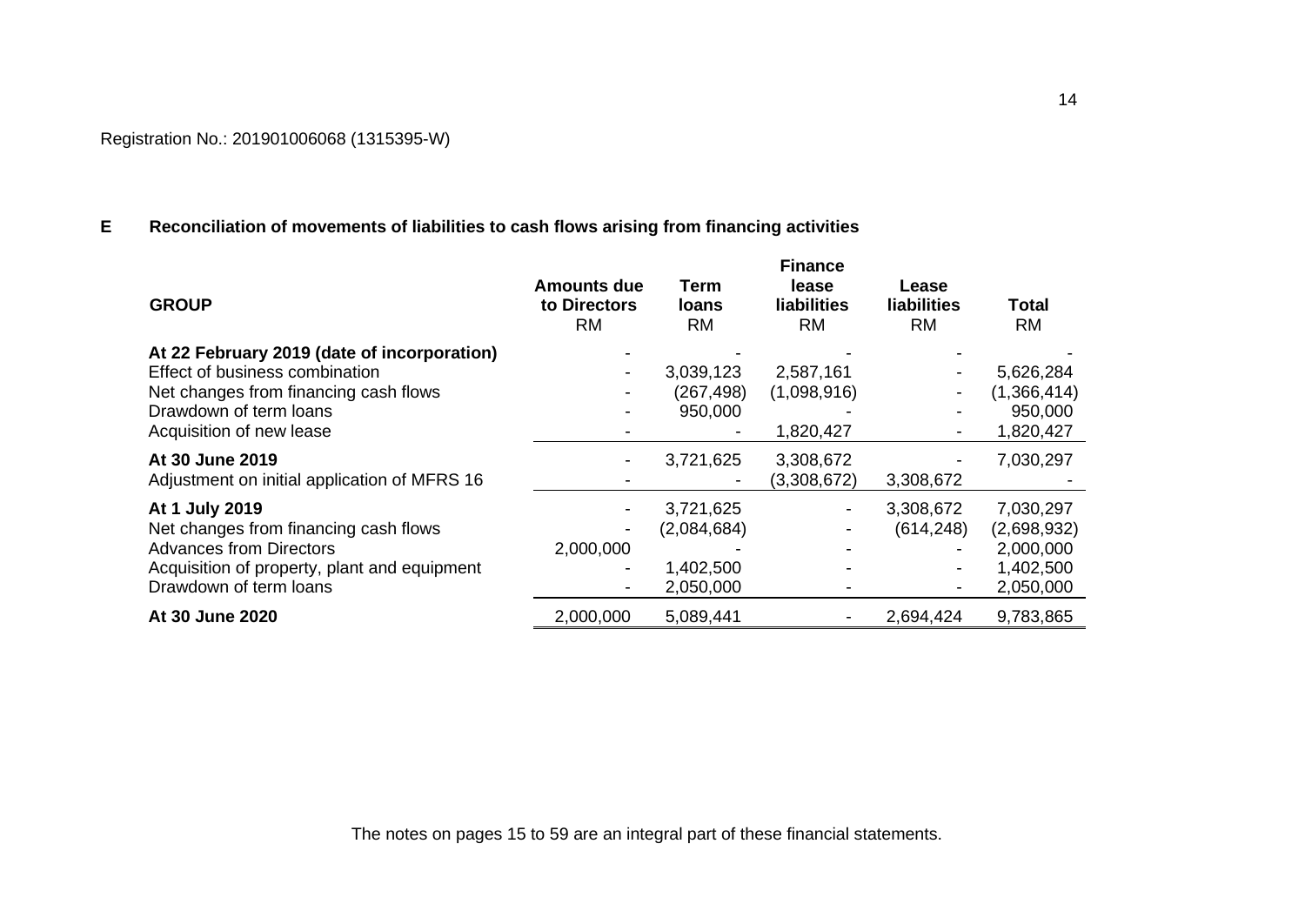Registration No.: 201901006068 (1315395-W) (Incorporated in Malaysia)

# **AND ITS SUBSIDIARY**

# **NOTES TO THE FINANCIAL STATEMENTS - 30 JUNE 2020**

MMIS Berhad is a public limited liability company, incorporated and domiciled in Malaysia. The addresses of the principal place of business and registered office of the Company are as follows:

### **Principal place of business**

PT 14495, Persiaran Batu Gajah Perdana 4 Kawasan Perindustrian Baru Gajah Perdana 31000 Baru Gajah Perak Darul Ridzuan

### **Registered office**

26-1, Lorong Tiara 1A Bandar Baru Klang 41150 Klang Selangor Darul Ehsan

The consolidated financial statements of the Company as at and for the financial year ended 30 June 2020 comprise the Company and its subsidiary (together referred to as the "Group" and individually referred to as "Group entities").

The Company is principally engaged in investment holding whilst the principal activities of the subsidiary are as stated in Note 5 to the financial statements. There have been no significant change in the nature of these activities during the financial year.

These financial statements were authorised for issue by the Board of Directors on 14 October 2020.

# **1. BASIS OF PREPARATION**

### **1.1 Statement of compliance**

The financial statements of the Group and the Company have been prepared in accordance with Malaysian Financial Reporting Standards ("MFRSs"), International Financial Reporting Standards and the requirements of the Companies Act 2016 in Malaysia.

The following are accounting standards, amendments and interpretations that have been issued by the Malaysian Accounting Standards Board ("MASB") but have not been adopted by the Group and the Company: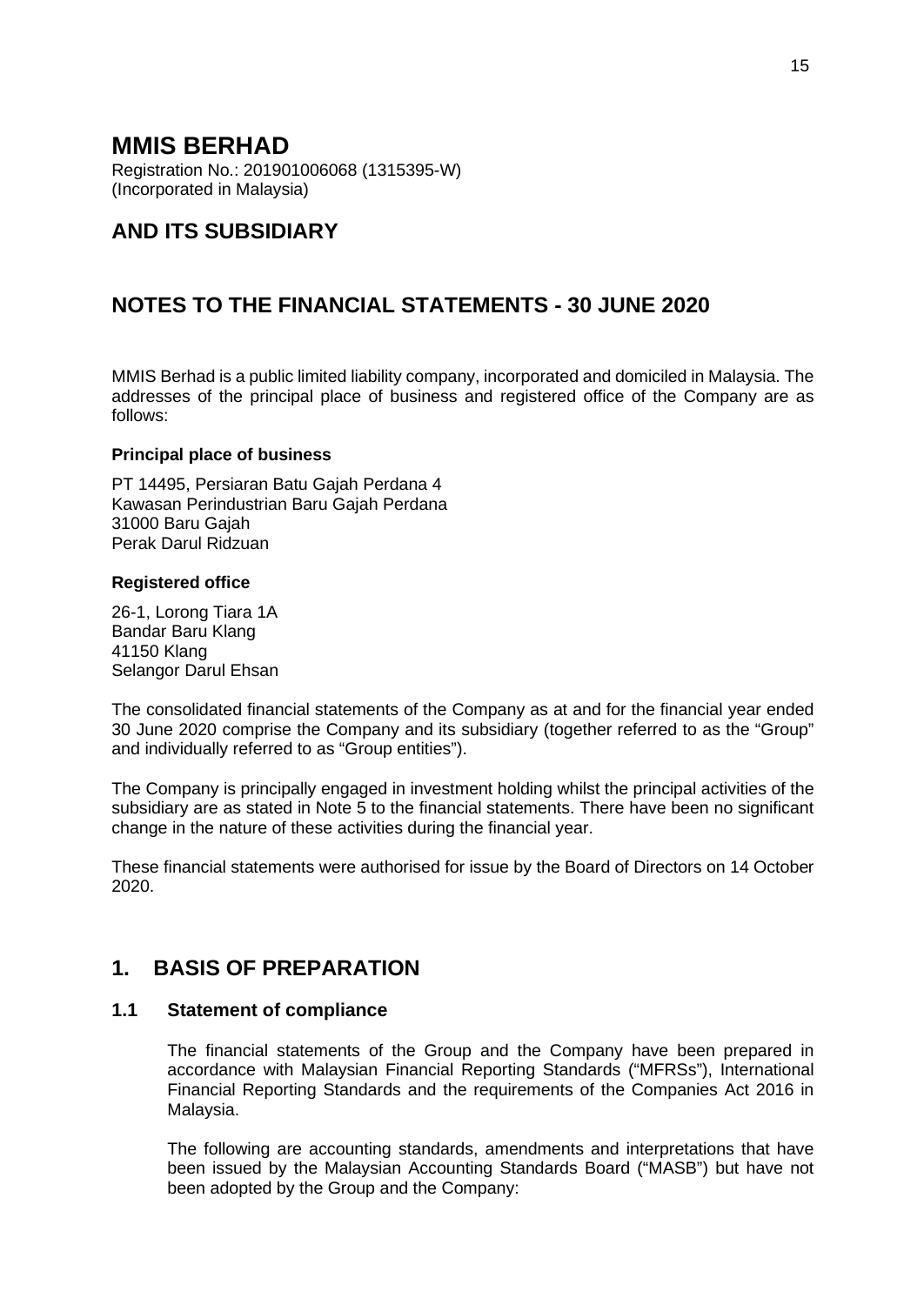### *MFRSs, Interpretations and amendments effective for annual periods beginning on or after 1 January 2020*

- Amendments to MFRS 3, *Business Combinations – Definition of a Business*
- Amendments to MFRS 101, *Presentation of Financial Statements* and MFRS 108, *Accounting Policies, Changes in Accounting Estimates and Errors – Definition of Material*
- Amendments to MFRS 9, *Financial Instruments*, MFRS 139, *Financial Instruments: Recognition and Measurement* and MFRS 7, *Financial Instruments: Disclosures – Interest Rate Benchmark Reform*

### *MFRSs, interpretations and amendments effective for annual periods beginning on or after 1 June 2020*

• Amendments to MFRS 16, *Leases – Covid-19-Related Rent Concessions*

### *MFRSs, interpretations and amendments effective for annual periods beginning on or after 1 January 2022*

- Amendments to MFRS 1, *First-time Adoption of Malaysian Financial Reporting Standards (Annual Improvements to MFRS Standards 2018−2020)***\***
- Amendments to MFRS 3, *Business Combinations – Reference to the Conceptual Framework*
- Amendments to MFRS 9, *Financial Instruments (Annual Improvements to MFRS Standards 2018−2020)*
- Amendments to Illustrative Examples accompanying MFRS 16, *Leases (Annual Improvements to MFRS Standards 2018−2020)*
- Amendments to MFRS 116, *Property, Plant and Equipment − Proceeds before Intended Use*
- Amendments to MFRS 137, *Provisions, Contingent Liabilities and Contingent Assets − Onerous Contracts − Cost of Fulfilling a Contract***\***
- Amendments to MFRS 141, *Agriculture (Annual Improvements to MFRS Standards 2018−2020)***\***

### *MFRSs, interpretations and amendments effective for annual periods beginning on or after 1 January 2023*

- MFRS 17, *Insurance Contracts*
- Amendments to MFRS 101, *Presentation of Financial Statements – Classification of Liabilities as Current or Non-current*

### *MFRSs, Interpretations and amendments effective for annual periods beginning on or after a date yet to be confirmed*

• Amendments to MFRS 10, *Consolidated Financial Statements* and MFRS 128, *Investments in Associates and Joint Ventures – Sale or Contribution of Assets between an Investor and its Associate or Joint Venture*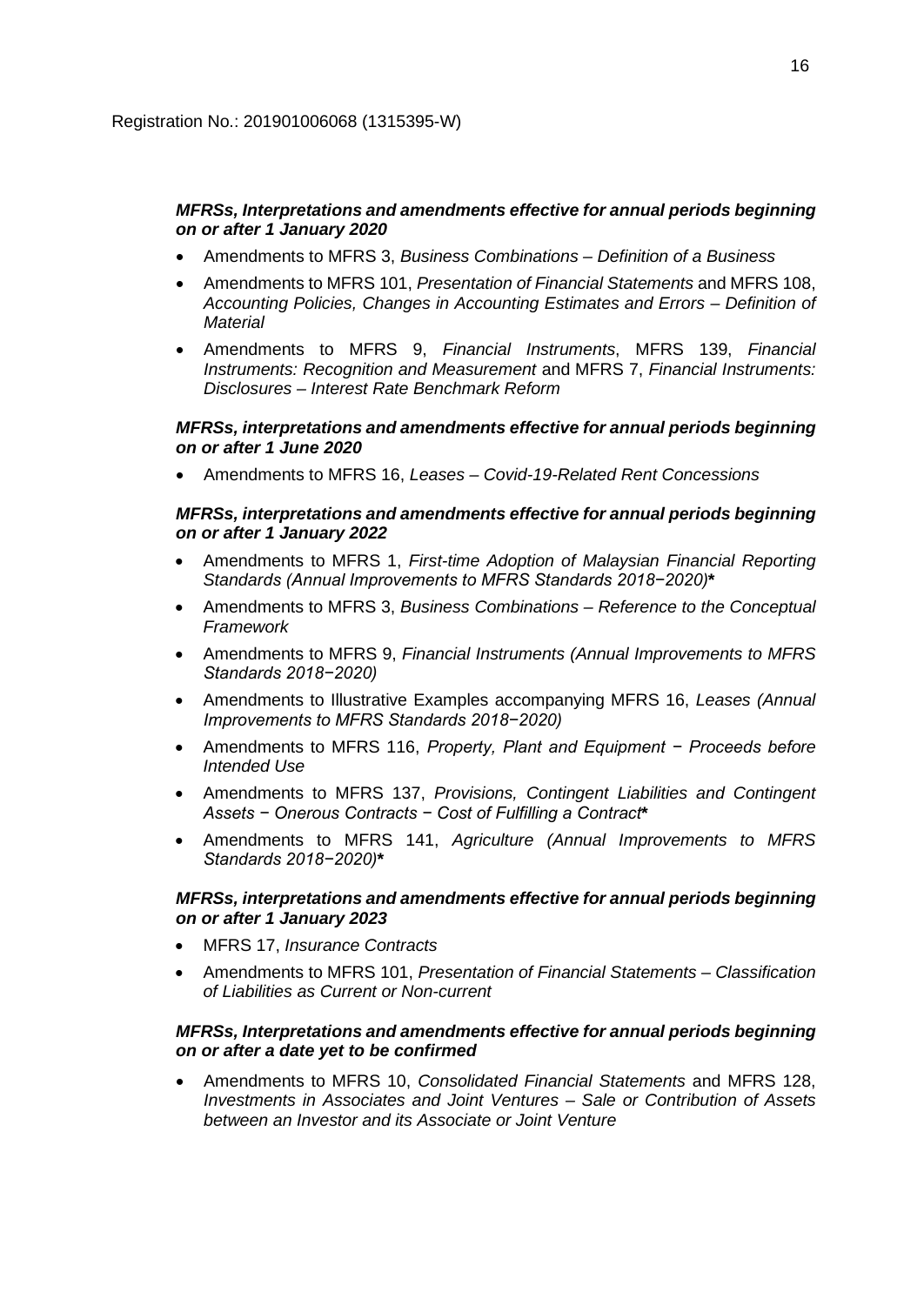The Group and the Company plan to apply the abovementioned accounting standards, amendments and interpretations:

- from the annual period beginning on 1 July 2021 for the amendment that is effective for annual periods beginning on or after 1 June 2020; and
- from the annual period beginning on 1 July 2022 for those amendment that are effective for annual periods beginning on or after 1 January 2022, except for amendments that are marked with "**\***" which are not applicable to the Group and the Company.

The Group and the Company do not plan to apply MFRS 17, *Insurance Contracts* that is effective for annual periods beginning on or after 1 January 2023 as it is not applicable to the Group and the Company.

The initial application of the accounting standards, amendments or interpretations are not expected to have any material financial impacts to the current period and prior period financial statements of the Group and the Company.

## **1.2 Basis of measurement**

The financial statements have been prepared on the historical cost basis other than as disclosed in Note 2.

## **1.3 Functional and presentation currency**

These financial statements are presented in Ringgit Malaysia ("RM"), which is the Group's and the Company's functional currency.

### **1.4 Use of estimates and judgements**

The preparation of the financial statements in conformity with MFRSs requires management to make judgements, estimates and assumptions that affect the application of accounting policies and the reported amounts of assets, liabilities, income and expenses. Actual results may differ from these estimates.

Estimates and underlying assumptions are reviewed on an ongoing basis. Revisions to accounting estimates are recognised in the period in which the estimates are revised and in any future periods affected.

There are no significant areas of estimation uncertainty and critical judgements in applying accounting policies that have significant effect on the amounts recognised in the financial statements other than disclosed in Note 4 investment properties.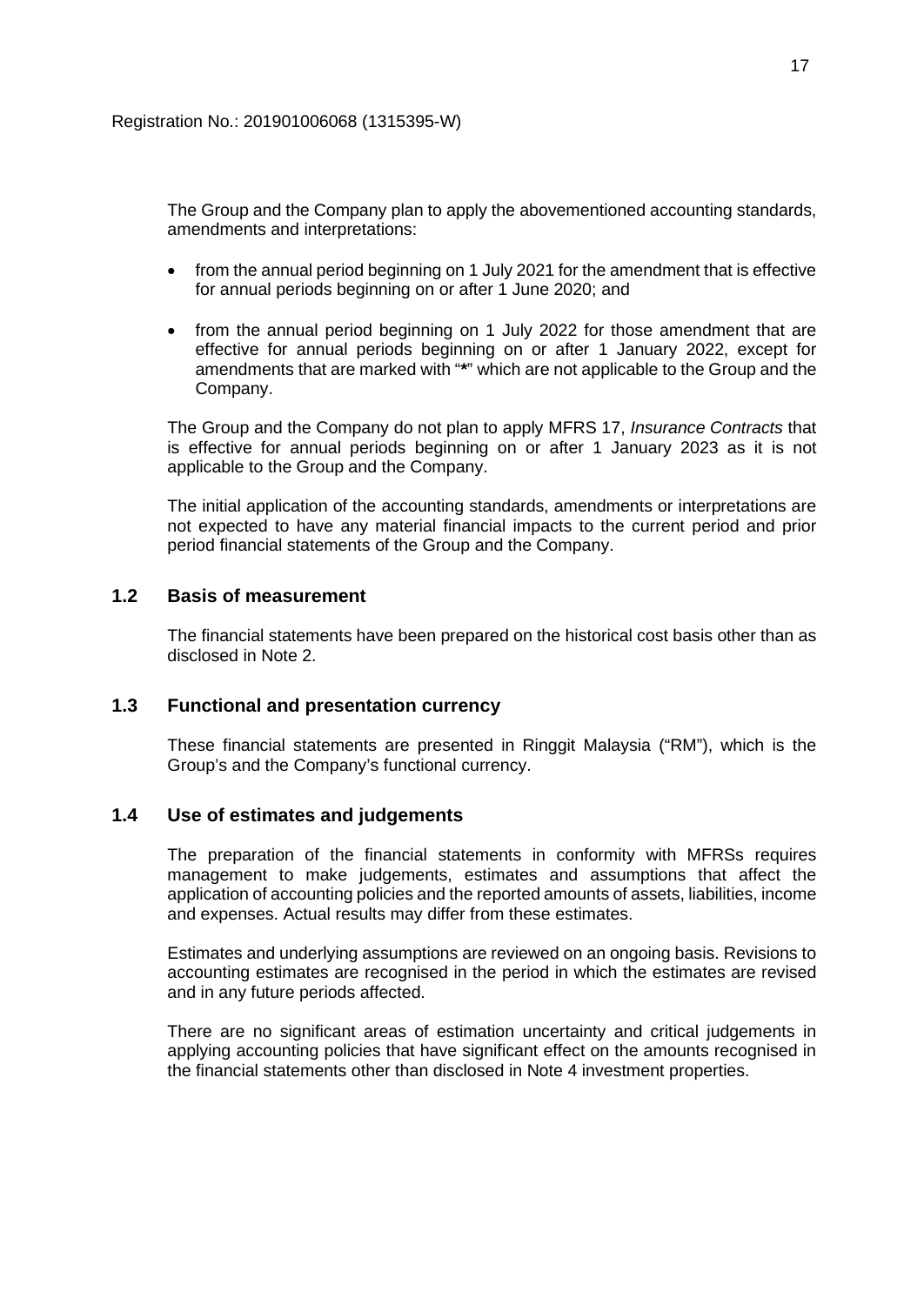## **2. SIGNIFICANT ACCOUNTING POLICIES**

The accounting policies set out below have been applied consistently to the periods presented in these financial statements and have been applied consistently by Group entities, unless otherwise stated.

## **2.1 Basis of consolidation**

#### **(i) Subsidiaries**

Subsidiaries are entities, including structured entities, controlled by the Company. The financial statements of subsidiaries are included in the consolidated financial statements from the date that control commences until the date that control ceases.

Investments in subsidiaries are measured in the Company's statement of financial position at cost less any impairment losses, unless the investment is classified as held for sale or distribution. The cost of investment includes transaction costs.

#### **(ii) Acquisitions of entities under common control**

Business combinations arising from transfers of interests in entities that are under the control of the shareholder that controls the Group are accounted for as if the acquisition had occurred at the beginning of the earliest comparative period presented or, if later, at the date that common control was established; for this purpose, comparatives are restated. The assets and liabilities acquired are recognised at the carrying amounts recognised previously in the Group controlling shareholder's consolidated financial statements. The components of equity of the acquired entities are added to the same components within Group's equity and any resulting gain or loss is recognised directly in equity.

### **(iii) Loss of control**

Upon the loss of control of a subsidiary, the Group derecognises the assets and liabilities of the former subsidiary, any non-controlling interests and the other components of equity related to the former subsidiary from the consolidated statement of financial position. Any surplus or deficit arising on the loss of control is recognised in profit or loss. If the Group retains any interest in the former subsidiary, then such interest is measured at fair value at the date that control is lost. Subsequently, it is accounted for as an equity accounted investee or as a financial asset depending on the level of influence retained.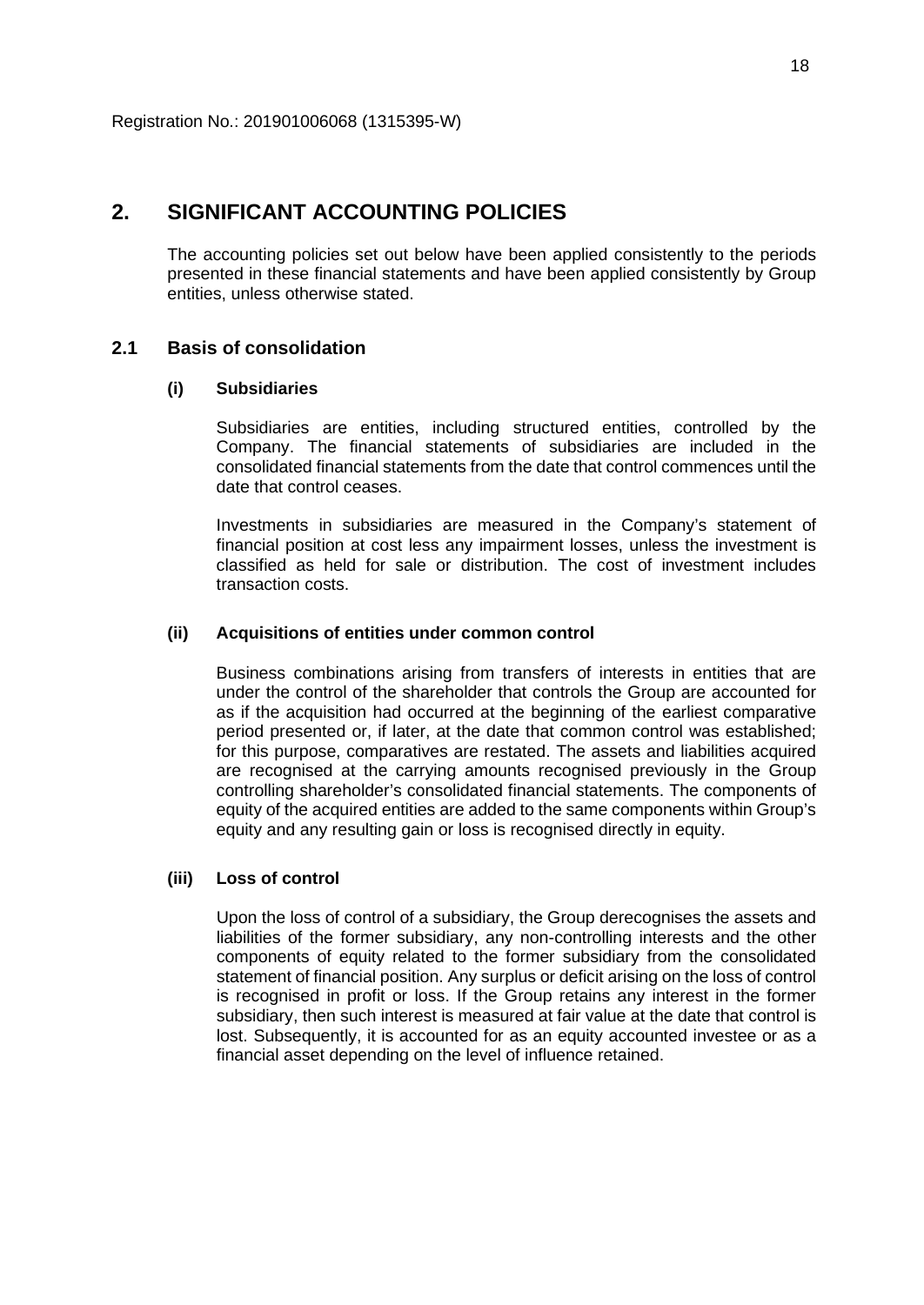### **(iv) Transactions eliminated on consolidation**

Intra-group balances and transactions, and any unrealised income and expenses arising from intra-group transactions, are eliminated in preparing the consolidated financial statements.

#### **2.2 Financial instruments**

#### **(i) Recognition and initial measurement**

A financial asset or a financial liability is recognised in the statement of financial position when, and only when, the Group and the Company becomes a party to the contractual provisions of the instrument.

A financial asset (unless it is a trade receivable without significant financing component) or a financial liability is initially measured at fair value plus or minus, for an item not at fair value through profit or loss, transaction costs that are directly attributable to its acquisition or issuance. A trade receivable without a significant financing component is initially measured at the transaction price.

#### **(ii) Financial instrument categories and subsequent measurement**

#### **Financial assets**

Categories of financial assets are determined on initial recognition and are not reclassified subsequent to their initial recognition unless the Group and the Company changes its business model for managing financial assets in which case all affected financial assets are reclassified on the first day of the first reporting period following the change of the business model.

### *(a) Amortised cost*

Amortised cost category comprises financial assets that are held within a business model whose objective is to hold assets to collect contractual cash flows and its contractual terms give rise on specified dates to cash flows that are solely payments of principal and interest on the principal amount outstanding. The financial assets are not designated as fair value through profit or loss. Subsequent to initial recognition, these financial assets are measured at amortised cost using the effective interest method. The amortised cost is reduced by impairment losses. Interest income, foreign exchange gains and losses and impairment are recognised in profit or loss. Any gain or loss on derecognition is recognised in profit or loss.

Interest income is recognised by applying effective interest rate to the gross carrying amount except for credit impaired financial assets (see Note 2.9) where the effective interest rate is applied to the amortised cost.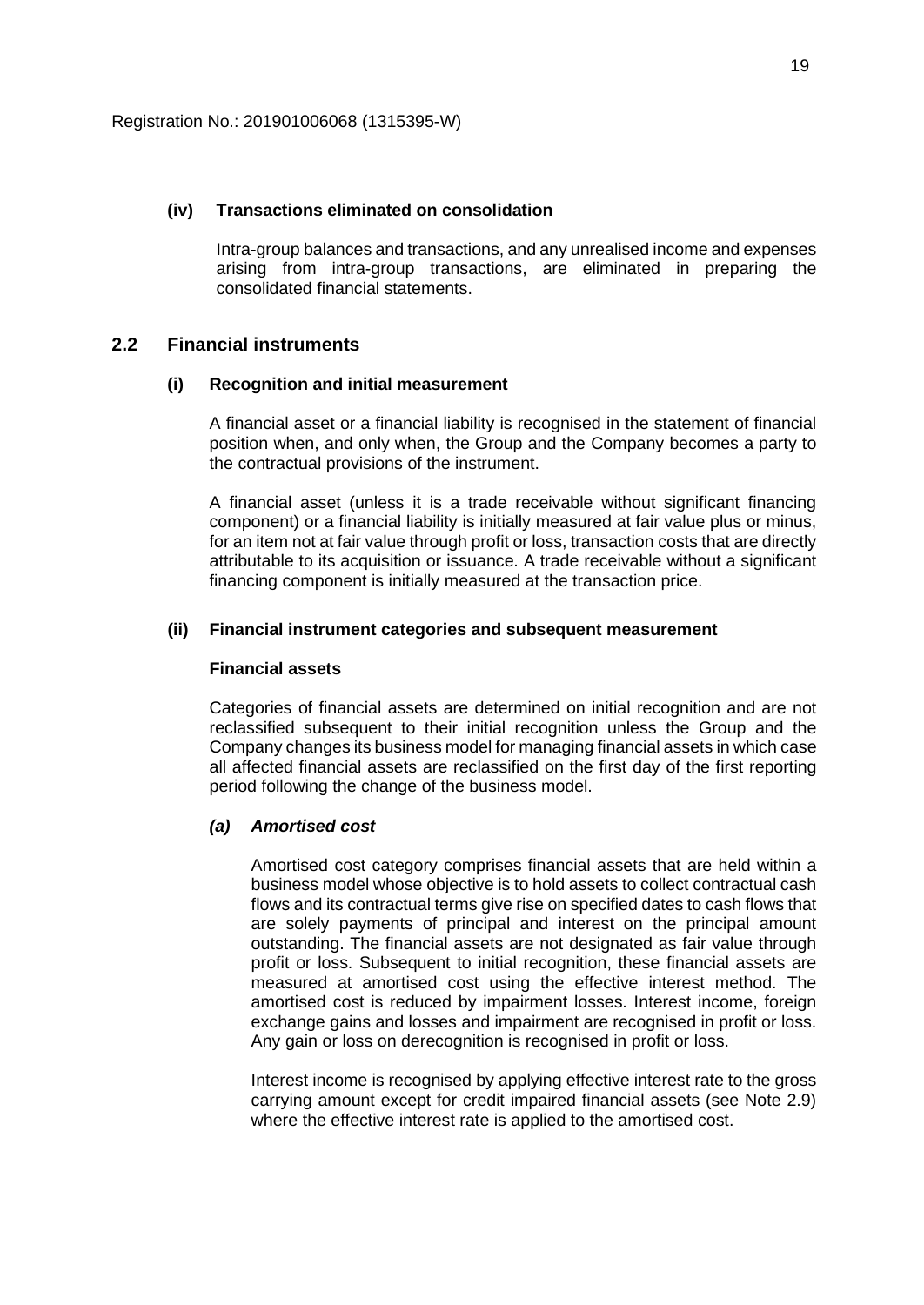#### *(b) Fair value through profit or loss*

All financial assets not measured at amortised cost or fair value through other comprehensive income as described above are measured at fair value through profit or loss. On initial recognition, the Group and the Company may irrevocably designate a financial asset that otherwise meets the requirements to be measured at amortised cost or at fair value through other comprehensive income as at fair value through profit or loss if doing so eliminates or significantly reduces an accounting mismatch that would otherwise arise.

Financial assets categorised as fair value through profit or loss are subsequently measured at their fair value. Net gains or losses, including any interest or dividend income, are recognised in the profit or loss.

All financial assets, except for those measured at fair value through profit or loss, are subject to impairment assessment (see Note 2.9).

### **Financial liabilities**

#### *Amortised cost*

Financial liabilities not categorised as fair value through profit or loss are subsequently measured at amortised cost using the effective interest method.

Interest expense and foreign exchange gains and losses are recognised in the profit or loss. Any gains or losses on derecognition are also recognised in the profit or loss.

### **(iii) Derecognition**

A financial asset or part of it is derecognised when, and only when, the contractual rights to the cash flows from the financial asset expire or transferred, or control of the asset is not retained or substantially all of the risks and rewards of ownership of the financial asset are transferred to another party. On derecognition of a financial asset, the difference between the carrying amount of the financial asset and the sum of the consideration received (including any new asset obtained less any new liability assumed) is recognised in the profit or loss.

A financial liability or a part of it is derecognised when, and only when, the obligation specified in the contract is discharged, cancelled or expires. A financial liability is also derecognised when its terms are modified and the cash flows of the modified liability are substantially different, in which case, a new financial liability based on modified terms is recognised at fair value. On derecognition of a financial liability, the difference between the carrying amount of the financial liability extinguished or transferred to another party and the consideration paid, including any non-cash assets transferred or liabilities assumed, is recognised in profit or loss.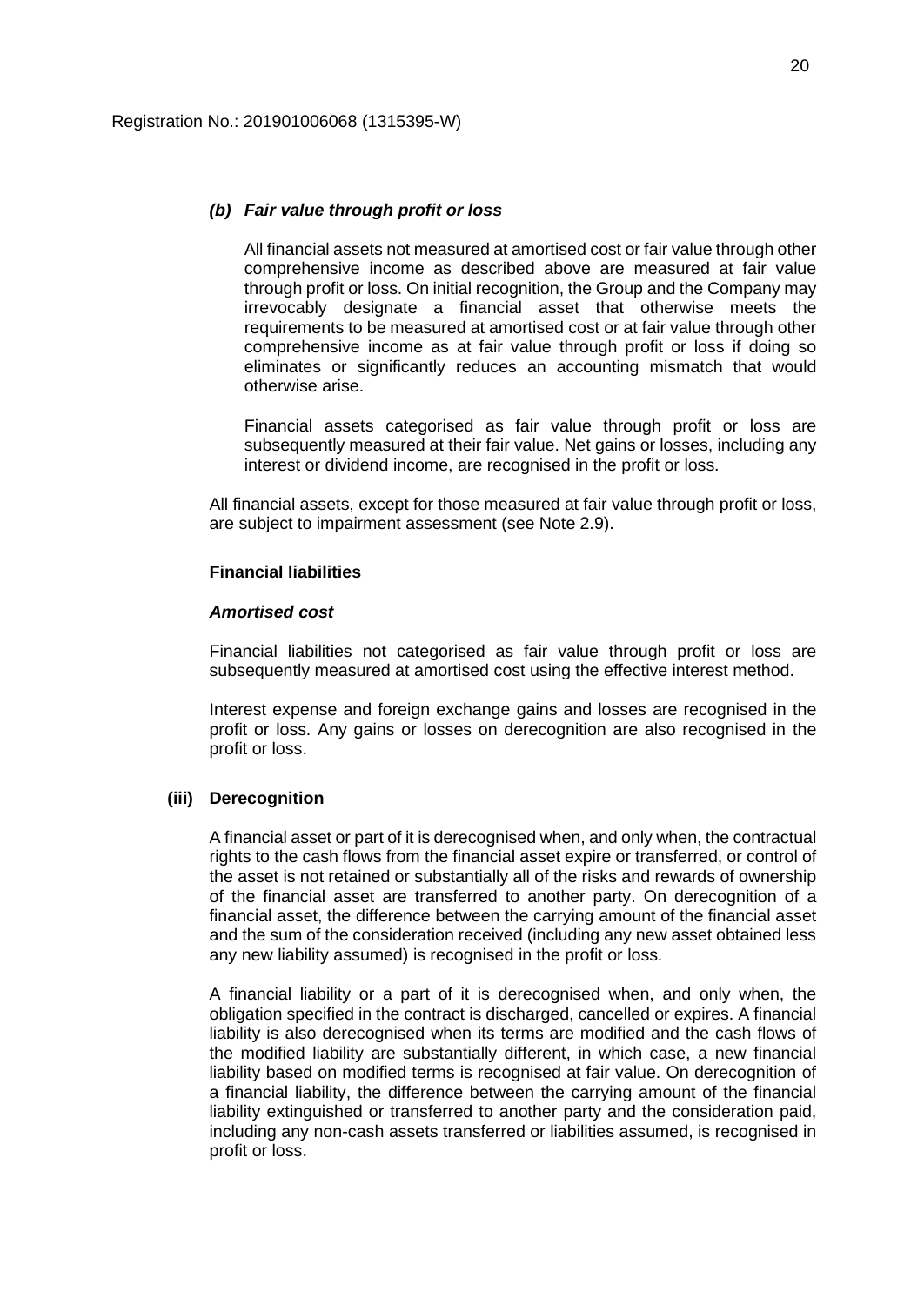### **(iv) Offsetting**

Financial assets and financial liabilities are offset and the net amount presented in the statement of financial position when, and only when, the Group and the Company currently have a legally enforceable right to set off the amounts and it intends either to settle them on a net basis or to realise the asset and liability simultaneously.

### **2.3 Property, plant and equipment**

#### **(i) Recognition and measurement**

Items of property, plant and equipment are measured at cost less any accumulated depreciation and any accumulated impairment losses.

Cost includes expenditures that are directly attributable to the acquisition of the asset and any other costs directly attributable to bringing the asset to working condition for its intended use, and the costs of dismantling and removing the items and restoring the site on which they are located. The cost of self-constructed assets also includes the cost of materials and direct labour. For qualifying assets, borrowing costs are capitalised in accordance with the accounting policy on borrowing costs. Purchased software that is integral to the functionality of the related equipment is capitalised as part of that equipment.

When significant parts of an item of property, plant and equipment have different useful lives, they are accounted for as separate items (major components) of property, plant and equipment.

The gain or loss on disposal of an item of property, plant and equipment is determined by comparing the proceeds from disposal with the carrying amount of property, plant and equipment and is recognised net within "other operating income" and "other operating expenses" respectively in profit or loss.

### **(ii) Subsequent costs**

The cost of replacing a component of an item of property, plant and equipment is recognised in the carrying amount of the item if it is probable that the future economic benefits embodied within the component will flow to the Group and the Company, and its cost can be measured reliably. The carrying amount of the replaced component is derecognised to profit or loss. The costs of the day-to-day servicing of property, plant and equipment are recognised in profit or loss as incurred.

#### **(iii) Depreciation**

Depreciation is based on the cost of an asset less its residual value. Significant components of individual assets are assessed, and if a component has a useful life that is different from the remainder of that asset, then that component is depreciated separately.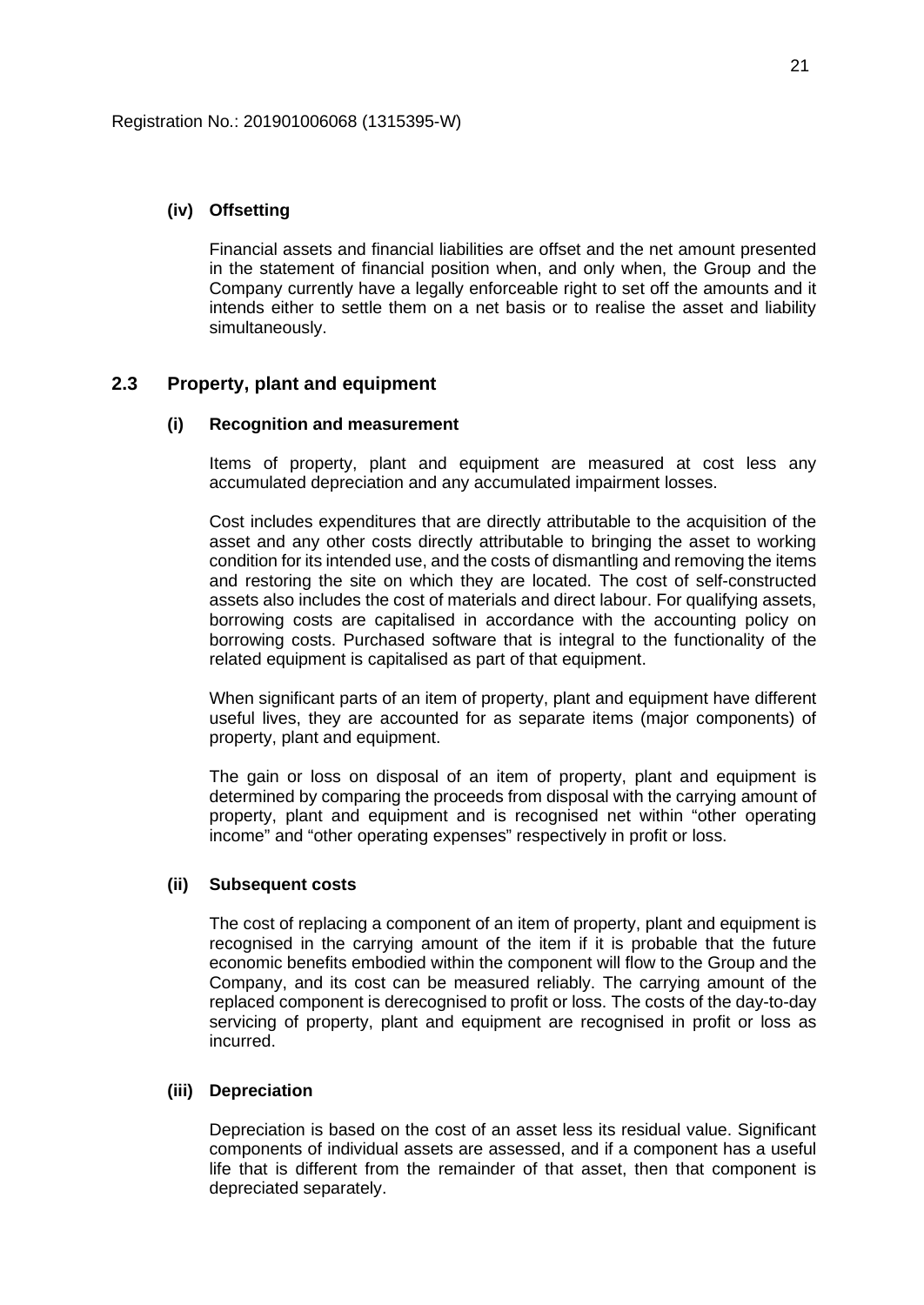Depreciation is recognised in profit or loss on a straight-line basis over the estimated useful lives of each component of an item of property, plant and equipment from the date that they are available for use. Leased assets are depreciated over the shorter of the lease term and their useful lives unless it is reasonably certain that the Group and the Company will obtain ownership by the end of the lease term. Property, plant and equipment under construction are not depreciated until the assets are ready for their intended use.

The estimate useful lives for the current and comparative period are as follows:

| Leasehold lands                | 82 to 85 years |
|--------------------------------|----------------|
| Factory building               | 50 years       |
| Plant and machinery            | 10 to 15 years |
| Motor vehicles                 | 5 to 10 years  |
| Office equipment               | 2 to 10 years  |
| Furniture and fittings         | 10 years       |
| <b>Electrical installation</b> | 10 years       |
| Renovation                     | 10 years       |

Depreciation methods, useful lives and residual values are reviewed at the end of the reporting period, and adjusted as appropriate. During the financial year ended 30 June 2020, the Group conducted an operational efficiency review and has extended the expected useful lives of certain items of plant and equipment and motor vehicles as disclosed in Note 3 to the financial statements.

### **2.4 Investment property**

### **Investment property carried at cost**

Investment properties are properties which are owned or right-of-use asset held under a lease contract to earn rental income or for capital appreciation or for both, but not for sale in the ordinary course of business, use in the production or supply of goods or services or for administrative purposes. Investment properties initially and subsequently measured at cost are accounted for similarly to property, plant and equipment.

Cost includes expenditure that is directly attributable to the acquisition of the investment property. The cost of self-constructed investment property includes the cost of materials and direct labour, any other costs directly attributable to bringing the investment property to a working condition for their intended use and capitalised borrowing costs. Right-of-use asset held under a lease contract that meets the definition of investment property is initially measured similarly as other right-of-use assets

An investment property is derecognised on its disposal, or when it is permanently withdrawn from use and no future economic benefits are expected from its disposal. The difference between the net disposal proceeds and the carrying amount is recognised in profit or loss in the period in which the item is derecognised.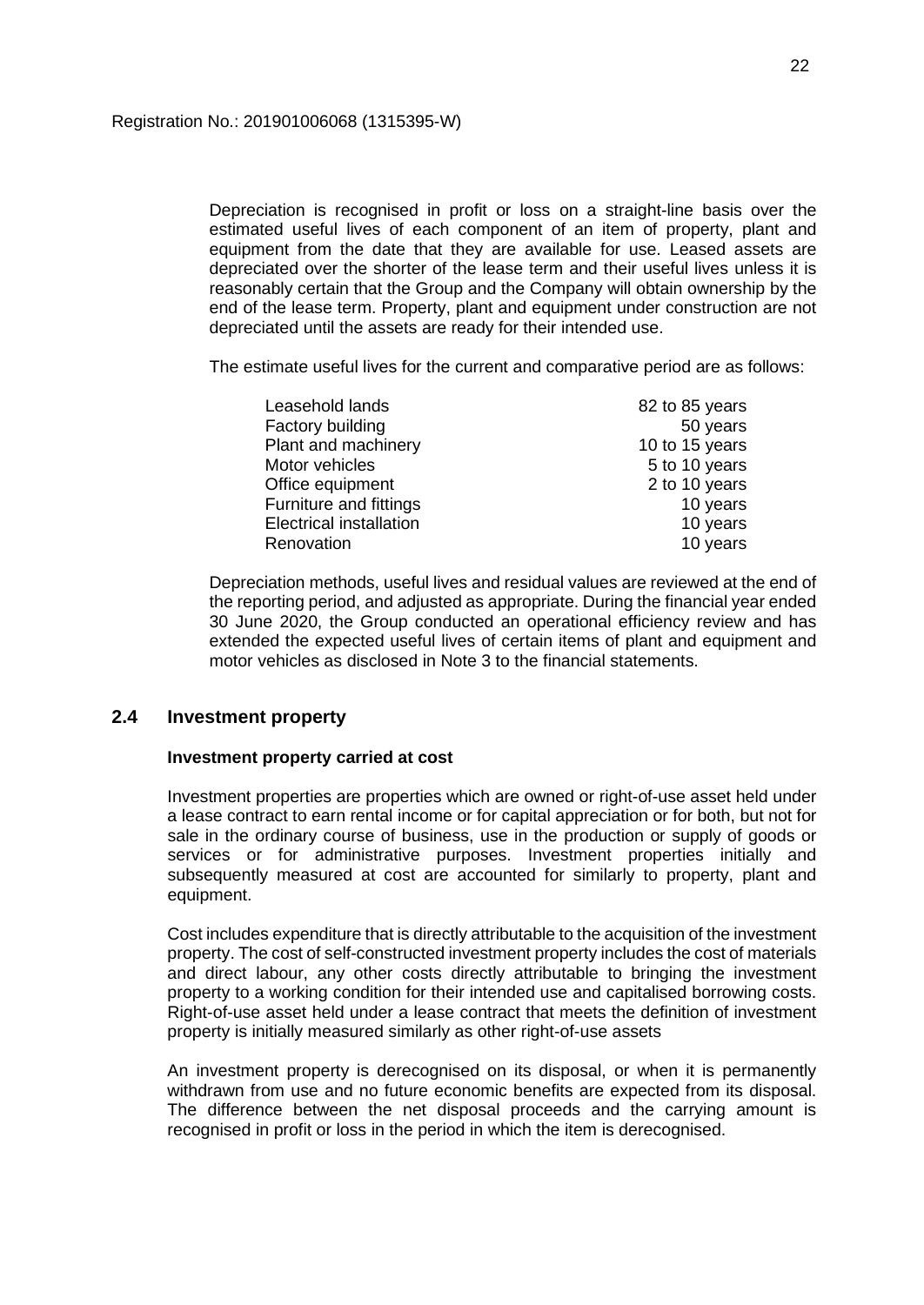### **2.5 Leases**

### **(i) Definition of a lease**

A contract is, or contains, a lease if the contract conveys a right to control the use of an identified asset for a period of time in exchange for consideration. To assess whether a contract conveys the right to control the use of an identified asset, the Group assesses whether:

- the contract involves the use of an identified asset this may be specified explicitly or implicitly, and should be physically distinct or represent substantially all of the capacity of a physically distinct asset. If the supplier has a substantive substitution right, then the asset is not identified;
- the customer has the right to obtain substantially all of the economic benefits from use of the asset throughout the period of use; and
- the customer has the right to direct the use of the asset. The customer has this right when it has the decision-making rights that are most relevant to changing how and for what purpose the asset is used. In rare cases where the decision about how and for what purpose the asset is used is predetermined, the customer has the right to direct the use of the asset if either the customer has the right to operate the asset; or the customer designed the asset in a way that predetermines how and for what purpose it will be used.

At inception or on reassessment of a contract that contains a lease component, the Group allocates the consideration in the contract to each lease and nonlease component on the basis of their relative stand-alone prices. However, for leases of properties in which the Group is a lessee, it has elected not to separate non-lease components and will instead account for the lease and non-lease components as a single lease component.

### **(ii) Recognition and initial measurement**

#### **(a) As a lessee**

The Group recognises a right-of-use asset and a lease liability at the lease commencement date. The right-of-use asset is initially measured at cost, which comprises the initial amount of the lease liability adjusted for any lease payments made at or before the commencement date, plus any initial direct costs incurred and an estimate of costs to dismantle and remove the underlying asset or to restore the underlying asset or the site on which it is located, less any lease incentives received.

The lease liability is initially measured at the present value of the lease payments that are not paid at the commencement date, discounted using the interest rate implicit in the lease or, if that rate cannot be readily determined, the Group entities' incremental borrowing rate. Generally, the Group entities uses its incremental borrowing rate as the discount rate.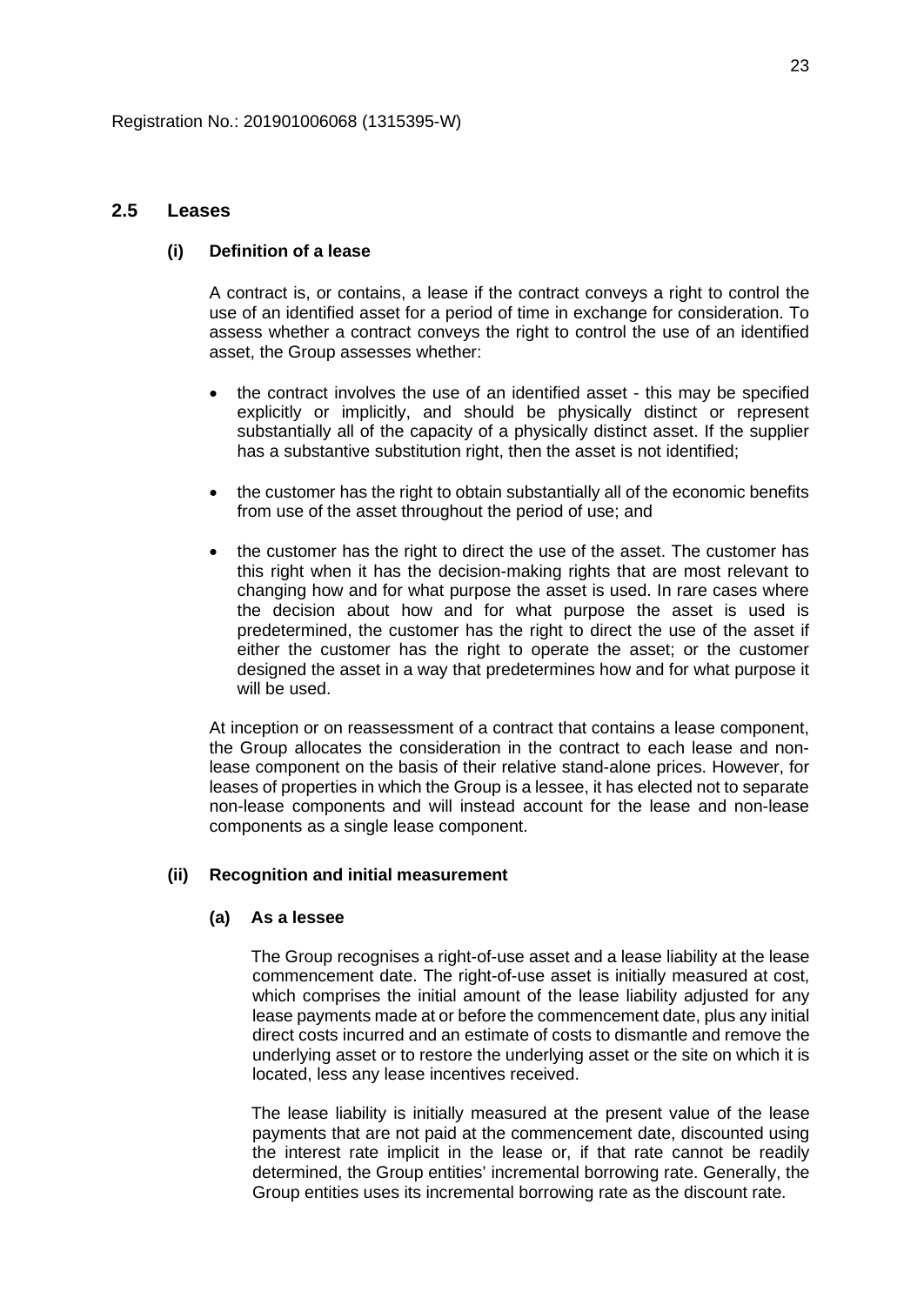Lease payments included in the measurement of the lease liability comprise the following:

- fixed payments, including in-substance fixed payments less any incentives receivable;
- variable lease payments that depend on an index or a rate, initially measured using the index or rate as at the commencement date;
- amounts expected to be payable under a residual value guarantee;
- the exercise price under a purchase option that the Group is reasonably certain to exercise; and
- penalties for early termination of a lease unless the Group is reasonably certain not to terminate early.

The Group excludes variable lease payments that linked to future performance or usage of the underlying asset from the lease liability. Instead, these payments are recognised in profit or loss in the period in which the performance or use occurs.

The Group has elected not to recognise right-of-use assets and lease liabilities for short-term leases that have a lease term of 12 months or less and leases of low-value assets. The Group recognises the lease payments associated with these leases as an expense on a straight-line basis over the lease term.

### **(b) As a lessor**

When the Group acts as a lessor, it determines at lease inception whether each lease is a finance lease or an operating lease.

To classify each lease, the Group makes an overall assessment of whether the lease transfers substantially all of the risks and rewards incidental to ownership of the underlying asset. If this is the case, then the lease is a finance lease; if not, then it is an operating lease.

If an arrangement contains lease and non-lease components, the Group applies MFRS 15 to allocate the consideration in the contract based on the stand-alone selling prices.

When the Group is an intermediate lessor, it accounts for its interests in the head lease and the sublease separately. It assesses the lease classification of a sublease with reference to the right-of-use asset arising from the head lease, not with reference to the underlying asset. If a head lease is a short-term lease to which the Group applies the exemption described above, then it classifies the sublease as an operating lease.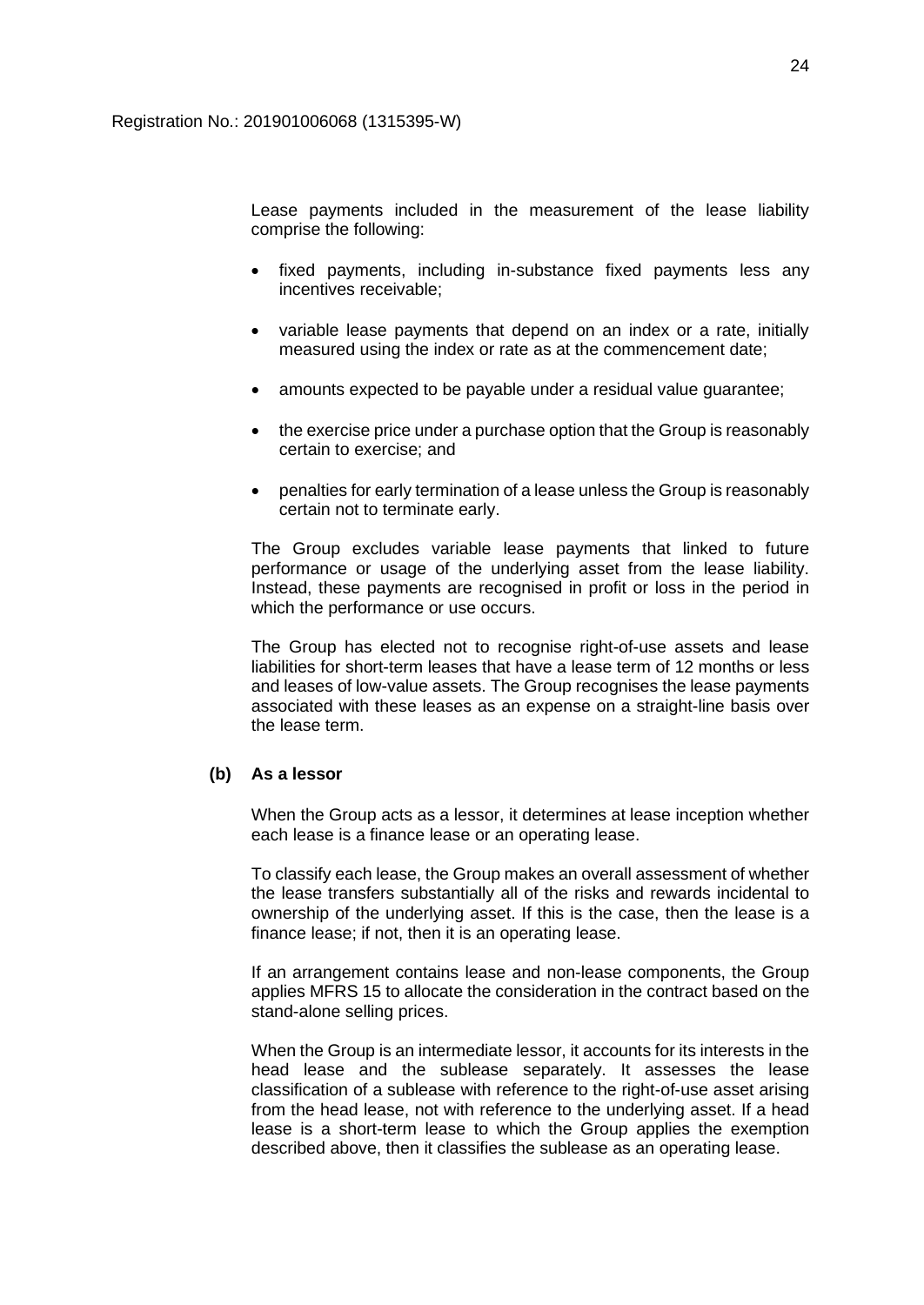#### **(iii) Subsequent measurement**

#### **(a) As a lessee**

The right-of-use asset is subsequently depreciated using the straight-line method from the commencement date to the earlier of the end of the useful life of the right-of-use asset or the end of the lease term. The estimated useful lives of right-of-use assets are determined on the same basis as those of plant and equipment. In addition, the right-of-use asset is periodically reduced by impairment losses, if any, and adjusted for certain remeasurements of the lease liability.

The lease liability is measured at amortised cost using the effective interest method. It is remeasured when there is a change in future lease payments arising from a change in an index or rate, if there is a revision of insubstance fixed lease payments, or if there is a change in the Group's estimate of the amount expected to be payable under a residual value guarantee, or if the Group changes its assessment of whether it will exercise a purchase, extension or termination option.

When the lease liability is remeasured, a corresponding adjustment is made to the carrying amount of the right-of-use asset, or is recorded in profit or loss if the carrying amount of the right-of-use asset has been reduced to zero.

#### **(b) As a lessor**

The Group recognises lease payments received under operating leases as income on a straight-line basis over the lease term as part of "other operating income".

### **2.6 Inventories**

Inventories are measured at the lower of cost and net realisable value.

The cost of inventories is calculated using the first-in first-out basis and includes expenditure incurred in acquiring the inventories, production or conversion costs and other costs incurred in bringing them to their existing location and condition. In the case of work-in-progress and finished goods, cost includes an appropriate share of production overheads based on normal operating capacity.

Net realisable value is the estimated selling price in the ordinary course of business, less the estimated costs of completion and the estimated costs necessary to make the sale.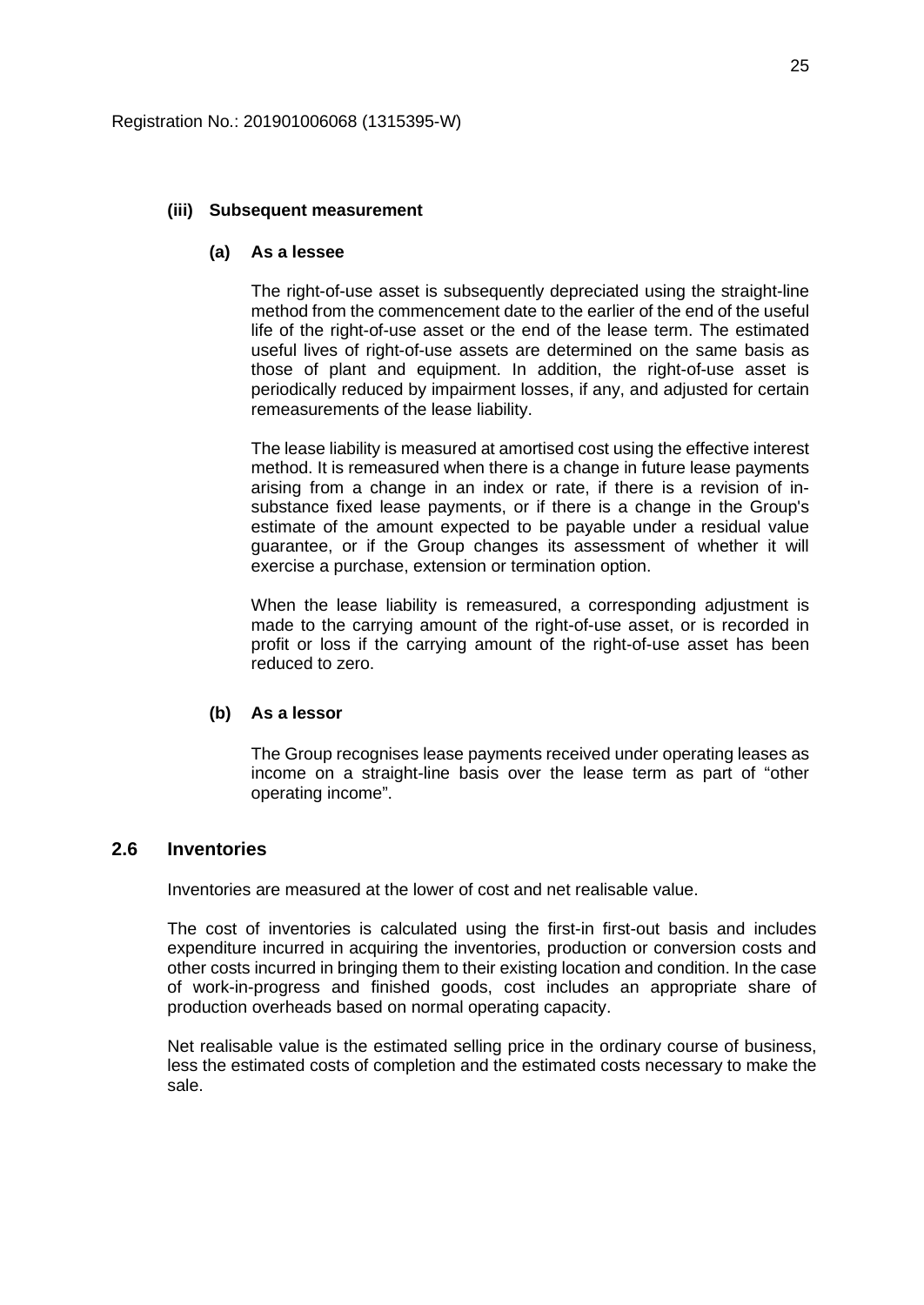### **2.7 Contract assets**

Contract assets are recognised when the Group's or the Company's right to consideration is conditional on something other than the passage of time. Contract assets are subject to impairment in accordance to MFRS 9, *Financial Instruments* (see Note 2.9).

### **2.8 Cash and cash equivalents**

Cash and cash equivalents consist of cash on hand, balances and deposits with banks and highly liquid investment (short term funds) which have an insignificant risk of changes in fair value with original maturities of three months or less, and are used by the Group and the Company in the management of their short term commitments. For the purpose of the statement of cash flows, cash and cash equivalents are presented net of bank overdrafts and pledged deposits, if any.

### **2.9 Impairment**

### **(i) Financial assets**

The Group and the Company recognise loss allowances for expected credit losses on financial assets measured at amortised cost, debt investments measured at fair value through other comprehensive income, contract assets and lease receivables. Expected credit losses are a probability-weighted estimate of credit losses.

The Group and the Company measure loss allowances at an amount equal to lifetime expected credit loss, except for debt securities that are determined to have low credit risk at the reporting date, cash and bank balance and other debt securities for which credit risk has not increased significantly since initial recognition, which are measured at 12-month expected credit loss. Loss allowances for trade receivables, contract assets and lease receivables are always measured at an amount equal to lifetime expected credit loss.

When determining whether the credit risk of a financial asset has increased significantly since initial recognition and when estimating expected credit loss, the Group and the Company considers reasonable and supportable information that is relevant and available without undue cost or effort. This includes both quantitative and qualitative information and analysis, based on the Group's and the Company's historical experience and informed credit assessment and including forward-looking information, where available.

Lifetime expected credit losses are the expected credit losses that result from all possible default events over the expected life of the asset, while 12-month expected credit losses are the portion of expected credit losses that result from default events that are possible within the 12 months after the reporting date. The maximum period considered when estimating expected credit losses is the maximum contractual period over which the Group and the Company is exposed to credit risk.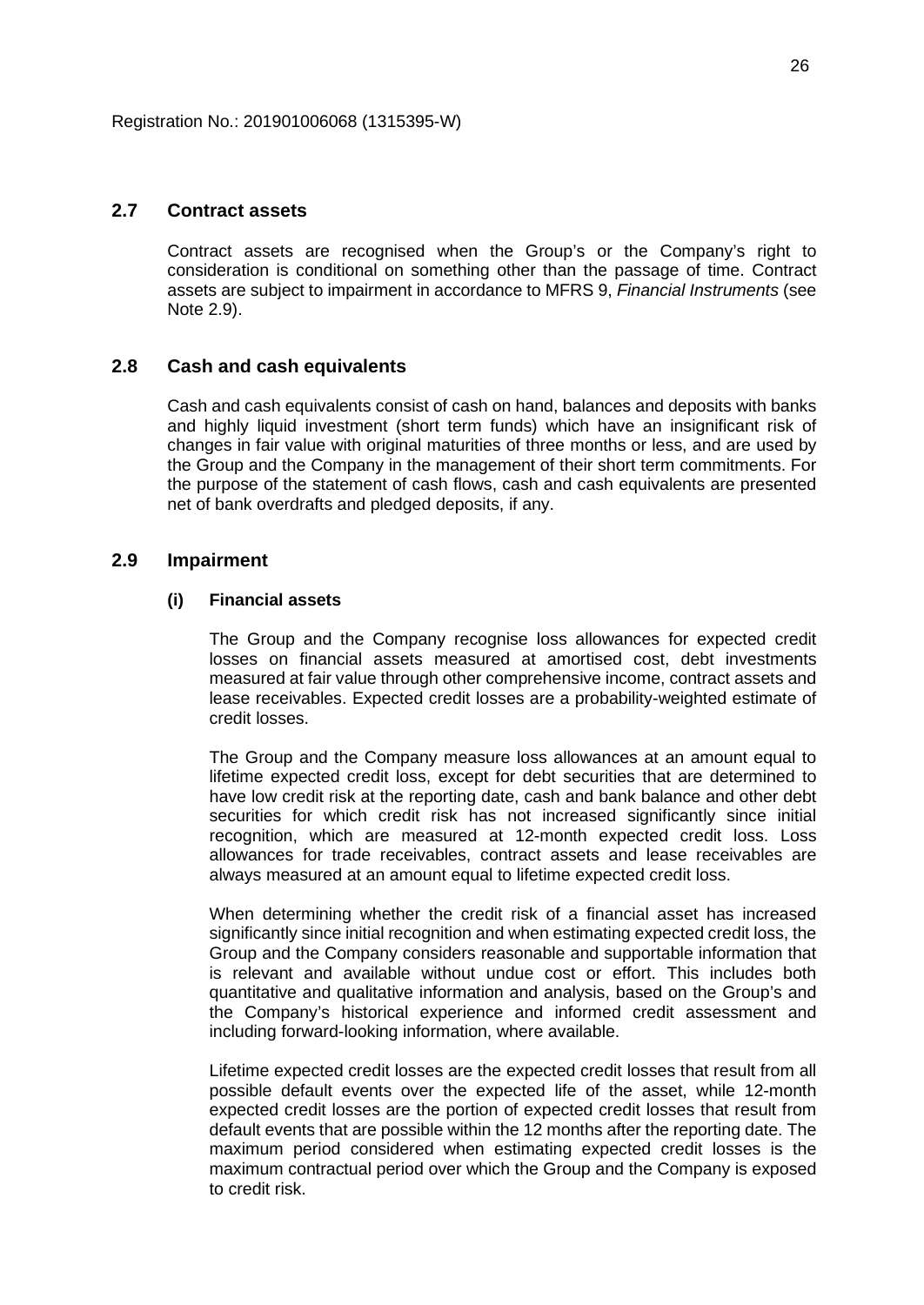The Group and the Company estimate the expected credit losses on trade receivables using a provision matrix with reference to historical credit loss experience.

An impairment loss in respect of financial assets measured at amortised cost is recognised in profit or loss and the carrying amount of the asset is reduced through the use of an allowance account.

An impairment loss in respect of debt investments measured at fair value through other comprehensive income is recognised in profit or loss and the allowance account is recognised in other comprehensive income.

At each reporting date, the Group and the Company assess whether financial assets carried at amortised cost and debt securities at fair value through other comprehensive income are credit-impaired. A financial asset is credit-impaired when one or more events that have a detrimental impact on the estimated future cash flows of the financial asset have occurred.

The gross carrying amount of a financial asset is written off (either partially or full) to the extent that there is no realistic prospect of recovery. This is generally the case when the Group and the Company determine that the debtor does not have assets or sources of income that could generate sufficient cash flows to repay the amounts subject to the write-off. However, financial assets that are written off could still be subject to enforcement activities in order to comply with the Group's and the Company's procedures for recovery amounts due.

#### **(ii) Other assets**

The carrying amounts of other assets (except for inventories and contract assets) are reviewed at the end of each reporting period to determine whether there is any indication of impairment. If any such indication exists, then the asset's recoverable amount is estimated.

For the purpose of impairment testing, assets are grouped together into the smallest group of assets that generates cash inflows from continuing use that are largely independent of the cash inflows of other assets or cash-generating units.

The recoverable amount of an asset or cash-generating unit is the greater of its value in use and its fair value less costs of disposal. In assessing value in use, the estimated future cash flows are discounted to their present value using a pretax discount rate that reflects current market assessments of the time value of money and the risks specific to the asset or cash-generating unit.

An impairment loss is recognised if the carrying amount of an asset or its related cash-generating unit exceeds its estimated recoverable amount.

Impairment losses are recognised in profit or loss. Impairment losses recognised in respect of cash-generating units are allocated to reduce the carrying amounts of the other assets in the cash-generating unit (groups of cash-generating units) on a *pro rata* basis.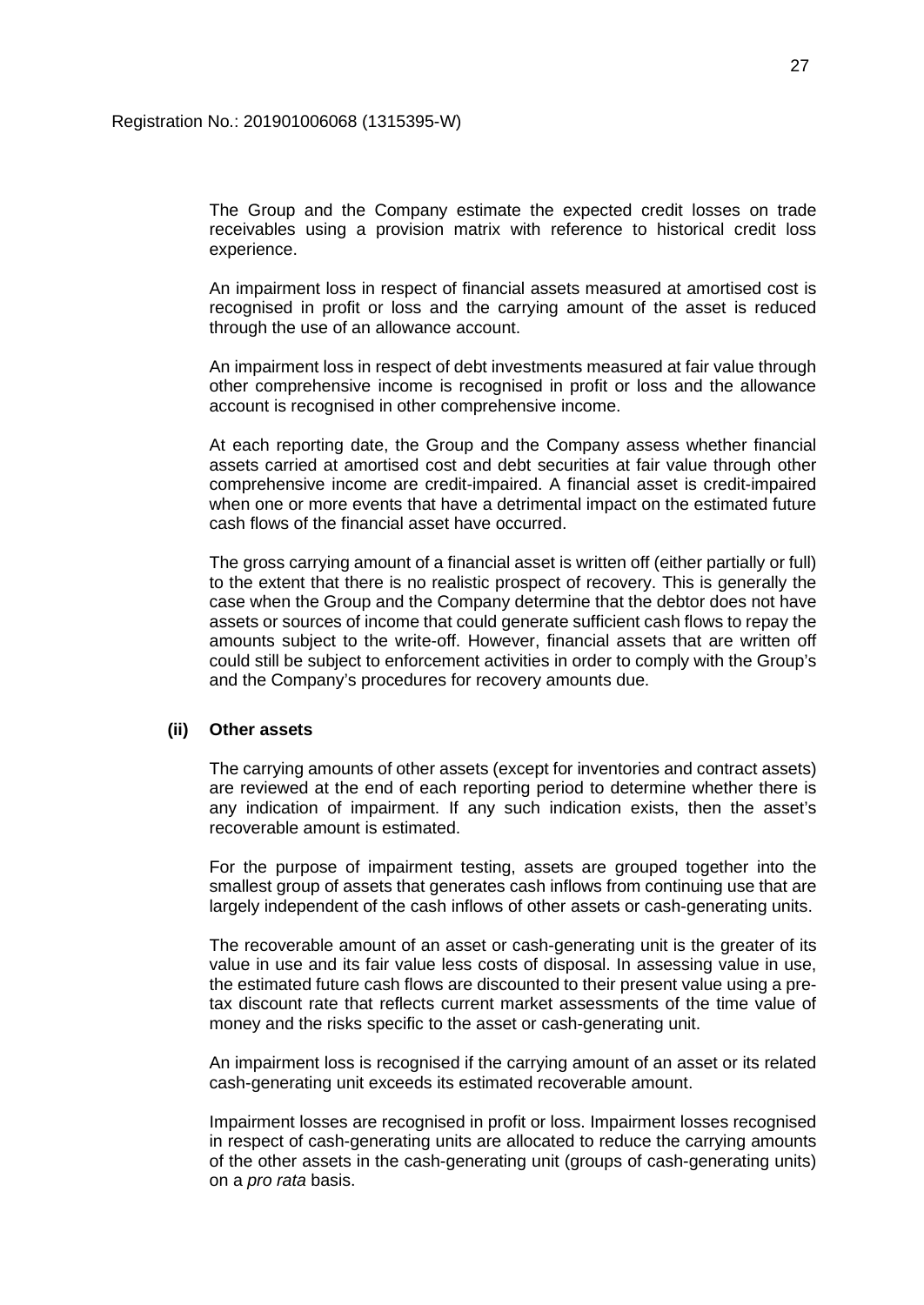An impairment loss is reversed if there has been a change in the estimates used to determine the recoverable amount since the last impairment loss was recognised. An impairment loss is reversed only to the extent that the asset's carrying amount does not exceed the carrying amount that would have been determined, net of depreciation or amortisation, if no impairment loss had been recognised. Reversals of impairment losses are credited to profit or loss in the financial period in which the reversals are recognised.

### **2.10 Ordinary shares**

Ordinary shares classified as equity are measured at cost on initial recognition and are not remeasured subsequently.

### **2.11 Employee benefits**

### **(i) Short term employee benefits**

Short-term employee benefit obligations in respect of salaries, annual bonuses, paid annual leave and sick leave are measured on an undiscounted basis and are expensed as the related service is provided.

A liability is recognised for the amount expected to be paid under short-term cash bonus or profit-sharing plans if the Group and the Company has a present legal or constructive obligation to pay this amount as a result of past service provided by the employee and the obligation can be estimated reliably.

### **(ii) Statutory employer's contribution**

The Group's and the Company's contributions to statutory pension funds are charged to profit or loss in the financial period to which they relate.

### **2.12 Borrowing costs**

Borrowing costs that are not directly attributable to the acquisition, construction or production of a qualifying asset are recognised in profit or loss using the effective interest method.

Borrowing costs directly attributable to the acquisition, construction or production of qualifying assets, which are assets that necessarily take a substantial period of time to get ready for their intended use or sale, are capitalised as part of the costs of those assets.

The capitalisation of borrowing costs as part of the cost of a qualifying asset commences when expenditure for the asset is being incurred, borrowing costs are being incurred and activities that are necessary to prepare the asset for its intended use or sale are in progress. Capitalisation of borrowing costs is suspended or ceases when substantially all the activities necessary to prepare the qualifying asset for its intended use or sale are interrupted or completed.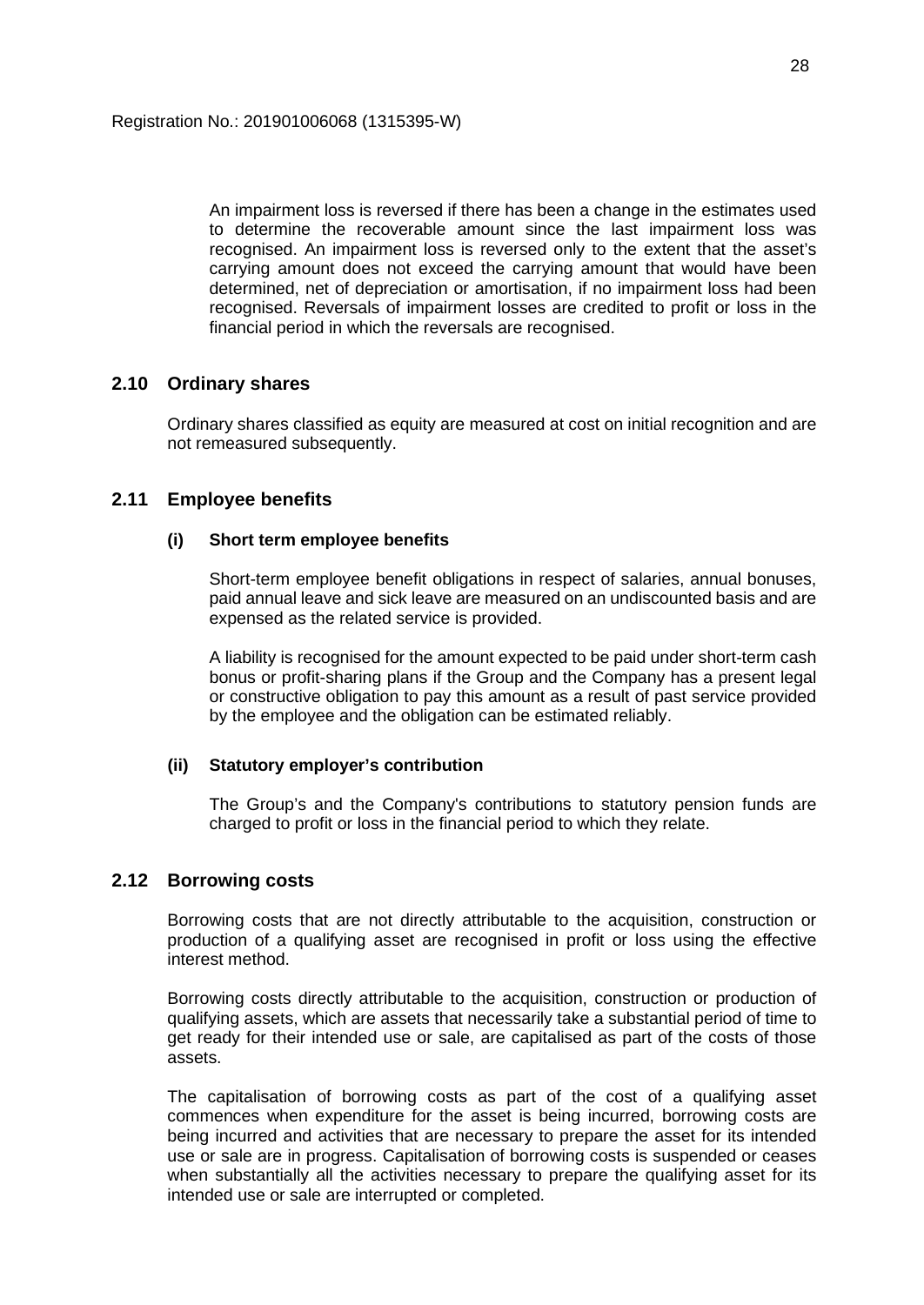Investment income earned on the temporary investment of specific borrowings pending their expenditure on qualifying assets is deducted from the borrowing costs eligible for capitalisation.

## **2.13 Revenue and other income**

### **(i) Revenue**

Revenue is measured based on the consideration specified in a contract with a customer in exchange for transferring goods or services to a customer, excluding amounts collected on behalf of third parties. The Group and the Company recognises revenue when (or as) it transfers control over a product or service to customer. An asset is transferred when (or as) the customer obtains control of the asset.

The Group or the Company transfers control of a good or service at a point in time unless one of the following overtime criteria is met:

- (a) the customer simultaneously receives and consumes the benefits provided as the Group or the Company performs;
- (b) the Group's or the Company's performance creates or enhances an asset that the customer controls as the asset is created or enhanced; or
- (c) the Group's or the Company's performance does not create an asset with an alternative use and the Group or the Company has an enforceable right to payment for performance completed to date.

### **(ii) Rental income**

Rental income from investment property is recognised in profit or loss on a straight-line basis over the term of the lease. Lease incentives granted are recognised as an integral part of the total rental income, over the term of the lease.

### **(iii) Government grants**

Government grants are recognised initially as deferred income at fair value when there is reasonable assurance that they will be received and that the Group and the Company will comply with the conditions associated with the grant; they are then recognised in profit or loss as other income on a systematic basis over the useful life of the asset.

Grants that compensate the Group and the Company for expenses incurred are recognised in profit or loss as other income on a systematic basis in the same periods in which the expenses are recognised.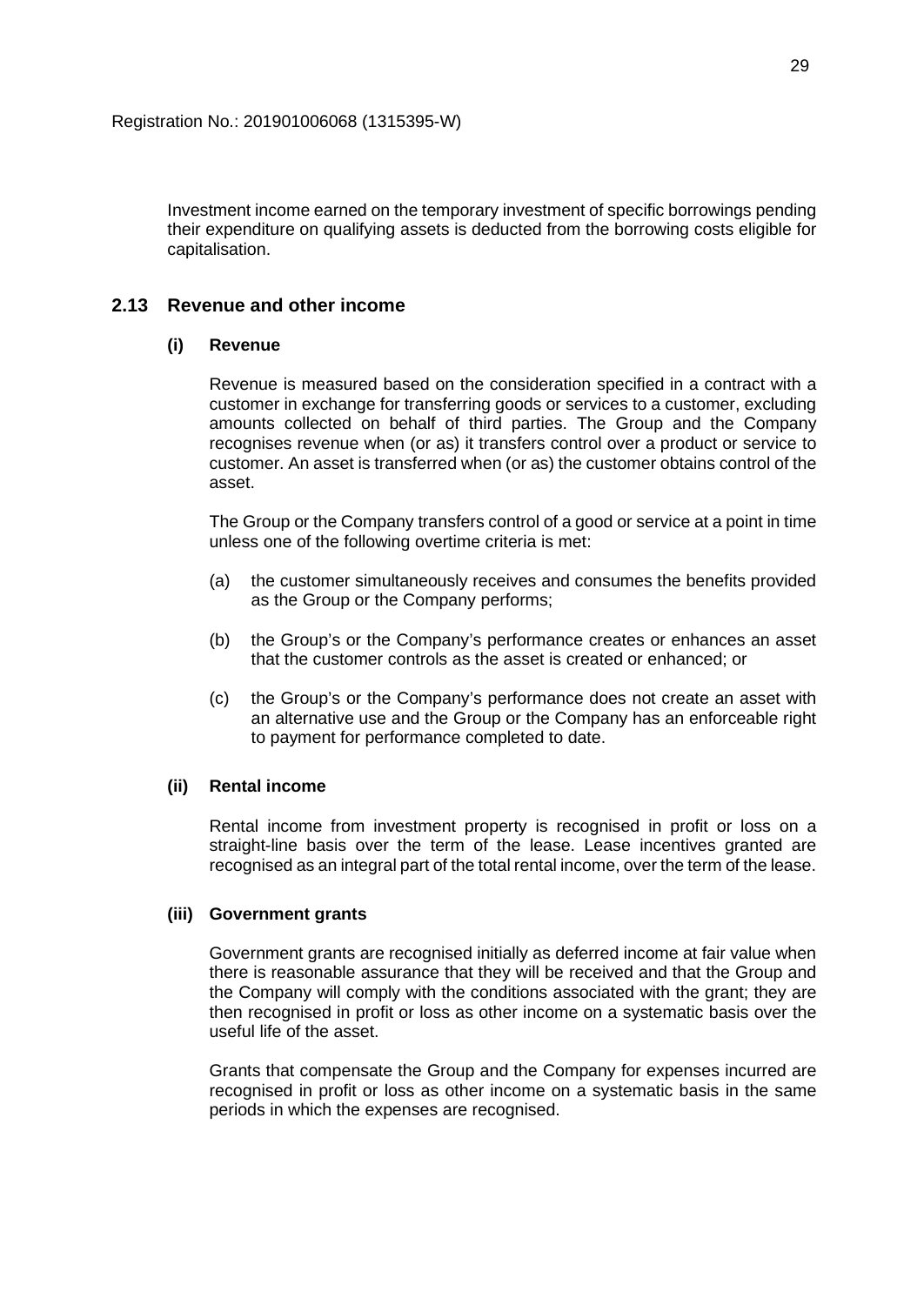#### **(iv) Dividend income**

Dividend income is recognised in profit or loss on the date that the Group's or the Company's right to receive payment is established, which in the case of quoted securities is the ex-dividend date.

### **(v) Interest income**

Interest income is recognised as it accrues using the effective interest method in profit or loss except for interest income arising from temporary investment of borrowings taken specifically for the purpose of obtaining a qualifying asset which is accounted for in accordance with the accounting policy on borrowing costs.

### **2.14 Income tax**

Income tax expense comprises current and deferred tax. Current tax and deferred tax are recognised in profit or loss except to the extent that it relates to a business combination or items recognised directly in equity or other comprehensive income.

Current tax is the expected tax payable or receivable on the taxable income or loss for the period, using tax rates enacted or substantively enacted by the end of the reporting period.

Deferred tax is recognised using the liability method, providing for temporary differences between the carrying amounts of assets and liabilities in the statement of financial position and their tax bases. Deferred tax is not recognised for the initial recognition of assets or liabilities in a transaction that affects neither accounting nor taxable profit or loss. Deferred tax is measured at the tax rates that are expected to be applied to the temporary differences when they reverse, based on the laws that have been enacted or substantively enacted by the end of the reporting period.

The amount of deferred tax recognised is measured based on the expected manner of realisation or settlement of the carrying amount of the assets and liabilities, using tax rates enacted or substantively enacted at the reporting date.

Where investment properties are carried at their fair value in accordance with the accounting policy set out in Note 2.4, the amount of deferred tax recognised is measured using the tax rates that would apply on sale of those assets at their carrying value at the reporting date unless the property is depreciable and is held with the objective to consume substantially all of the economic benefits embodied in the property over time, rather than through sale. In all other cases, the amount of deferred tax recognised is measured based on the expected manner of realisation or settlement of the carrying amount of the assets and liabilities, using tax rates enacted or substantively enacted at the reporting date. Deferred tax assets and liabilities are not discounted.

Deferred tax assets and liabilities are offset if there is a legally enforceable right to offset current tax liabilities and assets, and they relate to income taxes levied by the same tax authority on the same taxable entity, or on different tax entities, but they intend to settle current tax assets and liabilities on a net basis or their tax assets and liabilities will be realised simultaneously.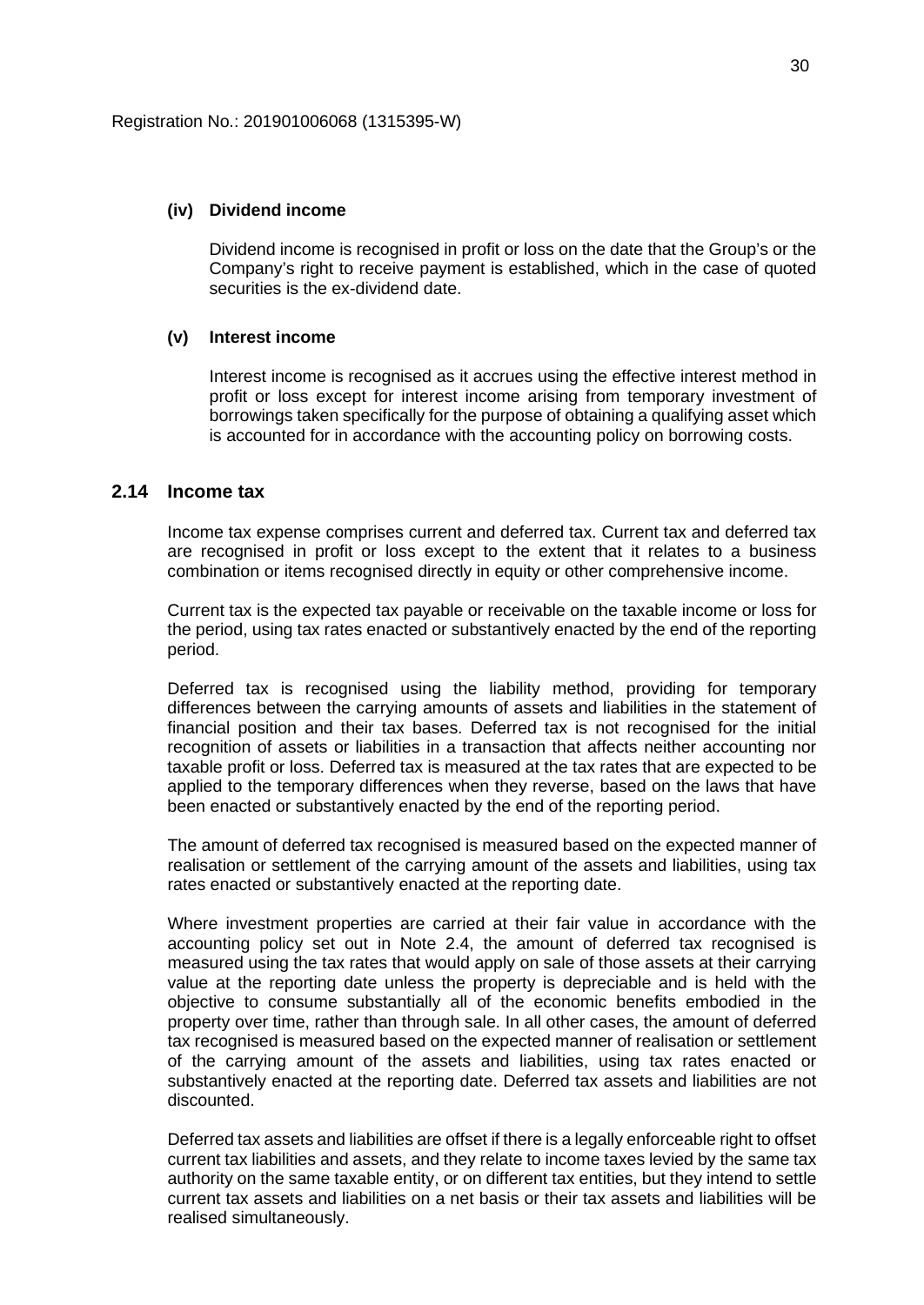A deferred tax asset is recognised to the extent that it is probable that future taxable profits will be available against which the temporary difference can be utilised. Deferred tax assets are reviewed at the end of each reporting period and are reduced to the extent that it is no longer probable that the related tax benefit will be realised.

Unutilised reinvestment allowance and investment tax allowance, being tax incentives that is not a tax base of an asset, is recognised as a deferred tax asset to the extent that it is probable that the future taxable profits will be available against which the unutilised tax incentive can be utilised.

### **2.15 Contingent liabilities**

Where it is not probable that an outflow of economic benefits will be required, or the amount cannot be estimated reliably, the obligation is not recognised in the statement of financial position and is disclosed as a contingent liability, unless the probability of outflow of economic benefits is remote. Possible obligations, whose existence will only be confirmed by the occurrence or non-occurrence of one or more future events are also disclosed as contingent liabilities unless the probability of outflow of economic benefits is remote.

## **2.16 Fair value measurements**

Fair value of an asset or a liability, except for lease transactions, is determined as the price that would be received to sell an asset or paid to transfer a liability in an orderly transaction between market participants at the measurement date. The measurement assumes that the transaction to sell the asset or transfer the liability takes place either in the principal market or in the absence of a principal market, in the most advantageous market.

For non-financial asset, the fair value measurement takes into account a market participant's ability to generate economic benefits by using the asset in its highest and best use or by selling it to another market participant that would use the asset in its highest and best use.

When measuring the fair value of an asset or a liability, the Group uses observable market data as far as possible. Fair values are categorised into different levels in a fair value hierarchy based on the input used in the valuation technique as follows:

- Level 1: quoted prices (unadjusted) in active markets for identical assets or liabilities that the Group can access at the measurement date.
- Level 2: inputs other than quoted prices included within Level 1 that are observable for the asset or liability, either directly or indirectly.
- Level 3: unobservable inputs for the asset or liability.

The Group recognises transfers between levels of the fair value hierarchy as of the date of the event or change in circumstances that caused the transfers.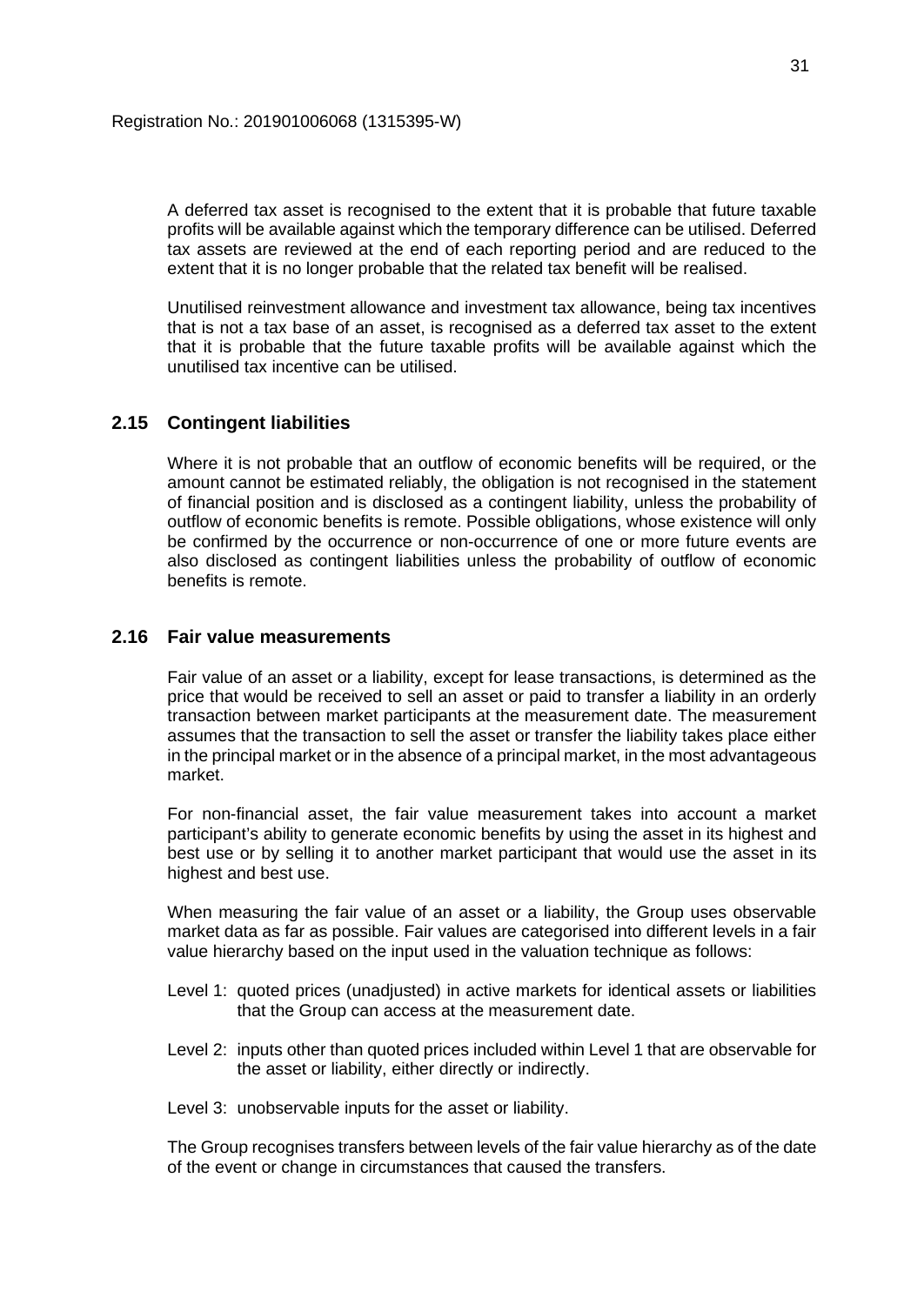### **2.17 Earnings per ordinary share**

The Group presents basic earnings per share data for its ordinary shares ("EPS").

Basic EPS is calculated by dividing the profit or loss attributable to ordinary shareholders of the Company by the weighted average number of ordinary shares outstanding during the period, adjusted for own shares held.

### **2.18 Operating segment**

An operating segment is a component of the Group that engages in business activities from which it may earn revenues and incur expenses, including revenues and expenses that relate to transactions with any of the Group's other components. Operating segment results are reviewed regularly by the chief operating decision maker, which in this case is the Managing Director of the Group, to make decisions about resources to be allocated to the segment and to assess its performance, and for which discrete financial information is available.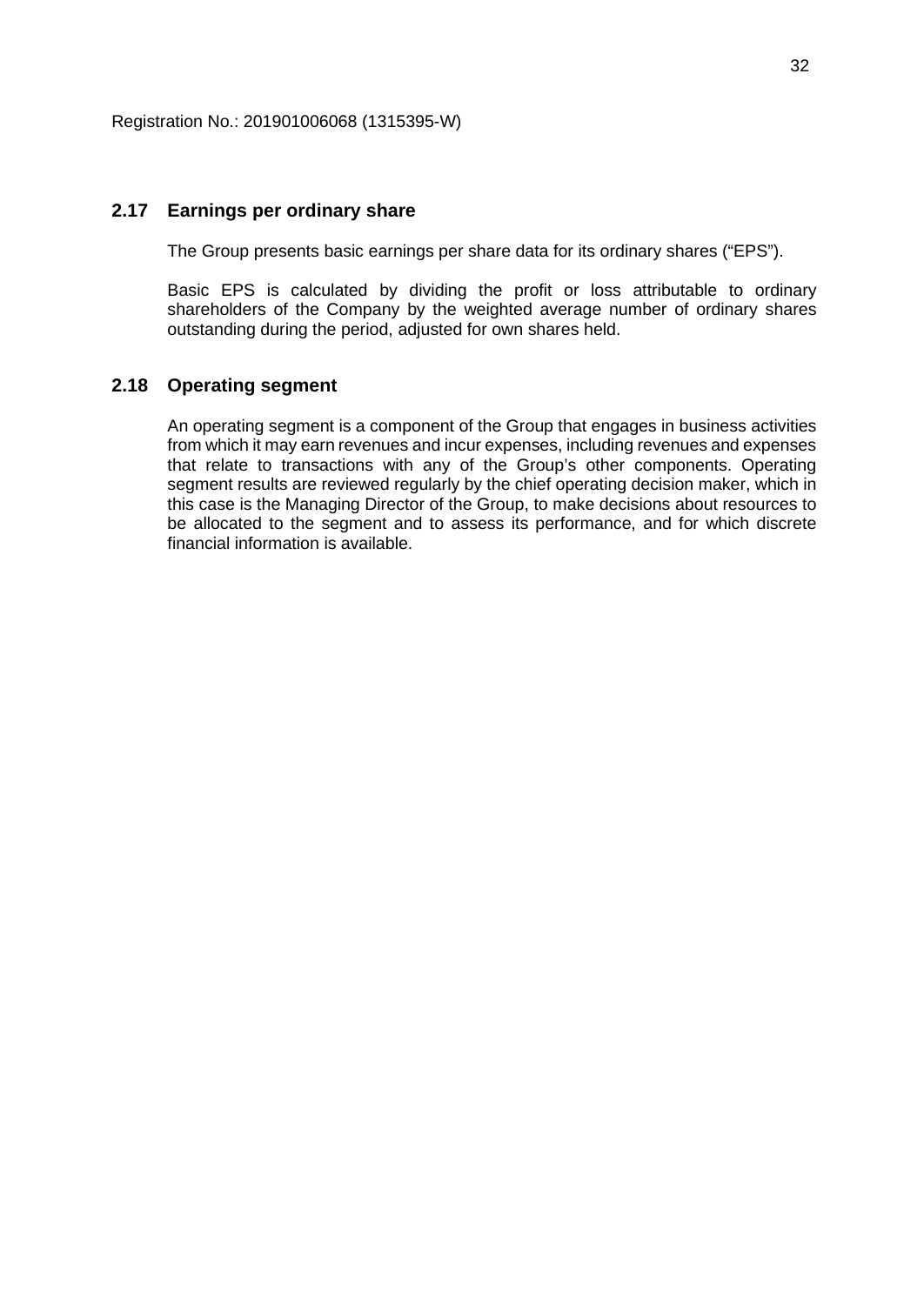# **3. PROPERTY, PLANT AND EQUIPMENT**

| <b>GROUP</b>                                                                                                                                    | Leasehold<br>land<br><b>RM</b> | <b>Factory</b><br>building<br><b>RM</b> | <b>Plant and</b><br>machinery<br><b>RM</b> | <b>Motor</b><br>vehicles<br><b>RM</b> | <b>Office</b><br>equipment<br><b>RM</b> | <b>Furniture</b><br>and<br>fittings<br><b>RM</b> | <b>Electrical</b><br>installation<br><b>RM</b> | <b>Renovation</b><br><b>RM</b> | <b>Capital</b><br>work- in-<br>progress<br><b>RM</b> | Total<br><b>RM</b>                    |
|-------------------------------------------------------------------------------------------------------------------------------------------------|--------------------------------|-----------------------------------------|--------------------------------------------|---------------------------------------|-----------------------------------------|--------------------------------------------------|------------------------------------------------|--------------------------------|------------------------------------------------------|---------------------------------------|
| Cost                                                                                                                                            |                                |                                         |                                            |                                       |                                         |                                                  |                                                |                                |                                                      |                                       |
| At 22 February<br>2019 (date of<br>incorporation)<br>Acquisition<br>through<br>business<br>combinations<br><b>Additions</b><br><b>Disposals</b> | 1,081,040<br>1,225,968         | 2,457,857                               | 5,435,991<br>1,457,157                     | 1,382,916<br>1,325,734<br>(854, 894)  | 170,542<br>22,586                       | 61,445<br>9,859                                  | 125,144                                        |                                | 7,045<br>8,400                                       | 10,721,980<br>4,049,704<br>(854, 894) |
| At 30 June 2019 /<br>1 July 2019<br><b>Additions</b><br>Write-offs                                                                              | 2,307,008                      | 2,457,857                               | 6,893,148<br>2,085,300                     | 1,853,756<br>2,200<br>(3,677)         | 193,128<br>191,553<br>(5,890)           | 71,304<br>2,894                                  | 125,144<br>15,142                              | 186,000                        | 15,445<br>1,423,502                                  | 13,916,790<br>3,906,591<br>(9, 567)   |
| At 30 June 2020                                                                                                                                 | 2,307,008                      | 2,457,857                               | 8,978,448                                  | 1,852,279                             | 378,791                                 | 74,198                                           | 140,286                                        | 186,000                        | 1,438,947                                            | 17,813,814                            |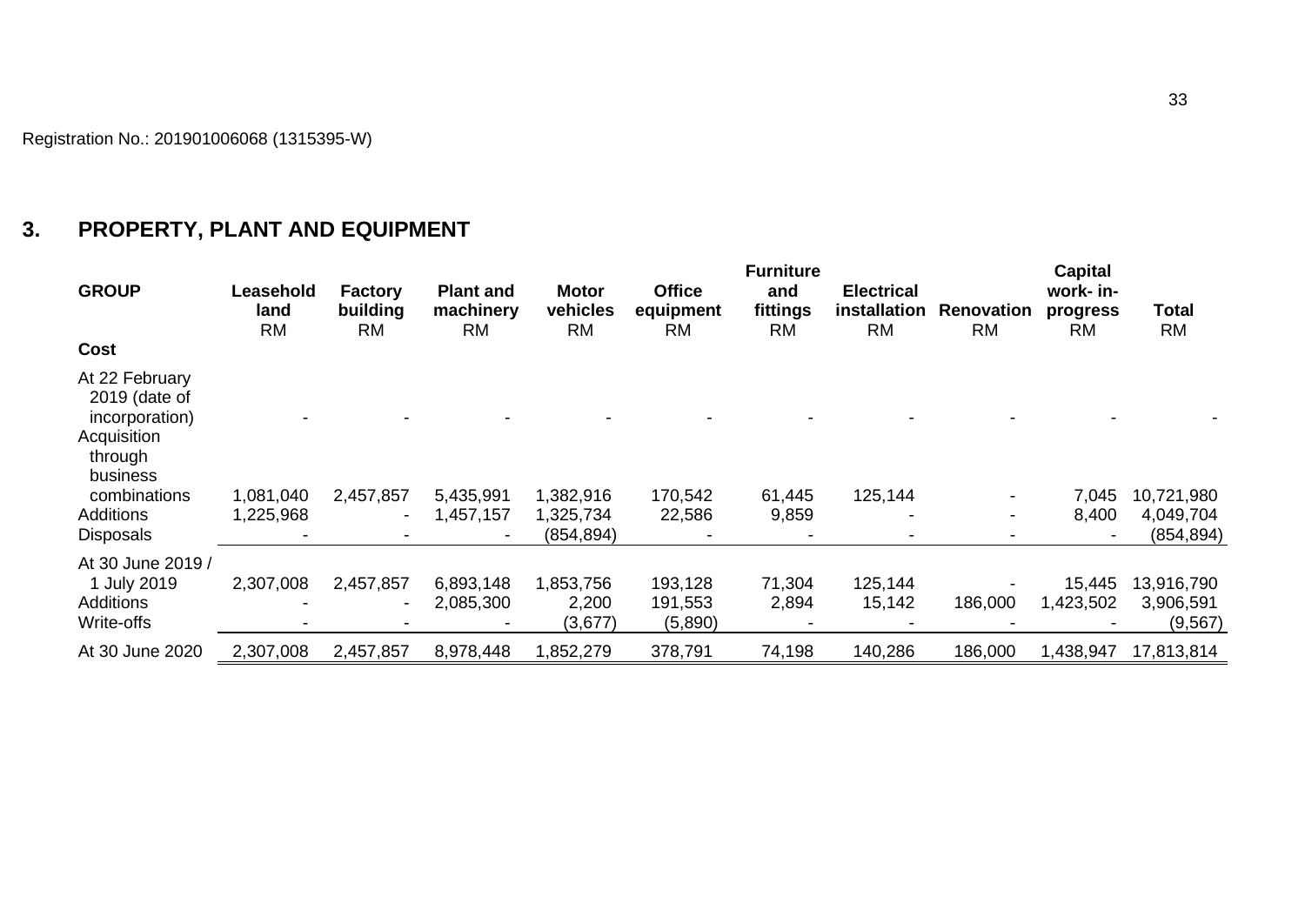# Registration No.: 201901006068 (1315395-W)

| <b>GROUP</b>                                                                   | Leasehold         | <b>Factory</b>        | <b>Plant and</b>       | <b>Motor</b>          | <b>Office</b>          | <b>Furniture</b><br>and | <b>Electrical</b>         |                                | <b>Capital</b><br>work- in- |                           |
|--------------------------------------------------------------------------------|-------------------|-----------------------|------------------------|-----------------------|------------------------|-------------------------|---------------------------|--------------------------------|-----------------------------|---------------------------|
|                                                                                | land<br><b>RM</b> | building<br><b>RM</b> | machinery<br><b>RM</b> | vehicles<br><b>RM</b> | equipment<br><b>RM</b> | fittings<br><b>RM</b>   | installation<br><b>RM</b> | <b>Renovation</b><br><b>RM</b> | progress<br><b>RM</b>       | <b>Total</b><br><b>RM</b> |
| <b>Depreciation</b>                                                            |                   |                       |                        |                       |                        |                         |                           |                                |                             |                           |
| At 22 February<br>2019 (date of<br>incorporation)<br><b>Effect of business</b> |                   |                       |                        |                       |                        |                         |                           |                                |                             |                           |
| combinations<br>Depreciation for                                               | 50,872            | 111,564               | 3,105,973              | 774,434               | 117,526                | 10,789                  | 28,196                    |                                |                             | 4,199,354                 |
| the period<br>Disposals                                                        | 27,669            | 49,158                | 355,015                | 274,895<br>(491,757)  | 14,541                 | 6,282                   | 11,384                    |                                |                             | 738,944<br>(491,757)      |
| At 30 June 2019 /<br>1 July 2019<br>Depreciation for                           | 78,541            | 160,722               | 3,460,988              | 557,572               | 132,067                | 17,071                  | 39,580                    |                                |                             | 4,446,541                 |
| the year<br>Write-offs                                                         | 27,669            | 49,157                | 288,548                | 171,929               | 31,066<br>(2, 945)     | 7,162                   | 11,452                    |                                |                             | 586,983<br>(2, 945)       |
| At 30 June 2020                                                                | 106,210           | 209,879               | 3,749,536              | 729,501               | 160,188                | 24,233                  | 51,032                    |                                | $\blacksquare$              | 5,030,579                 |
| <b>Carrying amounts</b>                                                        |                   |                       |                        |                       |                        |                         |                           |                                |                             |                           |
| At 22 February<br>2019 (date of<br>incorporation)                              |                   |                       |                        |                       |                        |                         |                           |                                |                             |                           |
| At 30 June 2019 /<br>1 July 2019                                               | 2,228,467         | 2,297,135             | 3,432,160              | 1,296,184             | 61,061                 | 54,233                  | 85,564                    |                                | 15,445                      | 9,470,249                 |
| At 30 June 2020                                                                | 2,200,798         | 2,247,978             | 5,228,912              | 1,122,778             | 218,603                | 49,965                  | 89,254                    | 186,000                        | 1,438,947                   | 12,783,235                |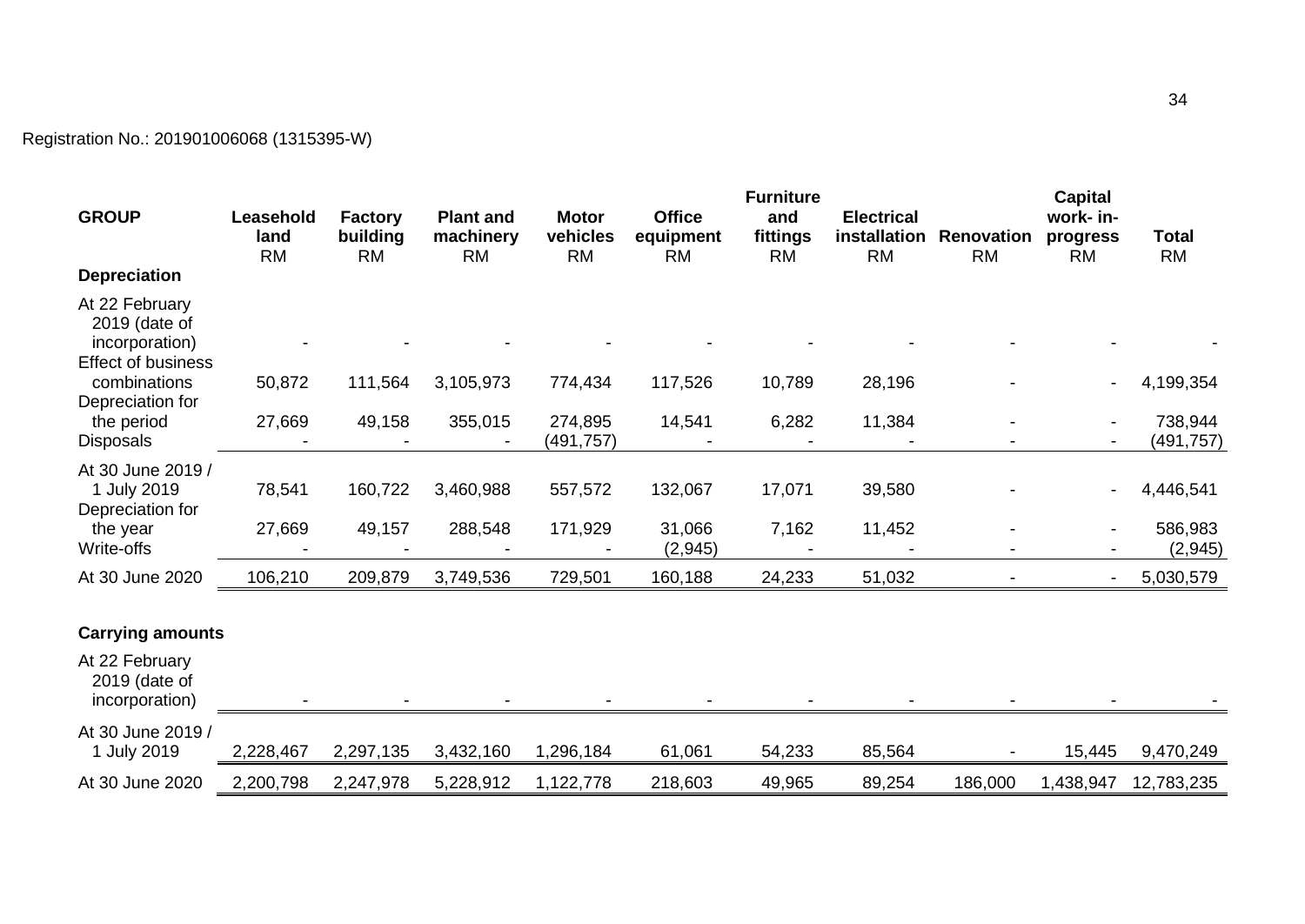### **GROUP**

### **Leased plant and equipment**

At 30 June 2020, the net carrying amounts of leased plant and machinery and motor vehicles were RM2,406,410 and RM1,120,322 (30.6.2019: RM2,599,831 and RM1,295,527) respectively which are right-of-use assets.

### **Leasehold land**

The Group has made upfront payments to secure the right-of-use of leasehold land for its manufacturing and warehouse operations, and future expansion of operations.

The leasehold land has been charged to bank to secure banking facilities granted to Group as stated in Note 15.

### **Change in estimate**

During the financial year ended 30 June 2020, the Group conducted an operational efficiency review which resulted in changes in the expected usage of certain items of plant and equipment and motor vehicles. Management concluded that the machines and motor vehicles' useful lives can be extended to 15 and 10 years respectively. As a result, the expected useful lives of these assets increased and the effects of these changes on depreciation expenses, recognised in cost of sales and administrative expenses, in current and future periods are as follows:

|                                             | 2020      | 2021       | 2022       | 2023      | 2024      | Later     |
|---------------------------------------------|-----------|------------|------------|-----------|-----------|-----------|
|                                             | RM        | RM         | <b>RM</b>  | RM        | RM        | <b>RM</b> |
| (Decrease) /<br>increase in<br>depreciation |           |            |            |           |           |           |
| expenses                                    | (280,141) | (342, 808) | (342, 808) | (342,808) | (183,221) | 1,491,786 |

# **4. INVESTMENT PROPERTY**

|                                                | <b>Leasehold land</b><br>RM |
|------------------------------------------------|-----------------------------|
| Cost                                           |                             |
| At 22 February 2019 (date of incorporation)    |                             |
| Acquisition through business combinations      | 1,126,745                   |
| At 30 June 2019 / 1 July 2019 and 30 June 2020 | 1,126,745                   |

**GROUP**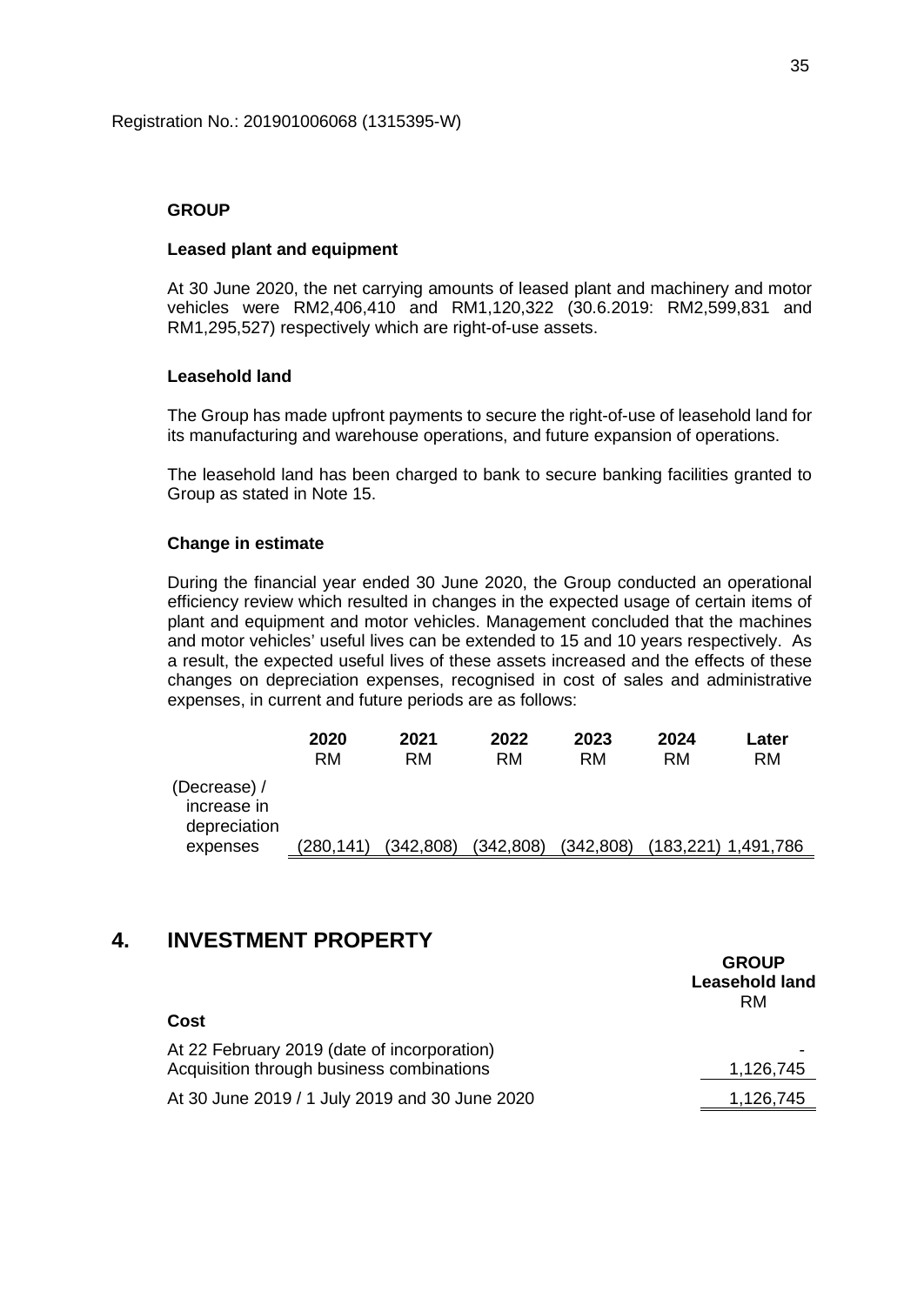Registration No.: 201901006068 (1315395-W)

|                                                                                                               | <b>GROUP</b><br>Leasehold land<br><b>RM</b> |
|---------------------------------------------------------------------------------------------------------------|---------------------------------------------|
| <b>Depreciation</b>                                                                                           |                                             |
| At 22 February 2019 (date of incorporation)<br>Effect of business combinations<br>Depreciation for the period | 13,741<br>13,163                            |
| At 30 June 2019 / 1 July 2019<br>Depreciation for the year                                                    | 26,904<br>13,163                            |
| At 30 June 2020                                                                                               | 40,067                                      |
| <b>Carrying amounts</b>                                                                                       |                                             |
| At 22 February 2019 (date of incorporation)                                                                   |                                             |
| At 30 June 2019 / 1 July 2019                                                                                 | 1,099,841                                   |
| At 30 June 2020                                                                                               | 1,086,678                                   |

The leasehold land was leased to a third party. The lease contains an initial noncancellable period of 1 year as stated in Note 26. No contingent rents are charged.

The leasehold land has been charged to bank to secure banking facilities granted to the Group as stated in Note 15.

The following have been recognised in profit or loss in respect of investment property.

|               | <b>GROUP</b>           |                        |
|---------------|------------------------|------------------------|
|               | 30.6.2020<br><b>RM</b> | 30.6.2019<br><b>RM</b> |
| Rental income | 31,000                 | 30,000                 |
|               |                        |                        |

The operating lease payments to be received within one year amounted to RM27,000.

## **Fair value information**

Fair value of investment property is categorised as follows:

|                | <b>GROUP</b>    |                 |
|----------------|-----------------|-----------------|
| Level 3        | 30.6.2020<br>RM | 30.6.2019<br>RM |
| Leasehold land | 1,395,001       | 1,626,261       |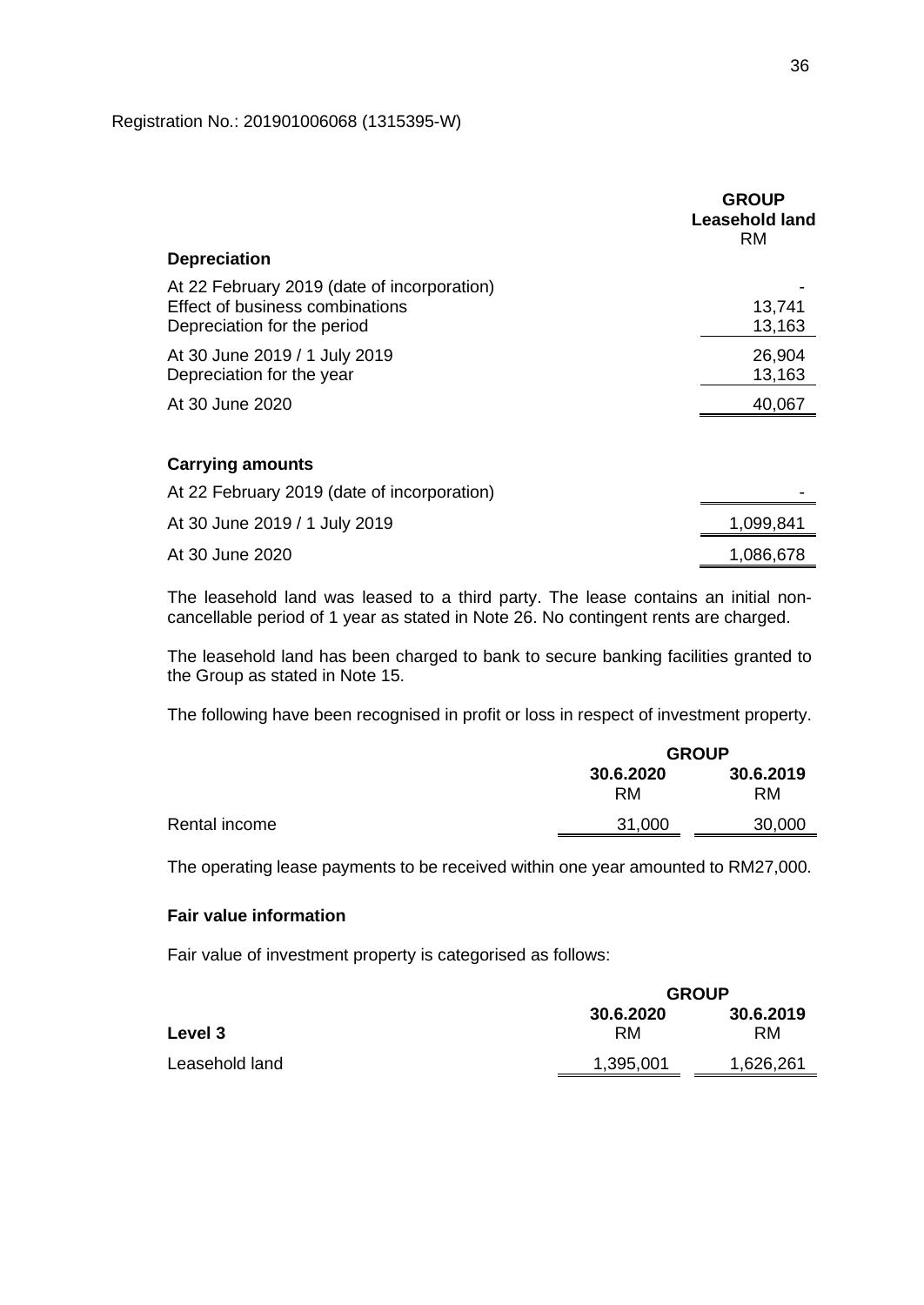Level 3 fair value of leasehold land has been generally derived using the sales comparison approach. Sales prices of comparable properties in close proximity are adjusted for differences in key attributes such as property size. The most significant unobservable input into this valuation approach is price per square foot of comparable properties. The estimated fair value would increase (decrease) if the price per square foot is higher (lower) and changes to the fair value are analysed on a yearly basis by the Group.

## **5. INVESTMENT IN A SUBSIDIARY**

|                 |            | <b>COMPANY</b> |  |  |  |
|-----------------|------------|----------------|--|--|--|
|                 | 30.6.2020  | 30.6.2019      |  |  |  |
| At cost         | RM         | <b>RM</b>      |  |  |  |
| Unquoted shares | 10,000,000 | 10,000,000     |  |  |  |
|                 |            |                |  |  |  |

Details of the subsidiary are as follows:

| Name of entity                              | <b>Principal place</b><br>of business | <b>Principal activities</b>                                            |      | <b>Effective</b><br>ownership<br>interest at<br>30.6.2020 30.6.2019 |
|---------------------------------------------|---------------------------------------|------------------------------------------------------------------------|------|---------------------------------------------------------------------|
| <b>Multi Mould Industries</b><br>Sdn. Bhd.* | Malaysia                              | Manufacturing, marketing<br>and sale of precision<br>engineering parts | 100% | 100%                                                                |

**\*** Audited by KPMG PLT.

### **Acquisition of entity under common control**

In prior year, the Company acquired the entire equity interest in Multi Mould Industries Sdn. Bhd. ("MMI"). The shareholders' approval of the acquisition were obtained on 28 June 2019. The purchase consideration of RM10,000,000 was satisfied by issuance of 449,999,900 units of new ordinary shares of the Company. As a result of this acquisition, MMI has become a wholly-owned subsidiary of the Company.

The consolidated financial statements have been prepared using the book value accounting to account for acquisition of MMI as the acquisition was completed under common control transactions. Merger deficit was determined as the difference between cost of merger and nominal value of the share capital of the subsidiary acquired and recognised in statement of financial position.

**COMPANY**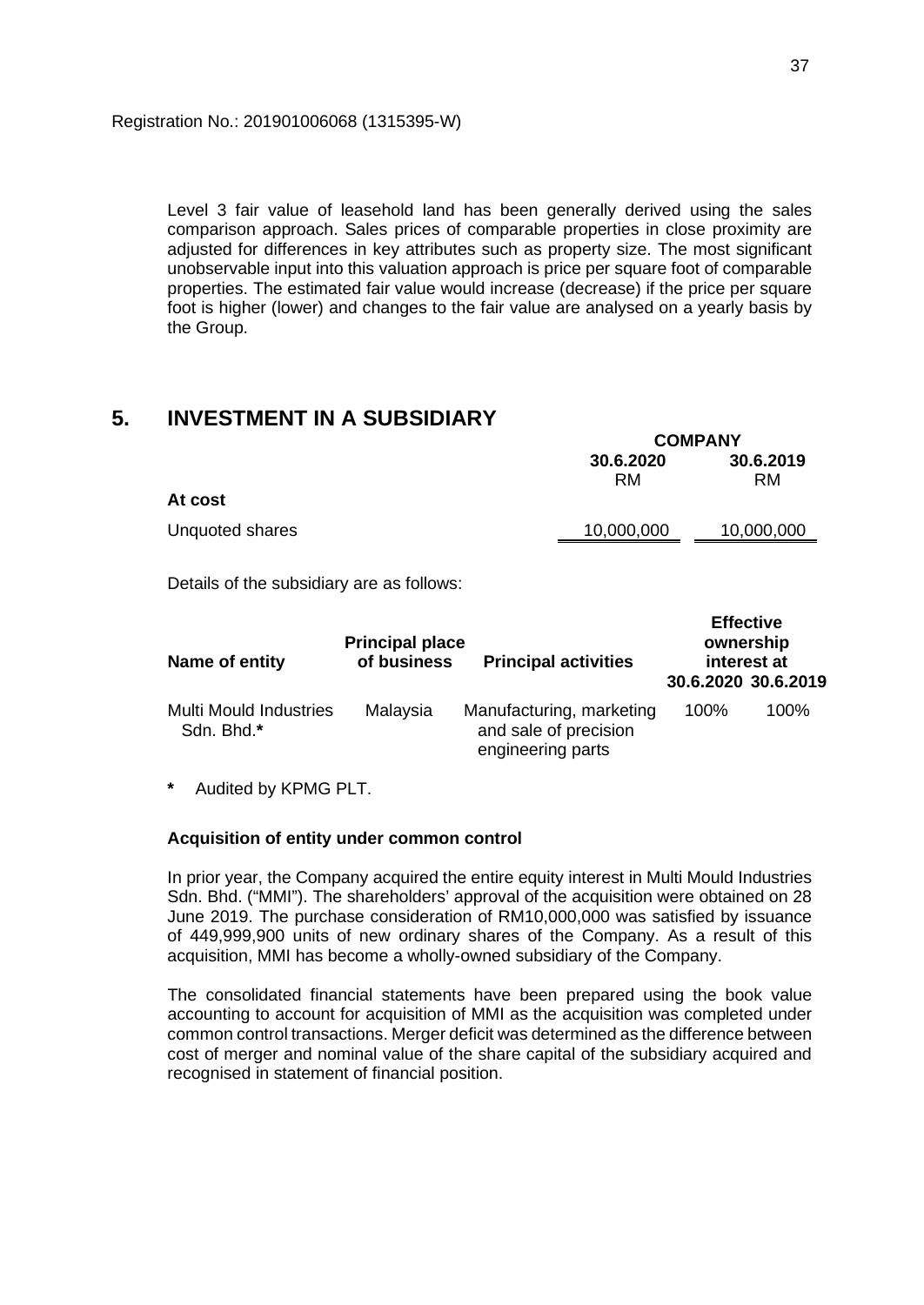The recognised merger deficit at the acquisition date is derived as follows:

|                                                                                                                        | <b>GROUP</b><br>30.6.2019<br>RM |
|------------------------------------------------------------------------------------------------------------------------|---------------------------------|
| Total consideration paid by issuance of shares of the Company<br>Less: Nominal value of the subsidiary's share capital | 10,000,000<br>(1, 150, 000)     |
| Merger deficit                                                                                                         | (8,850,000)                     |

### **Impact of the acquisition on the consolidated statements of profit or loss and other comprehensive income**

In the previous financial period when the merger took place, the subsidiary's profit has been included in the Group's profit for the full financial period, irregardless of the effective date of merger.

# **6. INVENTORIES**

|                     |                        | <b>GROUP</b>    |  |  |
|---------------------|------------------------|-----------------|--|--|
|                     | 30.6.2020<br><b>RM</b> | 30.6.2019<br>RM |  |  |
| Raw materials       | 500,168                | 230,952         |  |  |
| Semi-finished goods | 1,427,351              | 404,624         |  |  |
| Finished goods      | 971,945                | 377,907         |  |  |
| Machine tools       | 205,214                |                 |  |  |
|                     | 3,104,678              | 1,013,483       |  |  |

Inventories recognised in cost of sales were RM5,781,044 (30.6.2019: RM6,659,703).

# **7. CONTRACT ASSETS**

The contract assets primarily related to the Group's rights to consideration for work completed but not yet billed at the reporting date. Typically, the amounts will be billed within 30 days to 120 days and payments are expected within 60 days to 90 days.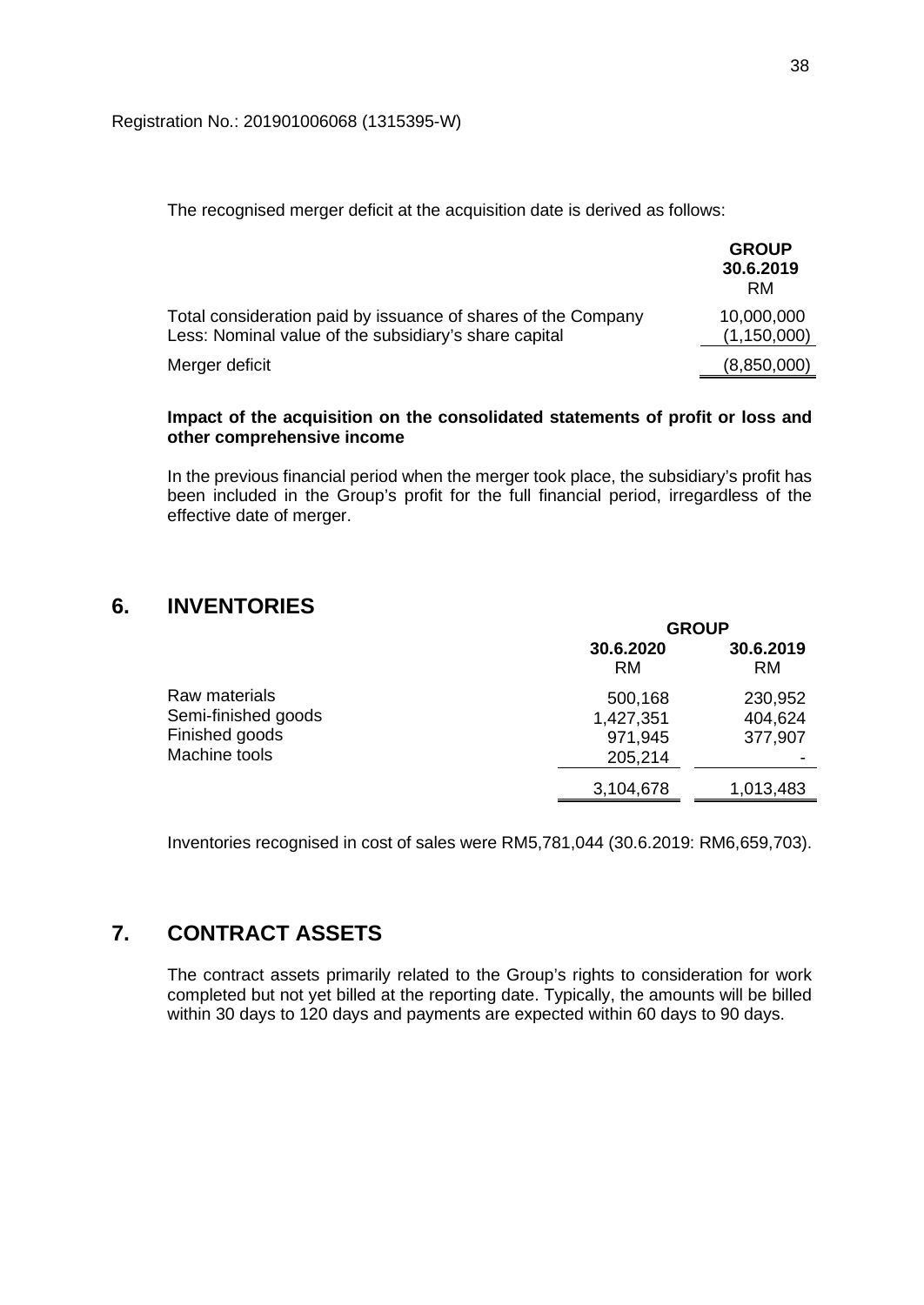## **8. TRADE RECEIVABLES**

|                                                                                          |             |                        | <b>GROUP</b>           |
|------------------------------------------------------------------------------------------|-------------|------------------------|------------------------|
|                                                                                          | <b>Note</b> | 30.6.2020<br><b>RM</b> | 30.6.2019<br><b>RM</b> |
| Trade receivables from contracts with<br>customers<br>Less: Allowance for doubtful debts | a           | 3,301,302              | 2,082,901              |
| Balance bought forward<br>Reversal for the year/period                                   |             |                        | (128, 445)<br>128,445  |
| Balance carried forward                                                                  |             |                        |                        |
|                                                                                          |             | 3,301,302              | 2,082,901              |
|                                                                                          |             |                        |                        |

## **Note a**

Trade receivables from contracts with customers are unsecured with credit terms ranging from 60 days to 90 days (30.6.2019: 60 days to 90 days).

# **9. OTHER RECEIVABLES, DEPOSITS AND PREPAYMENTS**

|                   | <b>GROUP</b>           |                        | <b>COMPANY</b>         |                        |
|-------------------|------------------------|------------------------|------------------------|------------------------|
|                   | 30.6.2020<br><b>RM</b> | 30.6.2019<br><b>RM</b> | 30.6.2020<br><b>RM</b> | 30.6.2019<br><b>RM</b> |
| Other receivables | 17,791                 | 34,676                 | -                      |                        |
| Deposits          | 4,280                  | 8,640                  | $\,$                   |                        |
| Prepayments       | 114,757                | 162,120                | $\,$                   | 63,000                 |
|                   | 136,828                | 205,436                | -                      | 63,000                 |

# **10. AMOUNT DUE FROM A SUBSIDIARY**

Amount due from a subsidiary is non-trade in nature, unsecured, interest free and repayable on demand.

## **11. FIXED DEPOSITS WITH A LICENSED BANK**

|                           | <b>GROUP</b>    |                        |  |
|---------------------------|-----------------|------------------------|--|
|                           | 30.6.2020<br>RM | 30.6.2019<br><b>RM</b> |  |
| Fixed deposits under lien | 33,916          | 32,978                 |  |

The fixed deposits under lien have been charged to the bank as collateral for banking facilities extended to the Group and the Company (Note 15).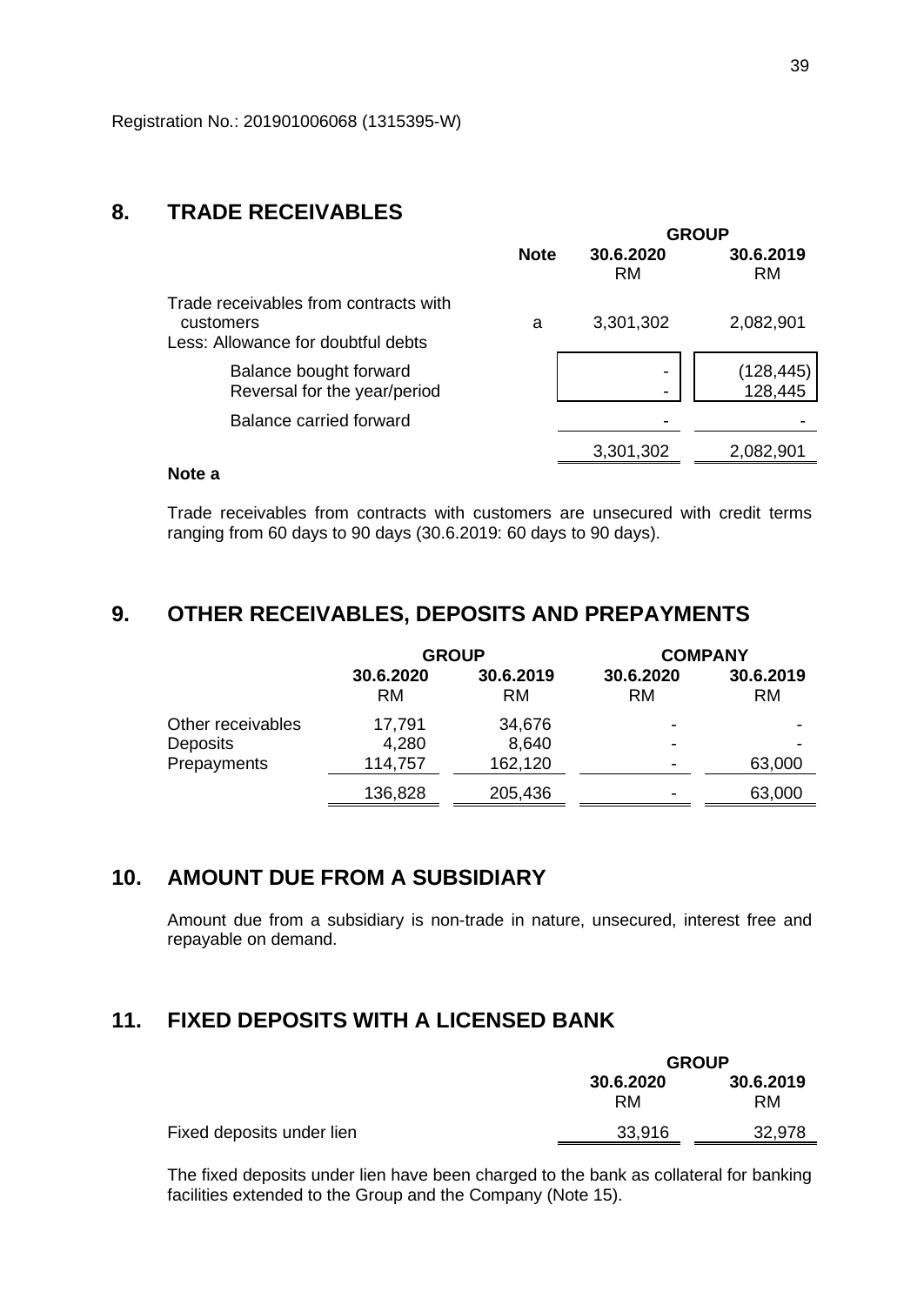## **12. CASH AND CASH EQUIVALENTS**

|                                                                                   |             |                        | <b>GROUP</b>           | <b>COMPANY</b>         |                        |  |
|-----------------------------------------------------------------------------------|-------------|------------------------|------------------------|------------------------|------------------------|--|
|                                                                                   | <b>Note</b> | 30.6.2020<br><b>RM</b> | 30.6.2019<br><b>RM</b> | 30.6.2020<br><b>RM</b> | 30.6.2019<br><b>RM</b> |  |
| Cash and bank<br>balances<br>Short term funds,<br>at fair value<br>through profit |             | 3,337,753              | 4,508,171              | 38,177                 | 4,002                  |  |
| or loss                                                                           | a           | 1,437,202              |                        | 1,026,564              |                        |  |
|                                                                                   |             | 4,774,955              | 4,508,171              | 1,064,741              | 4,002                  |  |

### **Note a**

Short term funds represent funds placed in highly liquid money market instruments which are readily convertible into known amount of cash with insignificant changes in fair value which can be redeemed within a period of less than one week.

## **13. SHARE CAPITAL**

## **GROUP AND COMPANY**

|                                                                                   | <---------- 30.6.2020 ----------> |                     | <---------- 30.6.2019 ----------><br><b>Number of</b> |                     |  |
|-----------------------------------------------------------------------------------|-----------------------------------|---------------------|-------------------------------------------------------|---------------------|--|
|                                                                                   | <b>Number of</b><br>shares        | Amount<br><b>RM</b> | shares                                                | Amount<br><b>RM</b> |  |
| Issued and fully paid<br>shares classified as<br>equity                           |                                   |                     |                                                       |                     |  |
| At 1 July 2020 / date<br>of incorporation<br>Share issued for<br>acquisition of a | 450,000,000                       | 10,000,002          | 100                                                   | 2                   |  |
| subsidiary<br><b>Issuance of shares</b><br>pursuant to Initial                    |                                   |                     | 449,999,900                                           | 10,000,000          |  |
| public Offering<br>("IPO")<br><b>Transaction costs</b><br>related to share        | 50,000,000                        | 5,000,000           |                                                       |                     |  |
| issuance                                                                          |                                   | (232,000)           |                                                       |                     |  |
|                                                                                   | 500,000,000                       | 14,768,002          | 450,000,000                                           | 10,000,002          |  |

The holders of ordinary shares are entitled to receive dividends as declared from time to time, and are entitled to one vote per share at meetings of the Group and of the Company.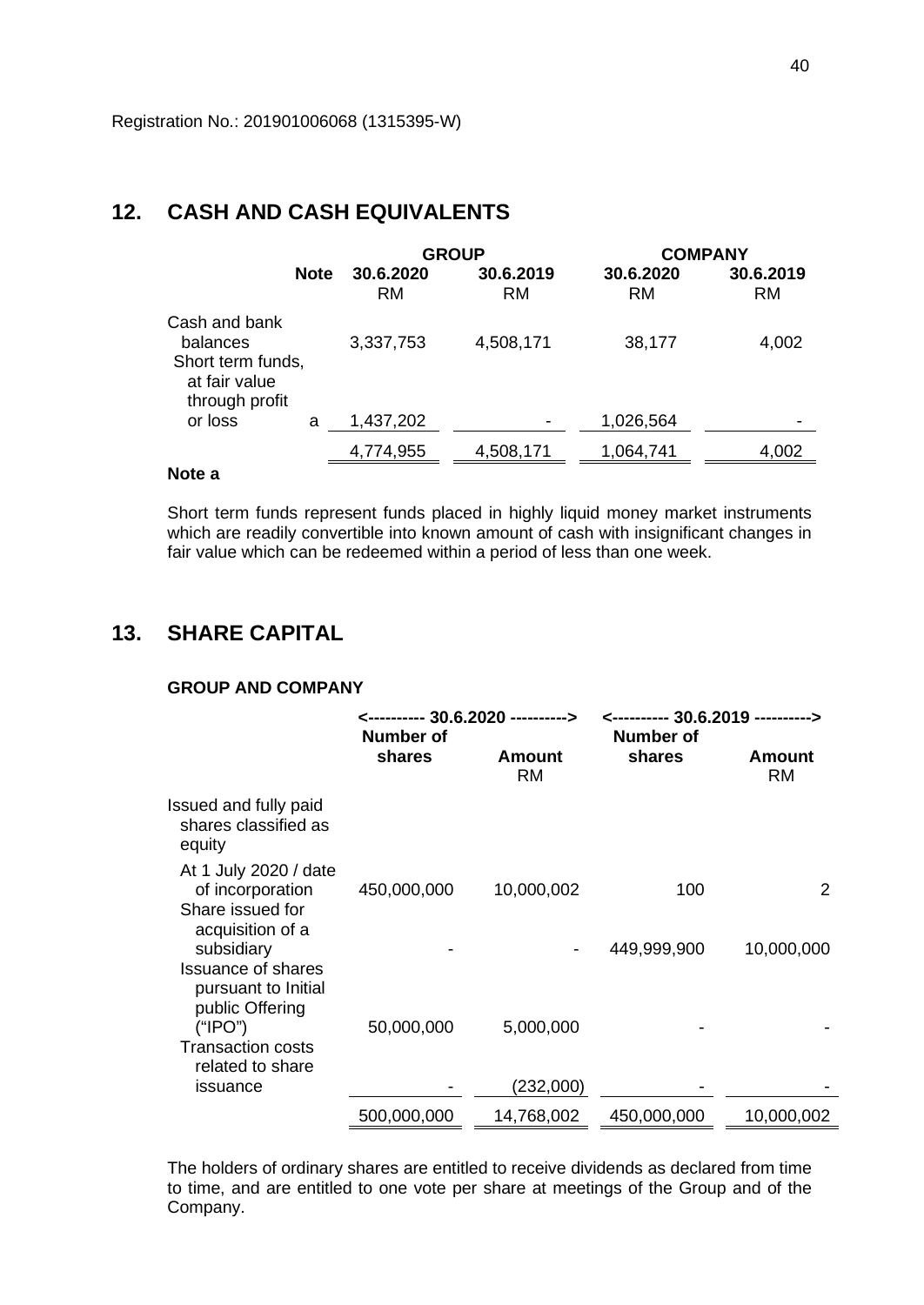On 3 September 2019, the Company issued 50,000,000 new ordinary shares via private placement to eligible investors who fall within Part I of Schedule 7 of the Capital Markets and Services Act 2007. The Company was listed on the Leading Entrepreneur Accelerator Platform ("LEAP") Market of Bursa Malaysia Securities Berhad on 6 September 2019.

# **14. LEASE LIABILITIES/FINANCE LEASE LIABILITIES**

|                                                    |                                                            |                              |                                                             |                                                                     |                              | <--------------- 30.6.2020 ---------------> <---------------- 30.6.2019 --------------> |
|----------------------------------------------------|------------------------------------------------------------|------------------------------|-------------------------------------------------------------|---------------------------------------------------------------------|------------------------------|-----------------------------------------------------------------------------------------|
| <b>GROUP</b>                                       | <b>Future</b><br>minimum<br>lease<br>payments<br><b>RM</b> | <b>Interest</b><br><b>RM</b> | <b>Present</b><br>value of<br>minimum<br>lease<br><b>RM</b> | <b>Future</b><br>minimum<br>lease<br>payments payments<br><b>RM</b> | <b>Interest</b><br><b>RM</b> | <b>Present</b><br>value of<br>minimum<br>lease<br>payments<br><b>RM</b>                 |
| Less than<br>one year<br><b>Between</b><br>one and | 730,067<br>five years 2,227,401                            | 113,414<br>149,630           | 616,653<br>2,077,771 2,751,070                              | 964,302                                                             | 174,849<br>231,851           | 789,453<br>2,519,219                                                                    |
|                                                    | 2,957,468                                                  | 263.044                      | 2,694,424                                                   | 3,715,372                                                           | 406,700                      | 3,308,672                                                                               |

Lease liabilities/Finance lease liabilities were payable as follows:

The lease liabilities/finance lease liabilities bear effective interest rates ranging from 2.29% to 5.81% (2019: 2.29% to 5.81%) per annum with maturities ranging from year 2021 to 2024.

## **15. LOANS AND BORROWINGS**

|                | GRUUP       |                        |                        |  |  |
|----------------|-------------|------------------------|------------------------|--|--|
| Non-current    | <b>Note</b> | 30.6.2020<br><b>RM</b> | 30.6.2019<br><b>RM</b> |  |  |
| Term loans     | а           | 4,257,795              | ۰                      |  |  |
| <b>Current</b> |             |                        |                        |  |  |
| Term loans     | а           | 831,646                | 3,721,625              |  |  |
|                |             | 5,089,441              | 3,721,625              |  |  |

**GROUP**

### **Note a**

The term loans bear interest rates ranging from 3.41% to 3.49% (30.6.2019: 4.32% to 6.01%) per annum. The term loans are repayable by way of 120 to 240 monthly instalments until full settlement of the facility.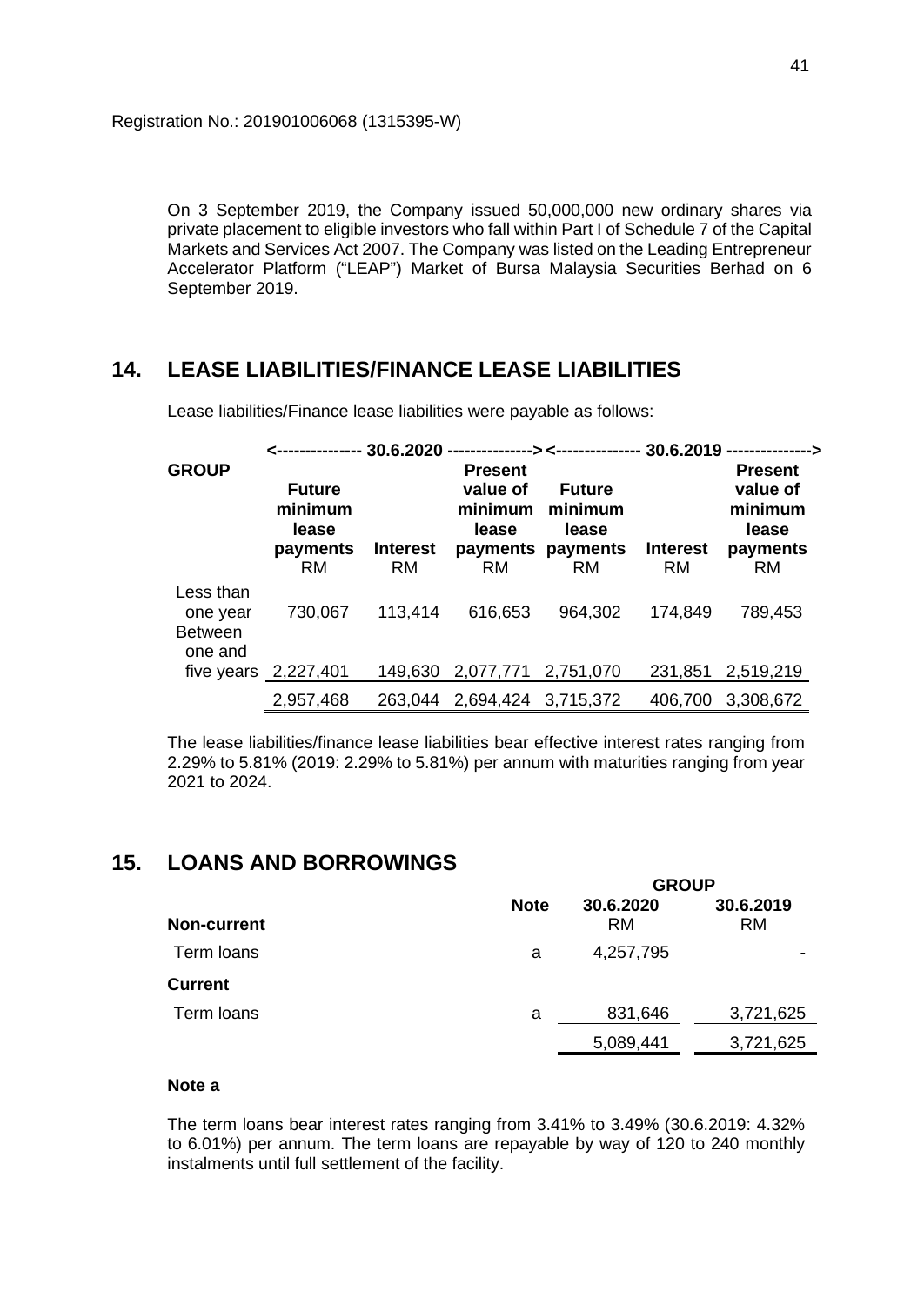### **Security**

The term loans are secured by way of legal charge over the landed properties of the Group, fixed deposits pledge and further guaranteed jointly and severally by the Directors of the Group.

### **Loan covenants**

Pursuant to the loan covenants of the credit facility with a bank, the major loan covenants to be complied by the Group are as follows:-

The Group shall not without the bank's prior written consent:

- (i) incur and guarantee any indebtedness (except for the indebtedness with the bank);
- (ii) enter into any partnership with profit sharing or royalty agreement arrangement;
- (iii) enter into transactions that are not on the basis of arm's length arrangements;
- (iv) provide loans or advances to any related corporation;
- (v) changes the nature of the present business or dispose substantial part of the business;
- (vi) declare or pay any dividends to the shareholders; and
- (vii) lease substantial part of the assets purchased with the funds provided by the bank.

For the financial year ended 30 June 2020, the Group and the Company had declared and paid out dividends (as stated in Note 23). During the year, the bank granted approval to the Group and the Company for the declaration and payments of dividends to address the stipulated loan covenant.

As disclosed in Note 4, the leasehold land was leased to a third party. In the previous year on 2 April 2019, the bank granted approval to the Group to lease the specific land to a specified tenant to address the stipulated loan covenant. Upon expiry of the lease on 31 March 2020, the specific land was leased to a new tenant on 1 April 2020 without the bank's approval which contravened the stipulated loan covenants. As a result, the non-current term loan has been classified to current liabilities. The Group had subsequently obtained the bank's approval on 17 August 2020 to lease the specific land to the new tenant.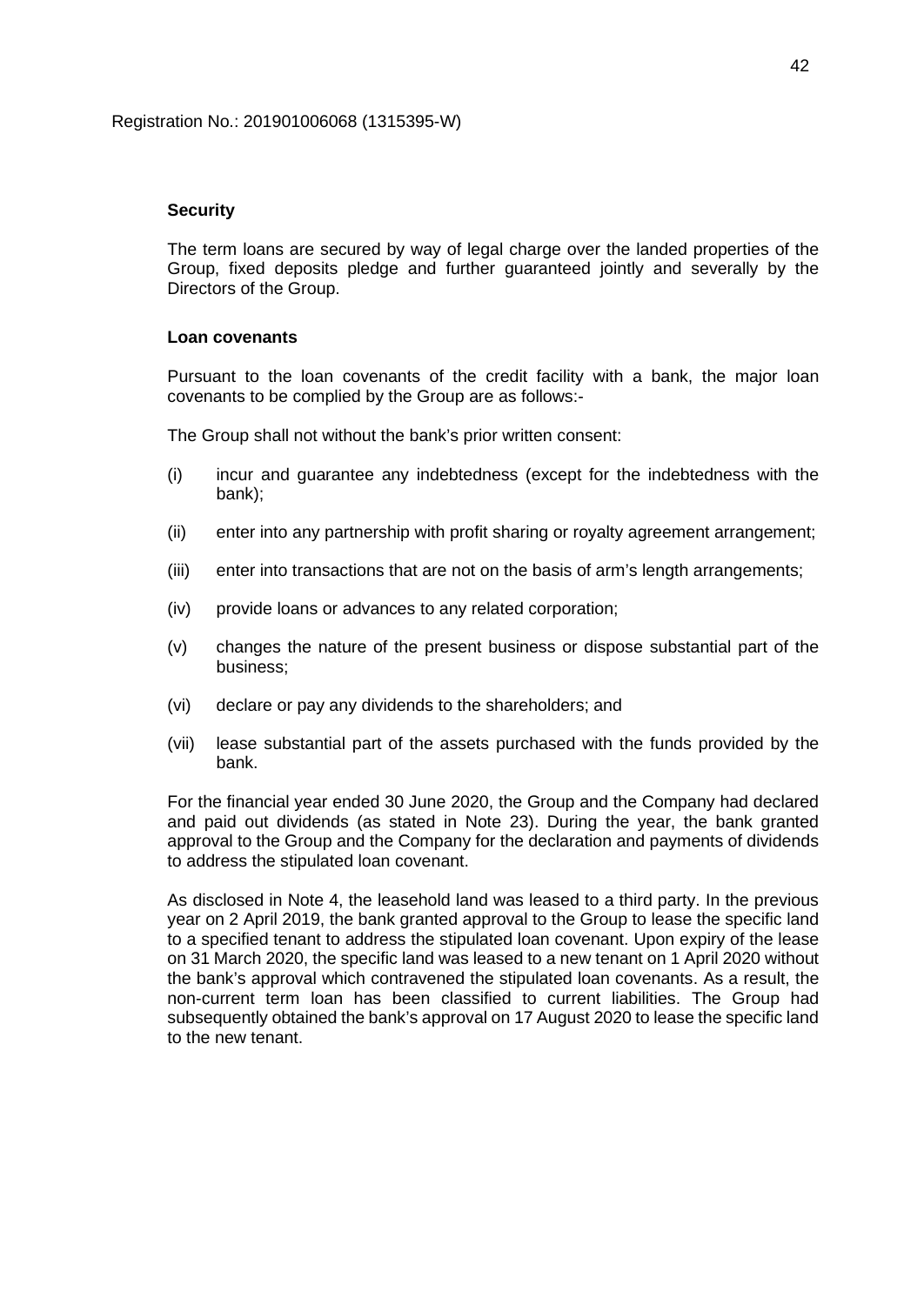## **16. DEFERRED INCOME**

| <b>GROUP</b>                                                                                                       | Government<br>grant received<br><b>RM</b> |
|--------------------------------------------------------------------------------------------------------------------|-------------------------------------------|
| Cost                                                                                                               |                                           |
| At 22 February 2019 (date of incorporation)<br>Acquisition through business combinations                           | 300,000                                   |
| At 30 June 2019 / 1 July 2019 and 30 June 2020                                                                     | 300,000                                   |
|                                                                                                                    |                                           |
| <b>Accumulated amortisation</b>                                                                                    |                                           |
| At 22 February 2019 (date of incorporation)<br><b>Effect of business combinations</b><br>Amortisation for the year | 30,000<br>30,000                          |
| At 30 June 2019 / 1 July 2019<br>Amortisation for the year                                                         | 60,000<br>30,000                          |
| At 30 June 2020                                                                                                    | 90,000                                    |
|                                                                                                                    |                                           |
| <b>Unamortised portion</b>                                                                                         |                                           |
| At 22 February 2019 (date of incorporation)                                                                        |                                           |
| At 30 June 2019 / 1 July 2019                                                                                      | 240,000                                   |
| At 30 June 2020                                                                                                    | 210,000                                   |

### **Government grant**

The Group received a government grant in 2018 which was conditional upon the purchase of a specific machinery. The grant was granted up to 50% of the total machinery cost and the Group commenced the usage of the machinery in 2018. The grant is being amortised over the useful life of the machinery. The amortisation of the grant is recognised as other operating income in profit or loss.

# **17. DEFERRED TAX LIABILITIES**

### **Recognised deferred tax liabilities**

Deferred tax liabilities are attributable to the following:

## **GROUP Liabilities 30.6.2020 30.6.2019** RM RM Property, plant and equipment (461,000) (237,000)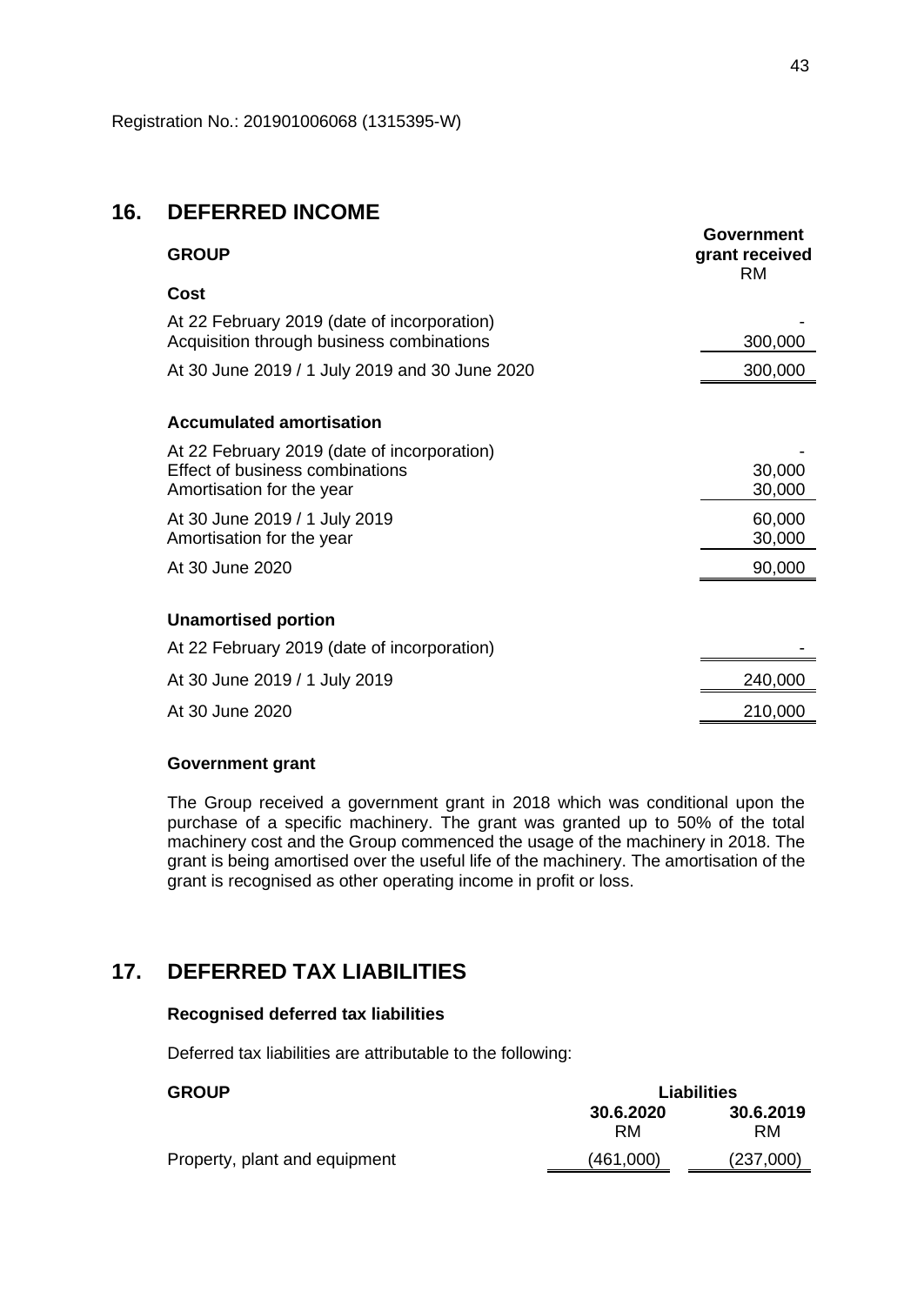### **Movement in temporary differences during the year/period**

| <b>GROUP</b>    | At<br>22.2.2019<br>(date of<br>incorporation)<br>RM | <b>Arising from</b><br>acquisition<br>of a<br>subsidiary<br>RM | At<br>30.6.2019/<br>1.7.2019<br><b>RM</b> | Recognised<br>in profit<br>or loss<br>(Note 21)<br><b>RM</b> | At<br>30.6.2020<br><b>RM</b> |
|-----------------|-----------------------------------------------------|----------------------------------------------------------------|-------------------------------------------|--------------------------------------------------------------|------------------------------|
| Property, plant |                                                     |                                                                |                                           |                                                              |                              |
| and equipment   | $\overline{\phantom{a}}$                            | (237,000)                                                      | (237,000)                                 | (224,000)                                                    | (461,000)                    |

# **18. OTHER PAYABLES AND ACCRUALS**

|                                               |             |                               | <b>GROUP</b>              | <b>COMPANY</b>         |                        |
|-----------------------------------------------|-------------|-------------------------------|---------------------------|------------------------|------------------------|
|                                               | <b>Note</b> | 30.6.2020<br>RM               | 30.6.2019<br><b>RM</b>    | 30.6.2020<br><b>RM</b> | 30.6.2019<br><b>RM</b> |
| Other payables<br>Accruals<br><b>Deposits</b> | a           | 1,690,851<br>500,919<br>8,664 | 5,293<br>635,118<br>7,664 | 77,000<br>-            | 251,734                |
|                                               |             | 2,200,434                     | 648,075                   | 77,000                 | 251,734                |

## **Note a**

Included in the Group's other payables is an amount owing to a supplier for purchase of machineries amounting to RM1,490,000 during the financial year.

# **19. AMOUNTS DUE TO DIRECTORS**

Amounts due to Directors are non-trade in nature, unsecured, interest free and repayable on demand.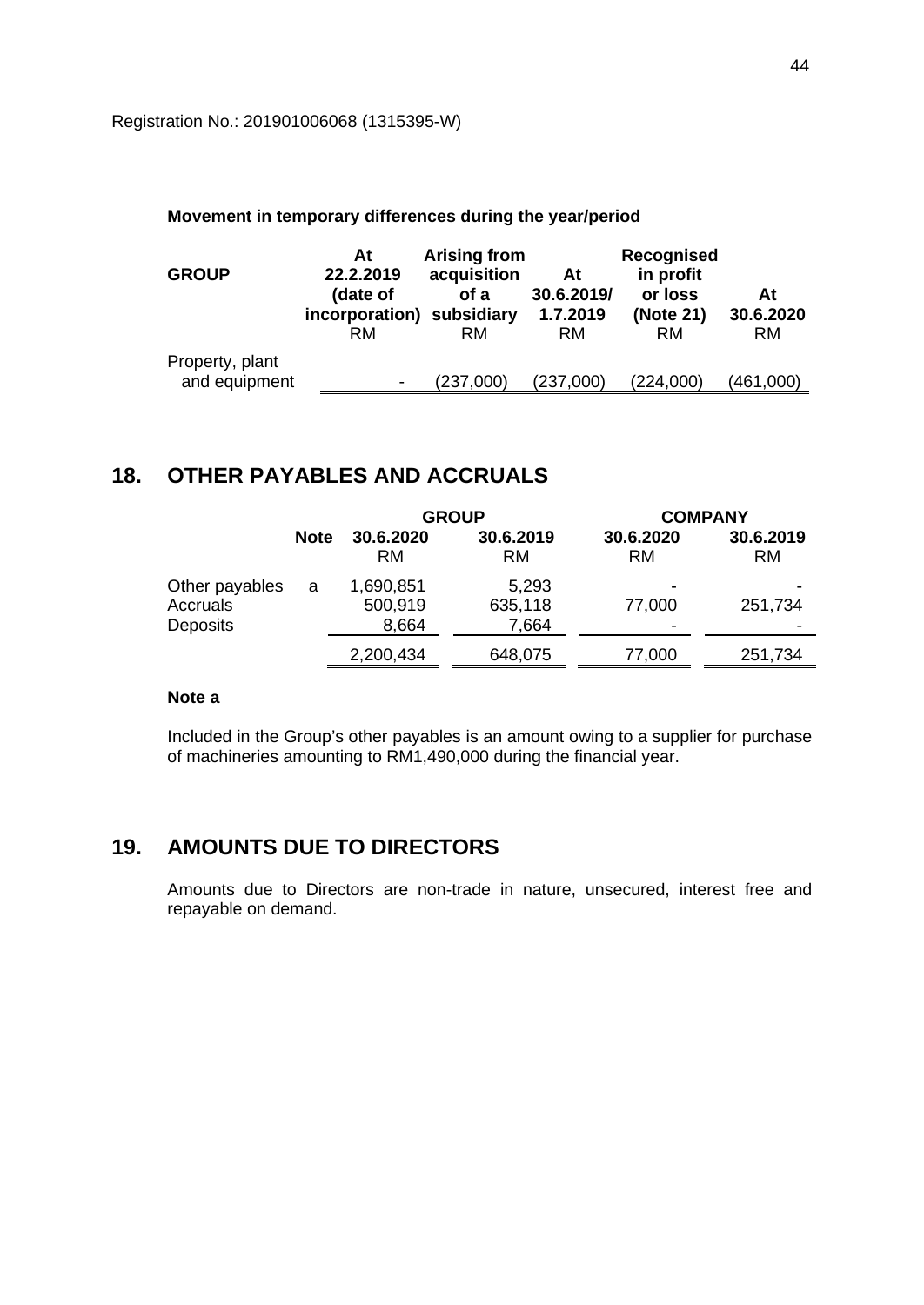# **20. REVENUE**

|                                                                                                                                                      |                                      | <b>GROUP</b><br><b>Period from</b><br>22.2.2019         |                                      | <b>COMPANY</b><br><b>Period from</b><br>22.2.2019       |
|------------------------------------------------------------------------------------------------------------------------------------------------------|--------------------------------------|---------------------------------------------------------|--------------------------------------|---------------------------------------------------------|
|                                                                                                                                                      | Year ended<br>30.6.2020<br><b>RM</b> | (date of<br>incorporation)<br>to 30.6.2019<br><b>RM</b> | Year ended<br>30.6.2020<br><b>RM</b> | (date of<br>incorporation)<br>to 30.6.2019<br><b>RM</b> |
| <b>Revenue from</b><br>contracts with<br>customers                                                                                                   |                                      |                                                         |                                      |                                                         |
| At point in time<br>- Manufacturing of<br>precision<br>engineering parts                                                                             | 8,843,543                            | 12,090,056                                              |                                      |                                                         |
| Overtime<br>- Processing and<br>enhancement of<br>materials provided<br>by customers                                                                 | 272,321                              | 738,670                                                 |                                      |                                                         |
| - Precision<br>engineering parts<br>with no alternative<br>use and has an<br>enforceable right<br>to payment for<br>performance<br>completed to date | 2,548,116                            | 747,915                                                 |                                      |                                                         |
| Other revenue                                                                                                                                        |                                      |                                                         |                                      |                                                         |
| Dividend income                                                                                                                                      | 29,207                               |                                                         | 2,529,207                            | 1,000,000                                               |
|                                                                                                                                                      | 11,693,187                           | 13,576,641                                              | 2,529,207                            | 1,000,000                                               |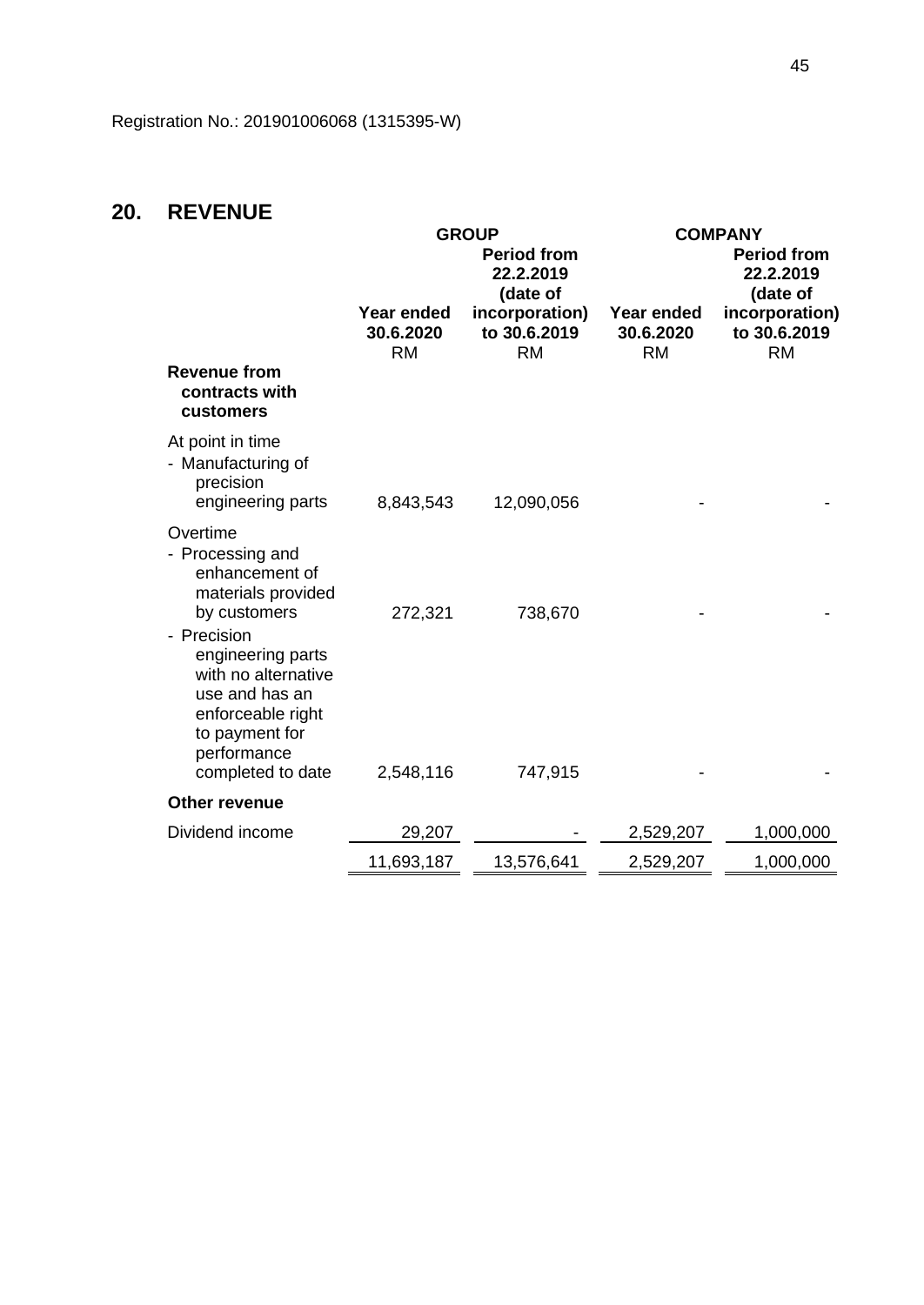### **Nature of goods and services**

The following information reflects the typical transactions of the Group:

| Nature of goods<br>or services                                                                                                                      | Timing of recognition or method<br>used to recognise revenue                                                                                                                             | <b>Significant</b><br>payment terms     |
|-----------------------------------------------------------------------------------------------------------------------------------------------------|------------------------------------------------------------------------------------------------------------------------------------------------------------------------------------------|-----------------------------------------|
| Manufacturing<br>of precision<br>engineering parts                                                                                                  | Revenue is recognised at the point in<br>time when the goods are delivered and<br>accepted by the customers at their<br>premises.                                                        | 60 to 90 days from<br>the invoice date. |
| Processing and<br>enhancement of<br>materials provided<br>by customers                                                                              | Revenue is recognised overtime using<br>the costs incurred method. The<br>materials are owned by the customers.<br>The Group is merely providing<br>processing and enhancement services. | 60 to 90 days from<br>the invoice date. |
| Precision<br>engineering parts<br>with no alternative<br>use and has an<br>enforceable rights<br>to payment for<br>performance<br>completed to date | Revenue is recognised overtime using<br>costs incurred method. These contracts<br>would meet the no alternative use and<br>the Group has rights to payment for<br>work performed.        | 60 to 90 days from<br>the invoice date. |

## **20.1 Transaction price allocated to the remaining performance obligations**

The revenue from performance obligations that are unsatisfied (or partially unsatisfied) at the reporting date is deemed immaterial.

### **20.2 Significant judgements and assumptions arising from revenue recognition**

The Group applied the judgements and assumptions that significantly affect the determination of the amount and timing of revenue recognised from contracts with customers. The Group measured the performance of work performed by comparing the actual costs incurred with the estimated total costs required to complete the goods.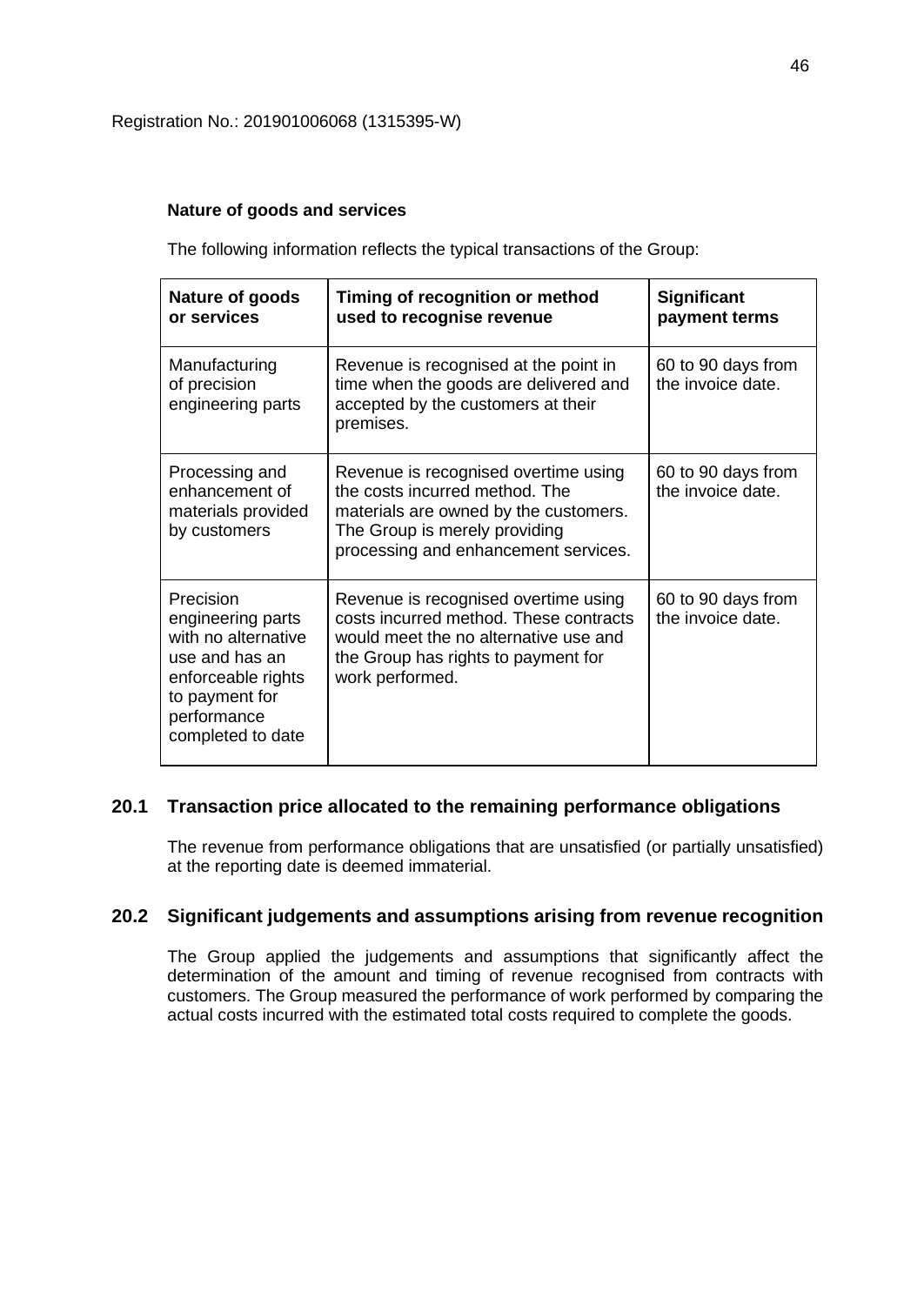# **21. TAX EXPENSE**

|                                                                |                                      | <b>GROUP</b><br><b>Period from</b><br>22.2.2019         |                                      | <b>COMPANY</b><br><b>Period from</b><br>22.2.2019       |
|----------------------------------------------------------------|--------------------------------------|---------------------------------------------------------|--------------------------------------|---------------------------------------------------------|
|                                                                | Year ended<br>30.6.2020<br><b>RM</b> | (date of<br>incorporation)<br>to 30.6.2019<br><b>RM</b> | Year ended<br>30.6.2020<br><b>RM</b> | (date of<br>incorporation)<br>to 30.6.2019<br><b>RM</b> |
| <b>Major components</b><br>of income tax<br>expense include:   |                                      |                                                         |                                      |                                                         |
| Current tax expense                                            | 232,269                              | 640,734                                                 |                                      |                                                         |
| Deferred tax expense<br>(Note 17)                              | 224,000                              | 202,161                                                 |                                      |                                                         |
|                                                                | 456,269                              | 842,895                                                 |                                      |                                                         |
| <b>Reconciliation of tax</b><br>expense                        |                                      |                                                         |                                      |                                                         |
| Profit before tax                                              | 3,063,813                            | 4,335,401                                               | 2,292,545                            | 427,194                                                 |
| Income tax calculated<br>using Malaysian<br>statutory tax rate |                                      |                                                         |                                      |                                                         |
| of 24%<br>Non-deductible                                       | 735,211                              | 1,030,527                                               | 550,211                              | 102,527                                                 |
| expenses<br>Non-taxable income                                 | 161,011<br>(15, 025)                 | 275,136<br>(240,000)                                    | 57,614<br>(607, 825)                 | 137,473<br>(240,000)                                    |
| Effect of temporary<br>differences                             |                                      |                                                         |                                      |                                                         |
| recognised<br>Utilisation of<br>reinvestment                   | (136, 762)                           | (175, 907)                                              |                                      |                                                         |
| allowances                                                     | (317,069)                            | (173, 922)                                              |                                      |                                                         |
| <b>Others</b>                                                  | 28,903                               | 127,061                                                 |                                      |                                                         |
|                                                                | 456,269                              | 842,895                                                 |                                      |                                                         |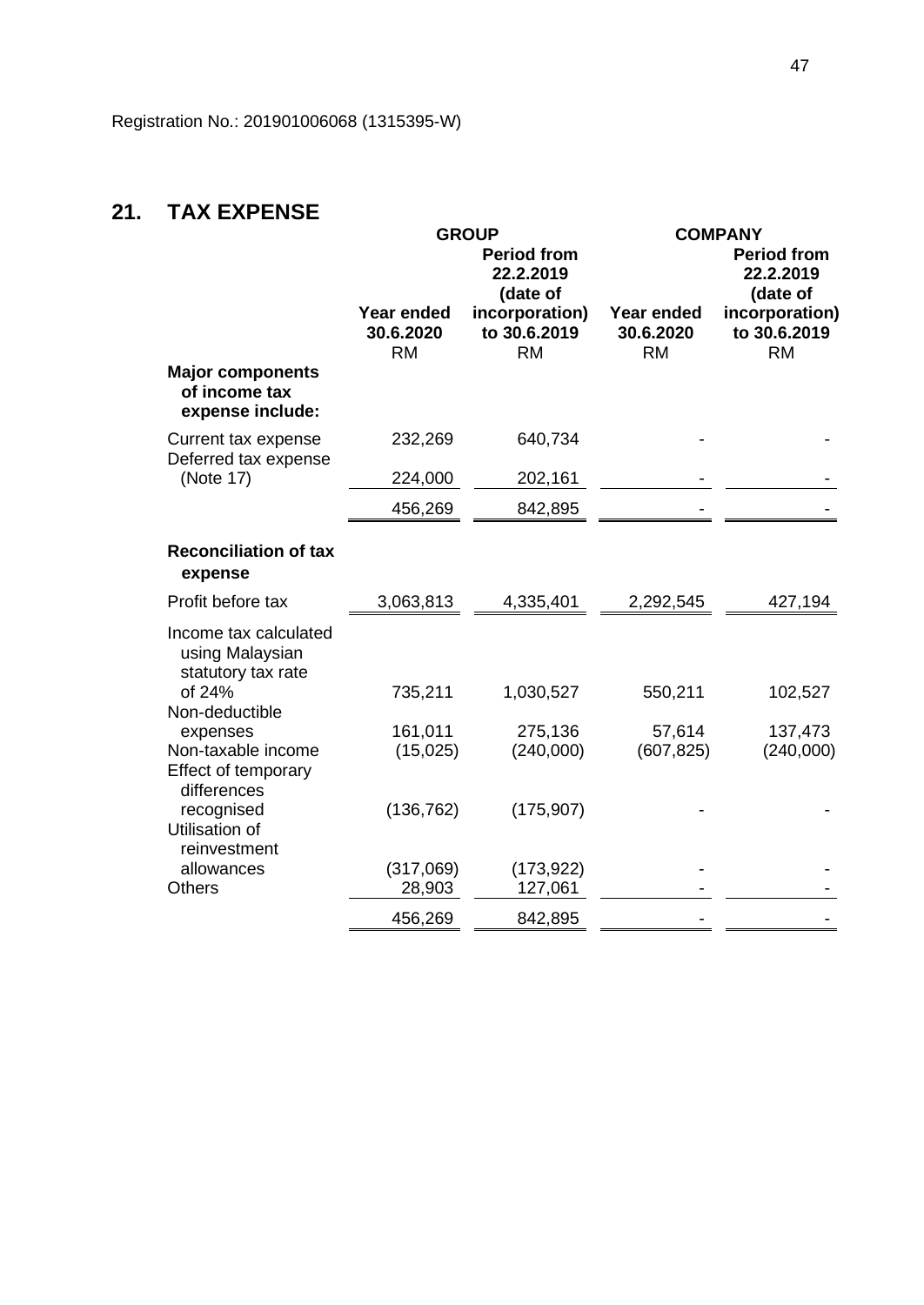# **22. PROFIT FOR THE YEAR/PERIOD**

|                                                                          |             | <b>GROUP</b>                                |                                             | <b>COMPANY</b>                       |                                             |  |
|--------------------------------------------------------------------------|-------------|---------------------------------------------|---------------------------------------------|--------------------------------------|---------------------------------------------|--|
|                                                                          |             | <b>Period from</b><br>22.2.2019<br>(date of |                                             |                                      | <b>Period from</b><br>22.2.2019<br>(date of |  |
|                                                                          | <b>Note</b> | Year ended<br>30.6.2020<br><b>RM</b>        | incorporation)<br>to 30.6.2019<br><b>RM</b> | Year ended<br>30.6.2020<br><b>RM</b> | incorporation)<br>to 30.6.2019<br><b>RM</b> |  |
| <b>Profit for the</b><br>year/period is<br>arrived at after<br>charging: |             |                                             |                                             |                                      |                                             |  |
| Auditors'<br>remuneration                                                |             | 30,000                                      | 30,000                                      | 5,000                                | 5,000                                       |  |
| <b>Material</b><br>expenses/<br>(income)                                 |             |                                             |                                             |                                      |                                             |  |
| Depreciation of<br>Investment<br>property                                |             | 13,163                                      | 13,163                                      |                                      |                                             |  |
| Depreciation of<br>property, plant                                       |             |                                             |                                             |                                      |                                             |  |
| and equipment                                                            |             | 586,983                                     | 738,944                                     |                                      |                                             |  |
| Listing expenses                                                         |             | 165,823                                     | 567,806                                     | 165,823                              | 567,806                                     |  |
| Penalty                                                                  |             | 1,520                                       | 19,019                                      |                                      |                                             |  |
| Personnel                                                                |             |                                             |                                             |                                      |                                             |  |
| expenses<br>Amortisation of                                              |             | 4,311,389                                   | 3,492,991                                   |                                      |                                             |  |
|                                                                          |             | (30,000)                                    | (30,000)                                    |                                      |                                             |  |
| government grant<br>Finance income                                       |             | (20, 437)                                   | (8,481)                                     | (3, 395)                             |                                             |  |
| Gain on disposal of<br>property, plant                                   |             |                                             |                                             |                                      |                                             |  |
| and equipment<br>Reversal of                                             |             |                                             | (124, 863)                                  |                                      |                                             |  |
| allowance for                                                            |             |                                             |                                             |                                      |                                             |  |
| doubtful debts                                                           |             |                                             | 13,163                                      |                                      |                                             |  |
| Rental income                                                            |             | (31,000)                                    | (30,000)                                    |                                      |                                             |  |
| <b>Expenses arising</b><br>from leases                                   |             |                                             |                                             |                                      |                                             |  |
| <b>Expenses relating</b><br>to short term                                |             |                                             |                                             |                                      |                                             |  |
| leases                                                                   | a           | 4,160                                       |                                             |                                      |                                             |  |

### **Note a**

The Group leases workers hostel and copier machines with remaining contract terms less than 1 year which are short term leases. The Group has elected not to recognise right-of-use assets and lease liabilities for these leases.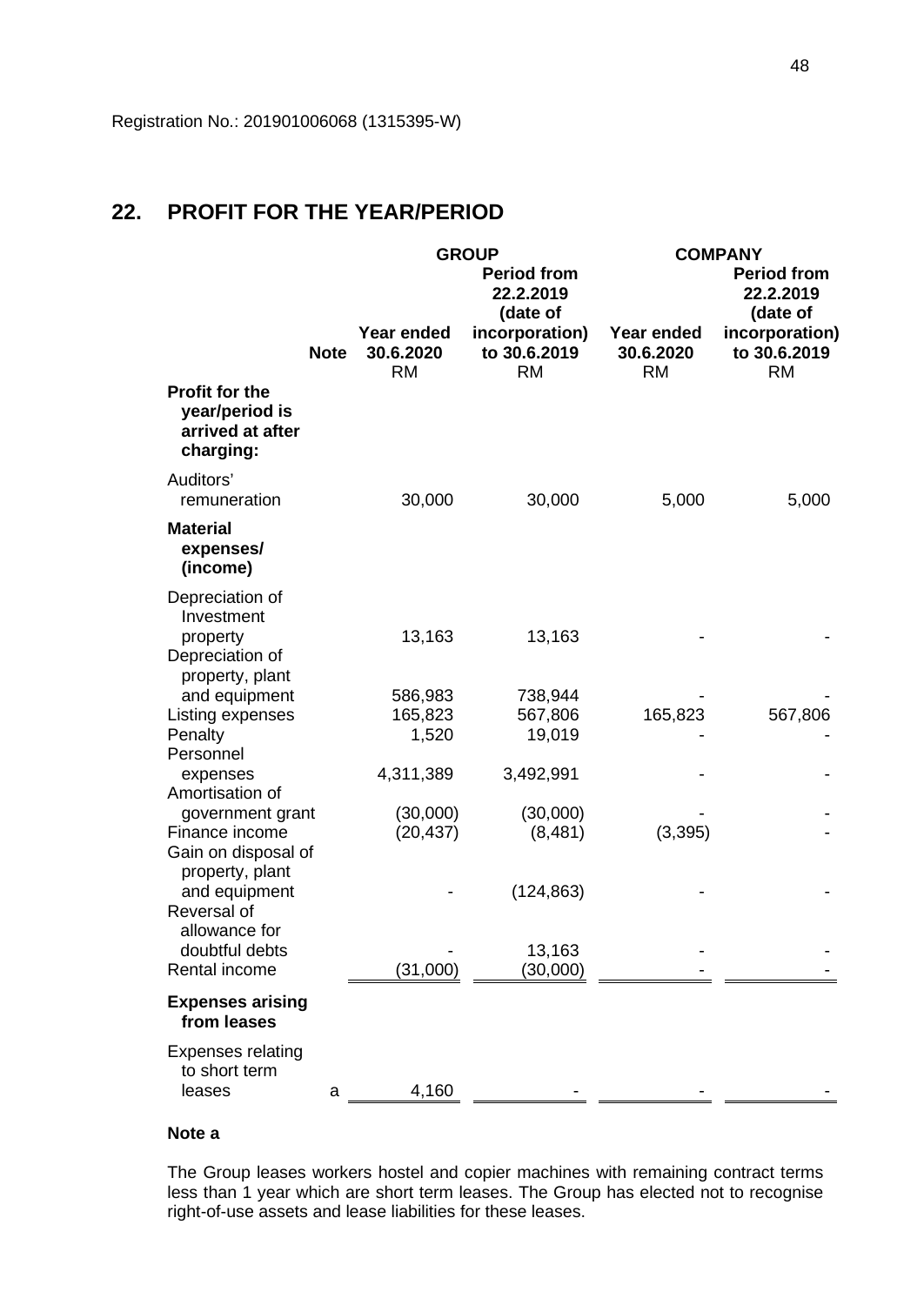## **23. DIVIDEND**

Dividends recognised by the Group were as follows:

| 30.6.2020                                                                  | <b>Amount</b><br>RM | Dates of payment             |
|----------------------------------------------------------------------------|---------------------|------------------------------|
| Interim ordinary single-tier dividend of<br>RM0.005 per share              | 2,500,000           | 10 December 2019             |
| 30.6.2019                                                                  |                     |                              |
| Irredeemable Convertible Preference<br>Share dividend of RM0.120 per share | 120,000             | 29 March and 30 June<br>2019 |

# **24. FINANCIAL INSTRUMENTS**

## **24.1 Categories of financial instruments**

The table below provides an analysis of financial instruments categorised as amortised cost ("AC") and fair value through profit or loss ("FVTPL").

### **GROUP**

| 30.6.2020                          | Carrying<br>amount<br><b>RM</b> | АC<br><b>RM</b> | <b>FVTPL</b><br><b>RM</b> |
|------------------------------------|---------------------------------|-----------------|---------------------------|
| <b>Financial assets</b>            |                                 |                 |                           |
| Trade receivables                  | 3,301,302                       | 3,301,302       |                           |
| Other receivables and deposits     | 22,071                          | 22,071          |                           |
| Fixed deposits with licensed banks | 33,916                          | 33,916          |                           |
| Short term funds                   | 1,437,202                       |                 | 1,437,202                 |
| Cash and bank balances             | 3,337,753                       | 3,337,753       |                           |
|                                    | 8,132,244                       | 6,695,042       | 1,437,202                 |
| <b>Financial liabilities</b>       |                                 |                 |                           |
| Trade payables                     | (577, 250)                      | (577, 250)      |                           |
| Other payables and accruals        | (2,200,434)                     | (2,200,434)     |                           |
| Amounts due to Directors           | (2,000,000)                     | (2,000,000)     |                           |
| Loans and borrowings               | (5,089,441)                     | (5,089,441)     |                           |
|                                    | (9,867,125)                     | (9,867,125)     |                           |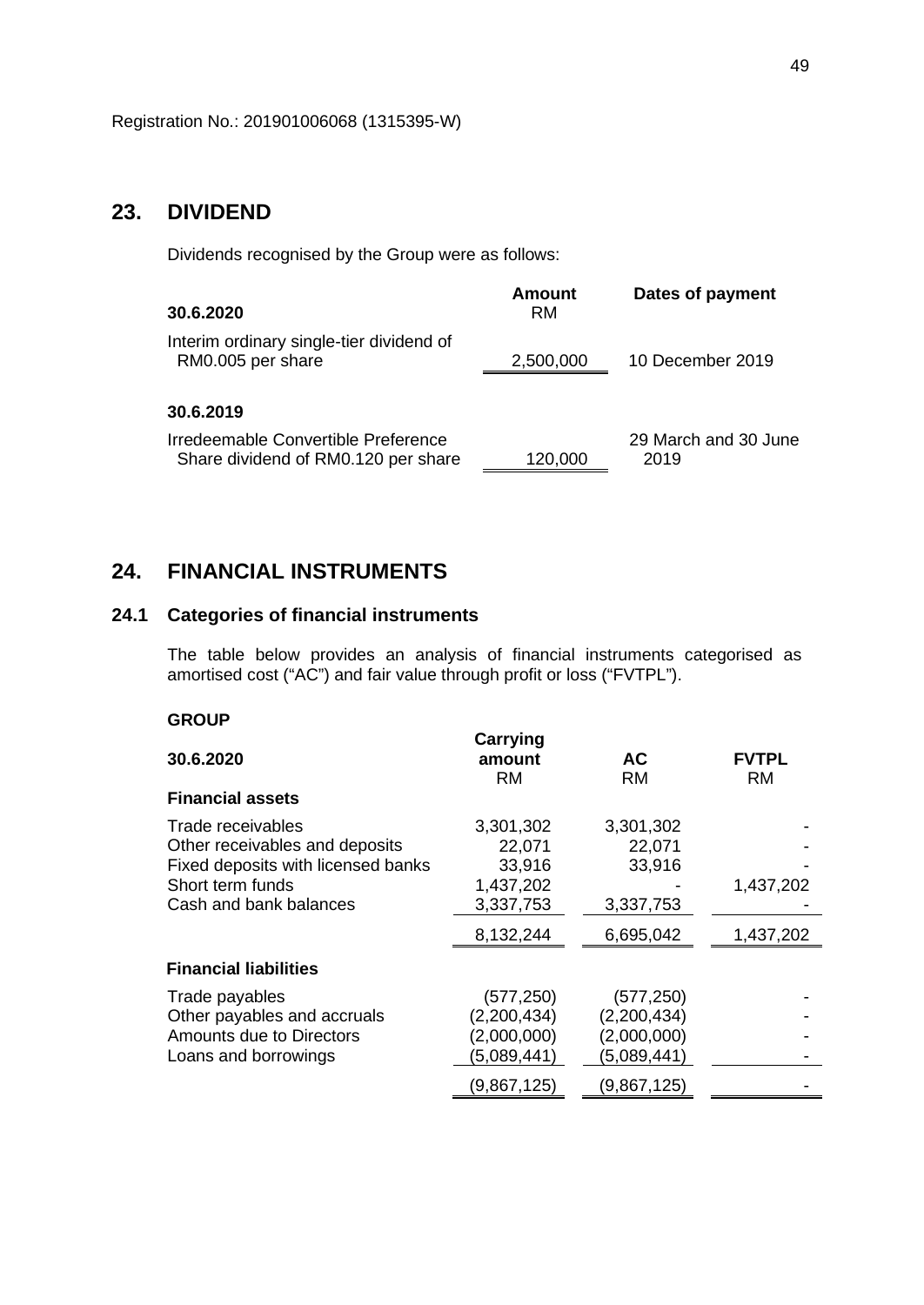## **GROUP**

|                                    | Carrying      |               |              |
|------------------------------------|---------------|---------------|--------------|
| 30.6.2019                          | amount        | <b>AC</b>     | <b>FVTPL</b> |
|                                    | <b>RM</b>     | <b>RM</b>     | <b>RM</b>    |
| <b>Financial assets</b>            |               |               |              |
| Trade receivables                  | 2,082,901     | 2,082,901     |              |
| Other receivables and deposits     | 43,316        | 43,316        |              |
| Fixed deposits with licensed banks | 32,978        | 32,978        |              |
| Cash and cash equivalents          | 4,508,171     | 4,508,171     |              |
|                                    | 6,667,366     | 6,667,366     |              |
| <b>Financial liabilities</b>       |               |               |              |
| Trade payables                     | (508, 691)    | (508, 691)    |              |
| Other payables and accruals        | (648, 075)    | (648, 075)    |              |
| <b>Finance lease liabilities</b>   | (3,308,672)   | (3,308,672)   |              |
| Loans and borrowings               | (3,721,625)   | (3,721,625)   |              |
|                                    | (8, 187, 063) | (8, 187, 063) |              |
|                                    |               |               |              |
| <b>COMPANY</b>                     |               |               |              |
| 30.6.2020                          |               |               |              |
| <b>Financial assets</b>            |               |               |              |
| Amount due from a subsidiary       | 4,000,000     | 4,000,000     |              |
| Short term fund                    | 1,026,564     |               | 1,026,564    |
| Cash and bank balances             | 38,177        | 38,177        |              |
|                                    | 5,064,741     | 4,038,177     | 1,026,564    |
| <b>Financial liabilities</b>       |               |               |              |
| Accruals                           | (77,000)      | (77,000)      |              |
|                                    |               |               |              |
| 30.6.2019                          |               |               |              |
| <b>Financial assets</b>            |               |               |              |
| Amount due from a subsidiary       | 611,928       | 611,928       |              |
| Cash and cash equivalents          | 4,002         | 4,002         |              |
|                                    | 615,930       | 615,930       |              |
| <b>Financial liabilities</b>       |               |               |              |
| <b>Accruals</b>                    | (251, 734)    | (251,734)     |              |
|                                    |               |               |              |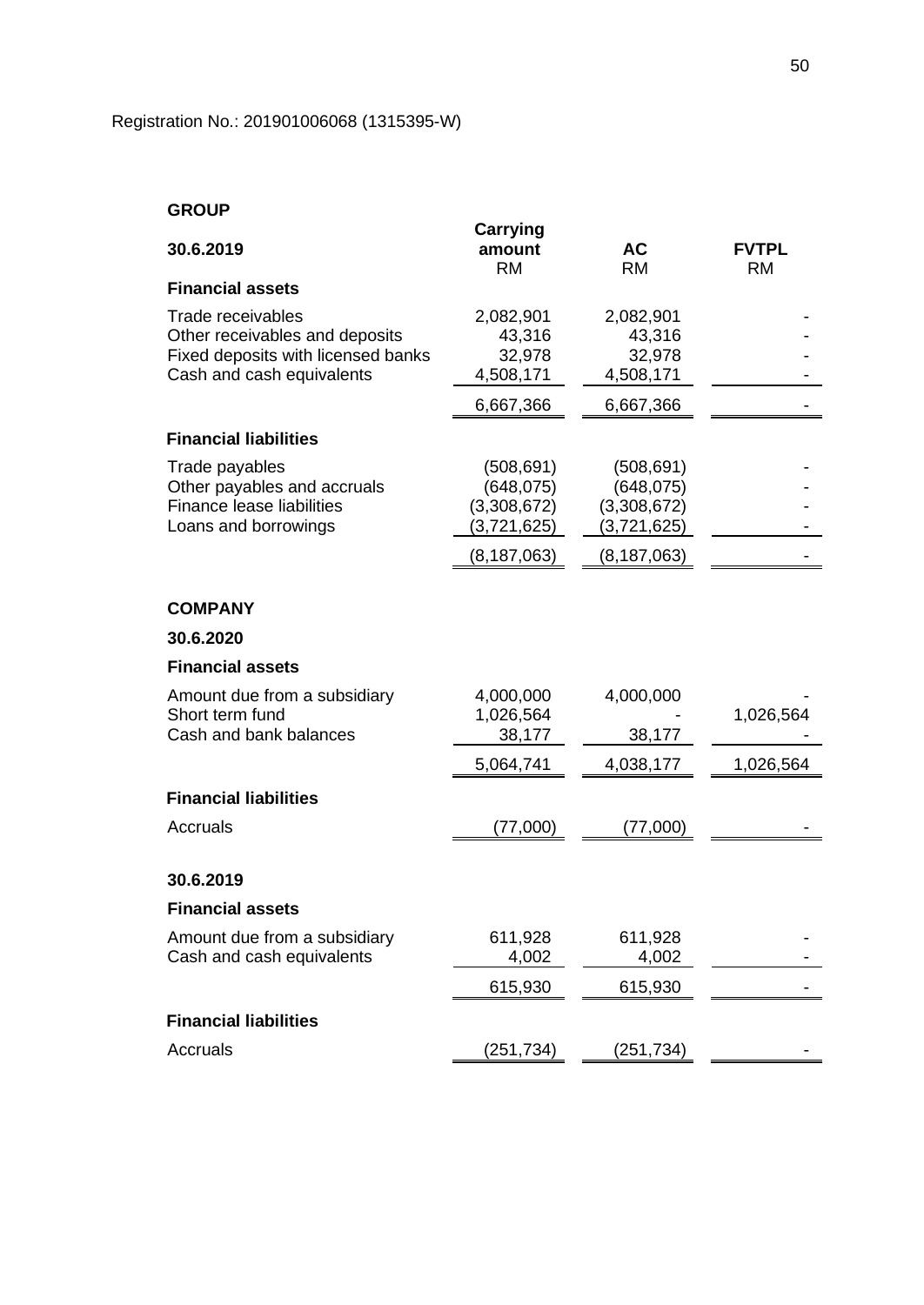## **24.2 Net gains/(losses) arising from financial instruments**

|                                                             | Year ended<br>30.6.2020<br><b>RM</b> | <b>GROUP</b><br><b>Period from</b><br>22.2.2019<br>(date of<br>incorporation)<br>to 30.6.2019<br><b>RM</b> | Year ended<br>30.6.2020<br><b>RM</b> | <b>COMPANY</b><br><b>Period from</b><br>22.2.2019<br>(date of<br>incorporation)<br>to 30.6.2019<br><b>RM</b> |
|-------------------------------------------------------------|--------------------------------------|------------------------------------------------------------------------------------------------------------|--------------------------------------|--------------------------------------------------------------------------------------------------------------|
| Net gains/(losses) on:                                      |                                      |                                                                                                            |                                      |                                                                                                              |
| Financial assets at fair<br>value through profit<br>or loss | 43,240                               |                                                                                                            | 32,602                               |                                                                                                              |
| Financial assets at<br>amortised cost                       | 6,404                                | 136,926                                                                                                    |                                      |                                                                                                              |
| Financial liabilities at<br>amortised cost                  | (337,821)                            | (401, 021)                                                                                                 |                                      |                                                                                                              |
|                                                             | (288,177)                            | (264, 095)                                                                                                 | 32,602                               |                                                                                                              |

### **24.3 Financial risk management**

The Group has exposure to the following risks from its use of financial instruments:

- Credit risk
- Liquidity risk
- Market risk

### **24.4 Credit risk**

Credit risk is the risk of a financial loss if a customer or counterparty to a financial instrument fails to meet its contractual obligations. The Group's exposure to credit risk arises principally from its trade receivables from customers.

### **24.4.1 Trade receivables and contract assets**

### *Risk management objectives, policies and processes for managing the risk*

Management has a credit policy in place and the exposure to credit risk is monitored on an ongoing basis. Normally credit evaluations are performed on customers requiring credit over a certain amount.

At each reporting date, the Group assesses whether any of the trade receivables and contract assets are credit impaired.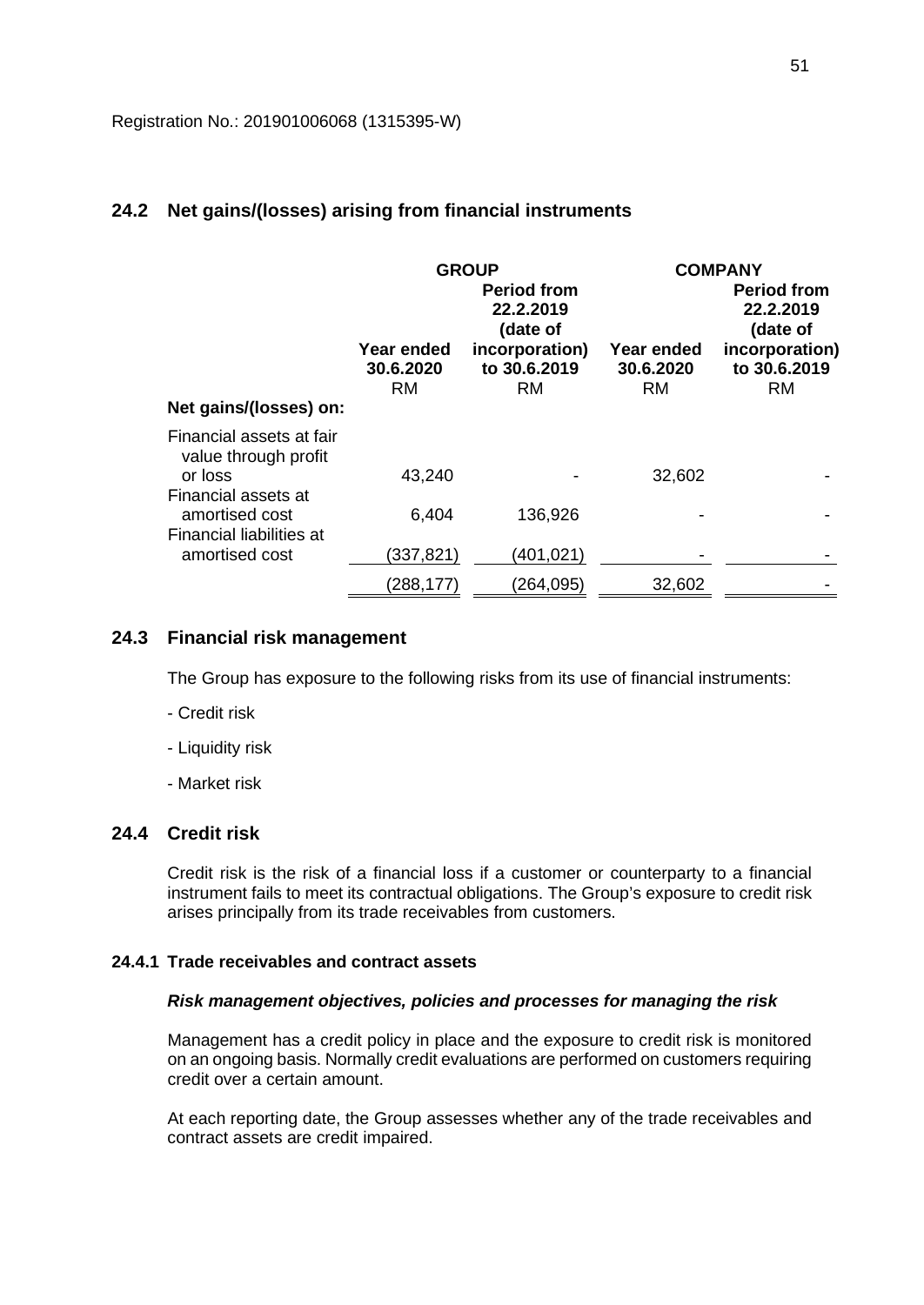The gross carrying amounts of credit impaired trade receivables and contract assets are written off (other partially or full) when there is no realistic prospect of recovery. This is generally the case when the Group determines that the debtor does not have assets or sources of income that could generate sufficient cash flows to repay the amounts subject to the write-off. Nevertheless, trade receivables and contract assets that are written off could still be subject to enforcement activities.

### *Exposure to credit risk, credit quality and collateral*

As at the end of the reporting periods, the maximum exposure to credit risk arising from the trade receivables and contract assets are represented by the carrying amounts in the statement of financial position.

### *Recognition and measurement of impairment loss*

The following table provides information about the exposure to credit risk and ECLs for trade receivables and contract assets which are grouped together as they are expected to have similar risk nature.

A significant portion (approximately 95%) of the trade receivables are owing from two major customers that have been transacting with the Group. As there are only a few customers, the Group assessed the risk of loss of each customer individually based on their financial information, past trend of payments and external credit ratings, where applicable. All of these customers have low risk of default.

Management has taken reasonable steps to ensure that the trade receivables that are neither past due nor impaired are stated at its realisable value. The Group uses ageing analysis to monitor the credit quality of the trade receivables.

The trade receivables having balances more than 60 days are deemed to have higher credit risk, is closely monitored by the management.

| <b>GROUP</b><br>30.6.2020  | Gross -<br>carrying<br>amount<br><b>RM</b> | <b>Loss</b><br>allowance<br><b>RM</b> | <b>Net</b><br>balance<br><b>RM</b> |
|----------------------------|--------------------------------------------|---------------------------------------|------------------------------------|
| Current (not past due)     | 5,221,120                                  |                                       | 5,221,120                          |
| 1-30 days past due         | 619,943                                    |                                       | 619,943                            |
| 31-60 days past due        |                                            |                                       |                                    |
| 61-90 days past due        | 8,355                                      |                                       | 8,355                              |
|                            | 5,849,418                                  |                                       | 5,849,418                          |
| <b>Credit impaired</b>     |                                            |                                       |                                    |
| More than 90 days past due |                                            |                                       |                                    |
|                            | 5,849,418                                  |                                       | 5,849,418                          |
|                            |                                            |                                       |                                    |
| Trade receivables          | 3,301,302                                  |                                       | 3,301,302                          |
| Contract assets            | 2,548,116                                  |                                       | 2,548,116                          |
|                            | 5,849,418                                  |                                       | 5,849,418                          |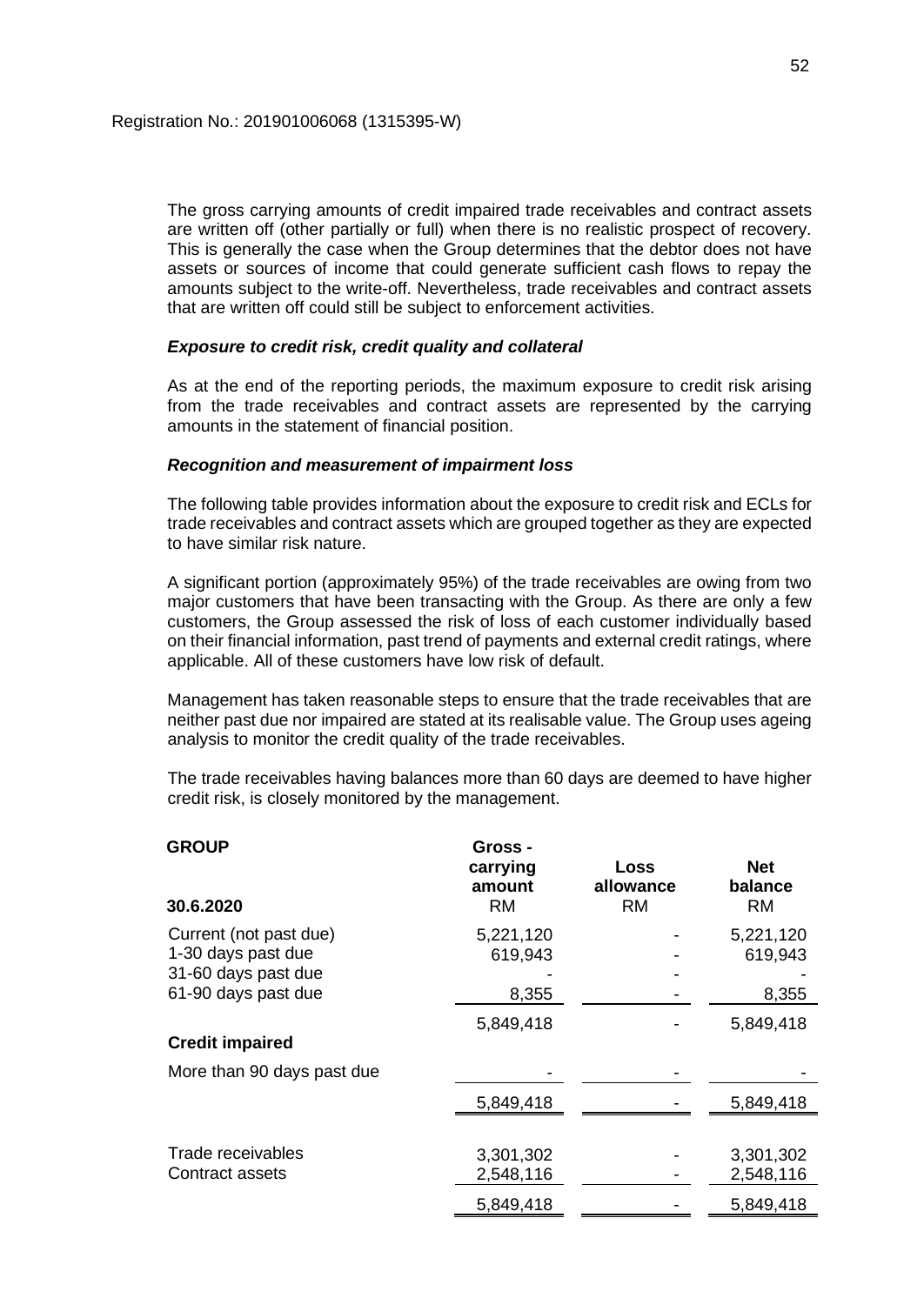#### Registration No.: 201901006068 (1315395-W)

| <b>GROUP</b><br>30.6.2019  | Gross -<br>carrying<br>amount<br><b>RM</b> | Loss<br>allowance<br>RM | <b>Net</b><br>balance<br><b>RM</b> |
|----------------------------|--------------------------------------------|-------------------------|------------------------------------|
| Current (not past due)     | 2,138,991                                  |                         | 2,138,991                          |
| 1-30 days past due         | 650,325                                    |                         | 650,325                            |
| 31-60 days past due        | 36,500                                     |                         | 36,500                             |
| 61-90 days past due        | 5,000                                      |                         | 5,000                              |
|                            | 2,830,816                                  |                         | 2,830,816                          |
| <b>Credit impaired</b>     |                                            |                         |                                    |
| More than 90 days past due |                                            |                         |                                    |
|                            | 2,830,816                                  |                         | 2,830,816                          |
|                            |                                            |                         |                                    |
| Trade receivables          | 2,082,901                                  |                         | 2,082,901                          |
| Contract assets            | 747,915                                    |                         | 747,915                            |
|                            | 2,830,816                                  |                         | 2,830,816                          |

#### **24.4.2 Cash and cash equivalents**

The cash and cash equivalents consist of cash and bank balances and short term funds are held with banks and financial institution. As at the end of the reporting period, the maximum exposure to credit risk is represented by their carrying amounts in the statement of financial position. These banks and financial institutions have low credit risks. Consequently, the Group is of the view that the loss allowance is not material and hence, it is not provided for.

### **24.4.3 Other receivables**

Credit risks on other receivables are mainly arising from advances to staff. These receivables will be received from the monthly salary deductions.

As at the end of the reporting period, the maximum exposure to credit risk is represented by their carrying amounts in the statement of financial position. The Company did not recognised any allowance for impairment losses.

### **24.5 Liquidity risk**

Liquidity risk is the risk that the Group will not be able to meet its financial obligations as they fall due. The Group's exposure to liquidity risk arises principally from its payables, amounts due to Directors, finance lease liabilities and loans and borrowings.

The Group actively manages its operating cash flows so as to ensure that all repayments and funding needs are met.

It is not expected that the cash flows included in the maturity analysis could occur significantly earlier, or at significantly different amounts.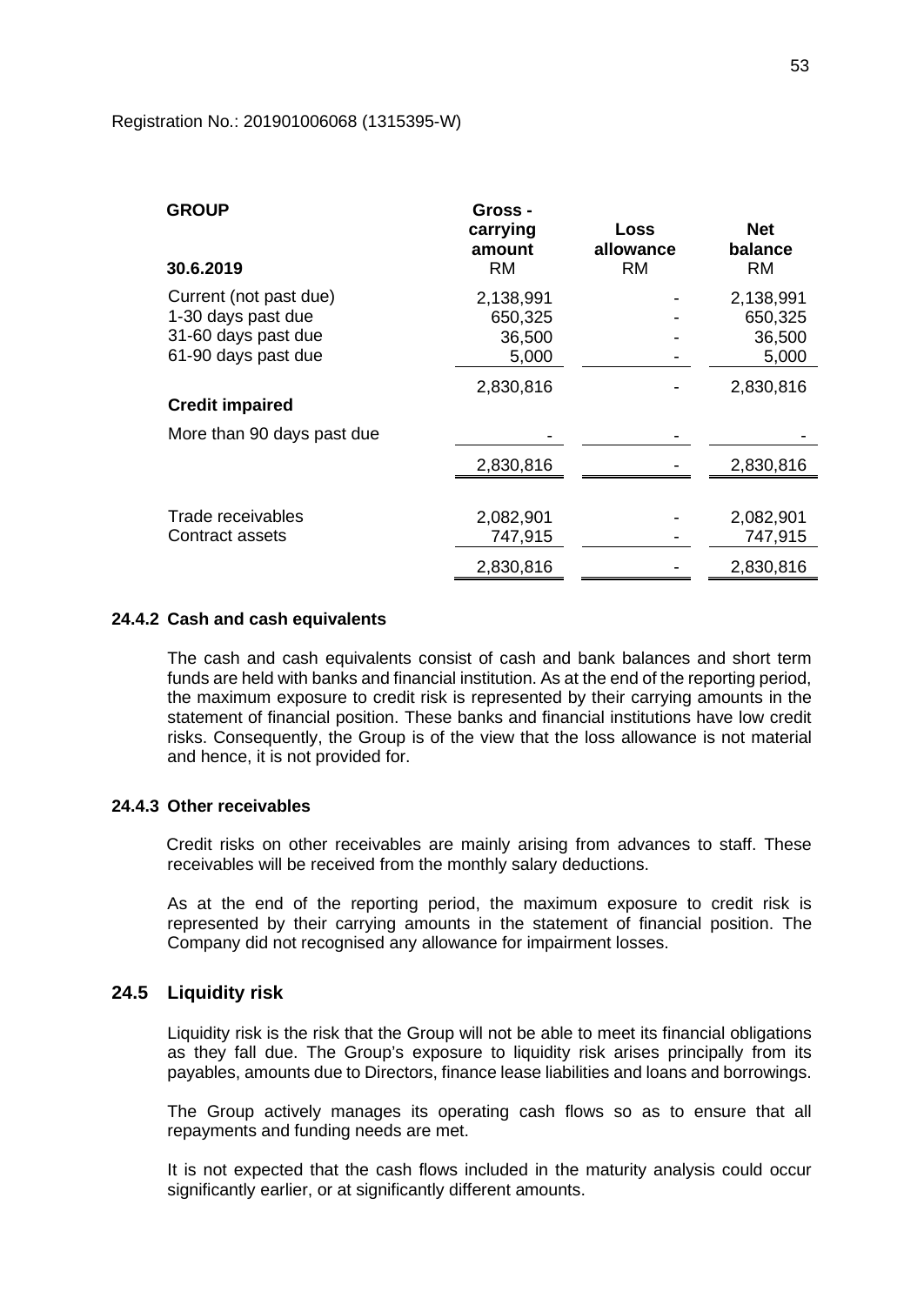## **Maturity analysis**

The table below summarises the maturity profile of the Group's financial liabilities as at the end of the reporting period based on undiscounted contractual payments:

| <b>GROUP</b>                                      | Carrying<br>amount<br><b>RM</b> | <b>Contractual</b><br>interest<br>$(% \mathbf{a})$ (% p.a.) | <b>Contractual</b><br>cash flows<br><b>RM</b> | <b>Under</b><br>1 year<br><b>RM</b> | More than<br>1 year<br><b>RM</b> |
|---------------------------------------------------|---------------------------------|-------------------------------------------------------------|-----------------------------------------------|-------------------------------------|----------------------------------|
| Non-derivative<br>financial liabilities           |                                 |                                                             |                                               |                                     |                                  |
| 30.6.2020                                         |                                 |                                                             |                                               |                                     |                                  |
| Trade payables<br>Other payables,<br>accruals and | 577,250                         |                                                             | 577,250                                       | 577,250                             |                                  |
| deposits<br>Amounts due to                        | 2,200,434                       |                                                             | 2,200,434                                     | 2,200,434                           |                                  |
| <b>Directors</b>                                  | 2,000,000                       |                                                             | 2,000,000                                     | 2,000,000                           |                                  |
| Lease liabilities<br>Loans and                    | 2,694,424                       | $2.29 - 5.81$                                               | 2,957,468                                     | 730,067                             | 2,227,401                        |
| borrowings                                        | 5,089,441                       | $3.41 - 3.49$                                               | 6,465,278                                     | 831,646                             | 5,633,632                        |
|                                                   | 12,561,549                      |                                                             | 14,200,430                                    | 6,339,397                           | 7,861,033                        |
| 30.6.2019                                         |                                 |                                                             |                                               |                                     |                                  |
| Trade payables<br>Other payables,<br>accruals and | 508,691                         |                                                             | 508,691                                       | 508,691                             |                                  |
| deposits<br>Finance lease                         | 648,075                         |                                                             | 648,075                                       | 648,075                             |                                  |
| liabilities<br>Loans and                          | 3,308,672                       | $2.29 - 5.81$                                               | 3,715,372                                     | 964,302                             | 2,751,070                        |
| borrowings                                        | 3,721,625                       | $4.32 - 6.01$                                               | 5,288,531                                     | 5,288,531                           |                                  |
|                                                   | 8,187,063                       |                                                             | 10,160,669                                    | 7,409,599                           | 2,751,070                        |
| <b>COMPANY</b>                                    |                                 |                                                             |                                               |                                     |                                  |
| Non-derivative<br>financial liabilities           |                                 |                                                             |                                               |                                     |                                  |
| 30.6.2020                                         |                                 |                                                             |                                               |                                     |                                  |
| <b>Accruals</b>                                   | 77,000                          |                                                             | 77,000                                        | 77,000                              |                                  |
|                                                   |                                 |                                                             |                                               |                                     |                                  |
| 30.6.2019                                         |                                 |                                                             |                                               |                                     |                                  |
| Accruals                                          | 251,734                         |                                                             | 251,734                                       | 251,734                             |                                  |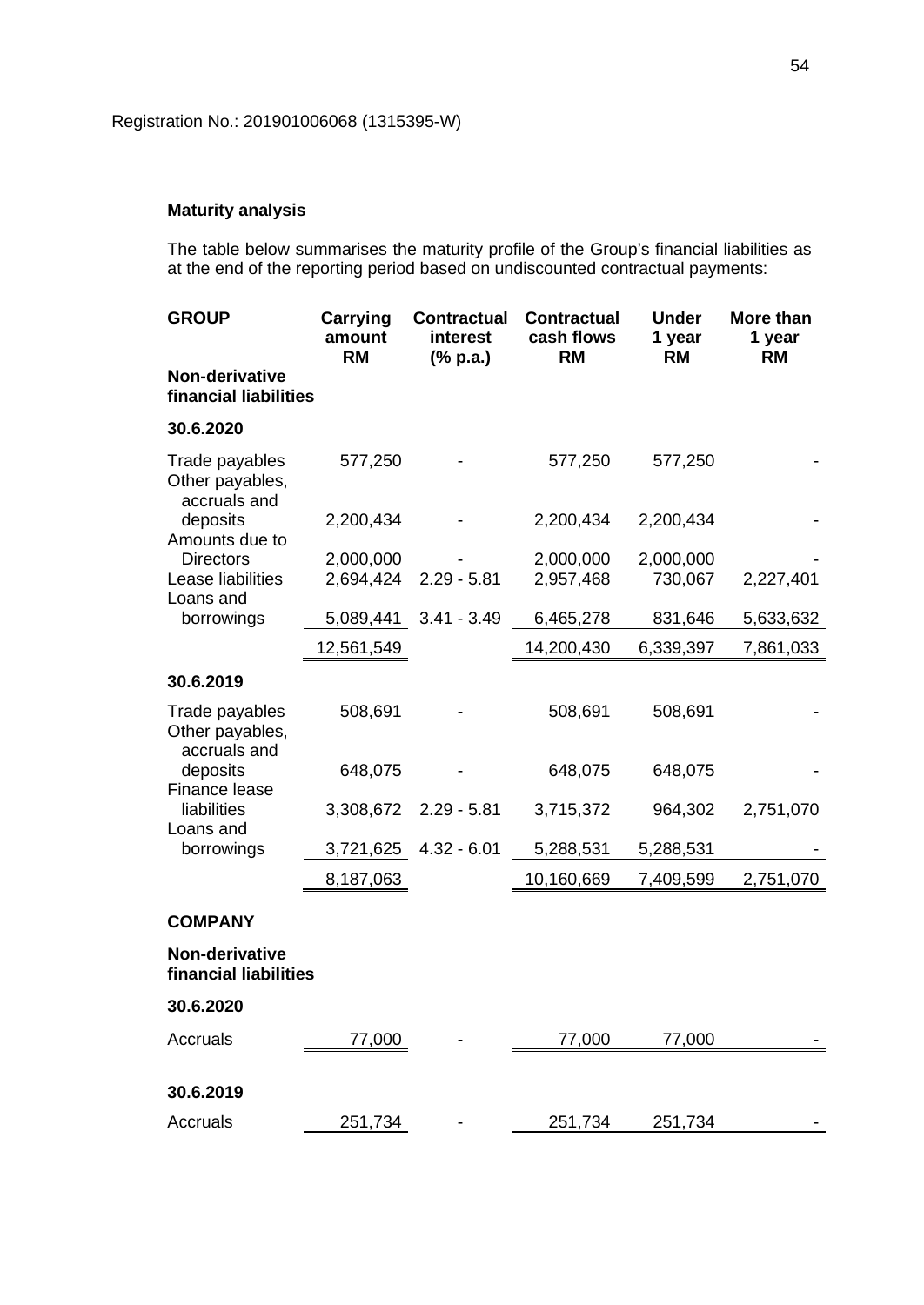### **24.6 Market risk**

Market risk is the risk that changes in market prices, such as foreign exchange rates, interest rates and other prices that will affect the Group's financial position or cash flows.

### **24.6.1 Interest rate risk**

The Group's fixed rate borrowings are exposed to a risk of change in their fair value due to changes in interest rates. The Group's variable rate borrowings are exposed to a risk of change in cash flows due to changes in interest rates. The short term receivables and payables are not significantly exposed to interest rate risk.

### *Risk management objectives, policies and processes for managing the risk*

The exposure to interest rate risk is monitored by the management and is not expected to have a material impact on the financial performance of the Group.

### *Exposure to interest rate risk*

The interest rate profile of the Group's significant interest-bearing financial instruments, based on carrying amounts as at the end of the reporting period are as follows:

|                                  | <b>GROUP</b>           |                        |  |
|----------------------------------|------------------------|------------------------|--|
| <b>Fixed rate instruments</b>    | 30.6.2020<br><b>RM</b> | 30.6.2019<br><b>RM</b> |  |
| <b>Financial liabilities</b>     | (2,694,424)            | (3,308,672)            |  |
| <b>Floating rate instruments</b> |                        |                        |  |
| <b>Financial liabilities</b>     | (5,089,441)            | (3,721,625)            |  |

### **24.6.2 Interest rate risk sensitivity analysis**

### *Fair value sensitivity analysis for fixed rate instruments*

The Group does not account for any fixed rate financial assets and financial liabilities at fair value through profit or loss. Therefore, a change in interest rates at the end of the reporting period would not affect profit or loss.

### *Cash flow sensitivity analysis for variable rate instruments*

A change of 100 basis points ("bp") in interest rates at the end of the reporting period would have increased/(decreased) equity and post-tax profit or loss by the amounts shown below. This analysis assumes that all other variables, in particular foreign currency rates, remain constant.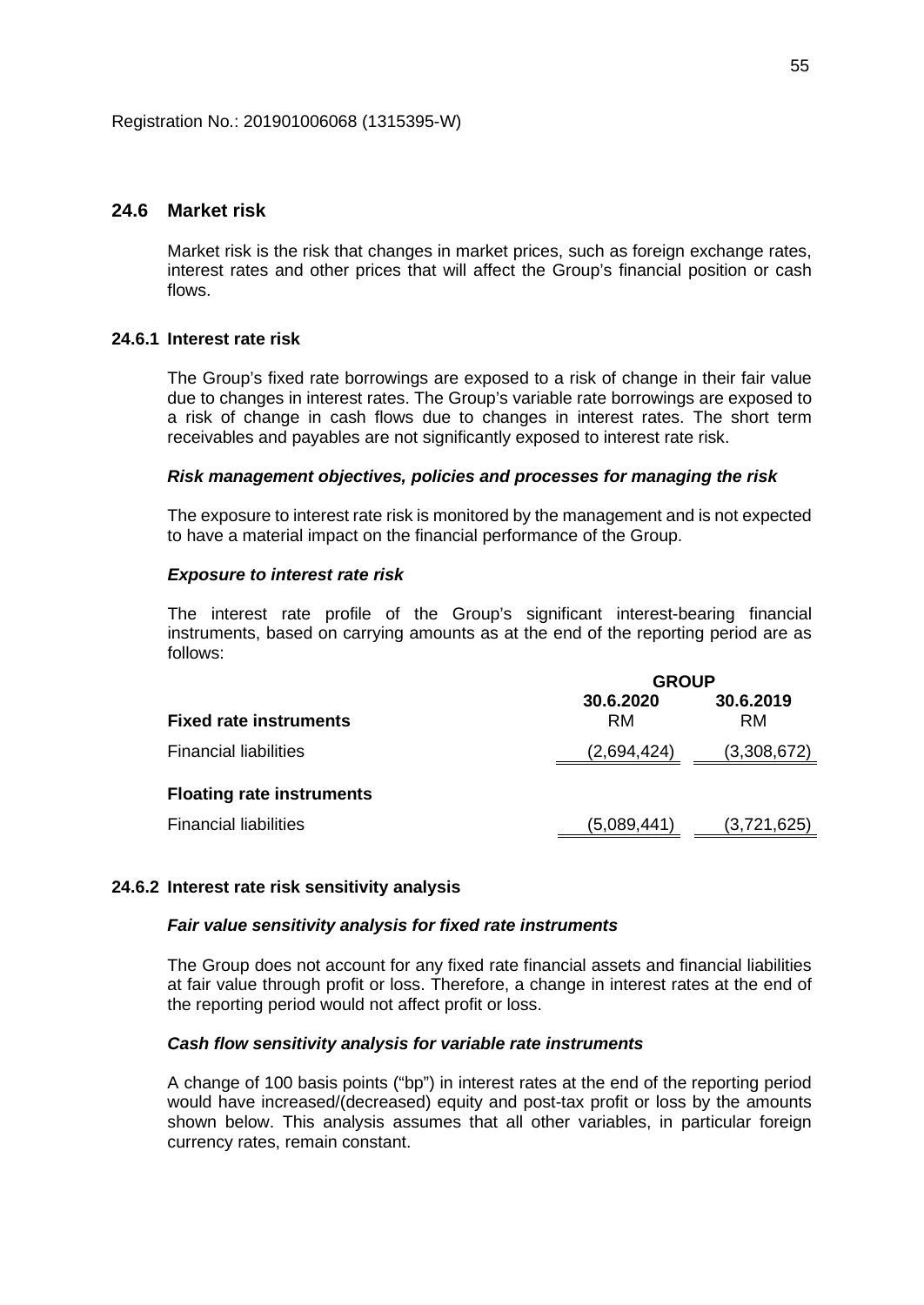### Registration No.: 201901006068 (1315395-W)

|                                     | <---------- 30.6.2020 ----------><br><b>Profit or loss</b> |                                     | <---------- 30.6.2019 ----------><br><b>Profit or loss</b> |                                |
|-------------------------------------|------------------------------------------------------------|-------------------------------------|------------------------------------------------------------|--------------------------------|
| <b>GROUP</b>                        | 100bp<br>increase<br><b>RM</b>                             | 100 <sub>bp</sub><br>decrease<br>RM | 100bp<br>increase<br>RM                                    | 100bp<br>decrease<br><b>RM</b> |
| <b>Floating rate</b><br>instruments | (1,702)                                                    | 1,702                               | (1,609)                                                    | 1,609                          |
| Cash flow sensitivity<br>(net)      | (1,702)                                                    | 1,702                               | (1,609)                                                    | 1,609                          |

## **24.7 Fair value information**

The carrying amounts of cash and cash equivalents, receivables, deposits and payables reported in the statement of financial position, reasonably approximate their fair values due to the relatively short term maturity of these financial instruments.

The carrying amounts of finance lease liabilities and loans and borrowings also approximate fair values upon discounting the expected future cash flows at a pre-tax rate that reflects current market assessments of the time value of money and the risks specific to the liabilities.

The table below analyses other financial instrument at fair value.

| <b>Fair value of financial instrument</b><br>carried at fair value<br>Total<br>Carrying |               |             |                         |                     |
|-----------------------------------------------------------------------------------------|---------------|-------------|-------------------------|---------------------|
| <b>GROUP</b>                                                                            | Level 2<br>RM | Total<br>RM | fair value<br><b>RM</b> | amount<br><b>RM</b> |
| 30.6.2020                                                                               |               |             |                         |                     |
| <b>Financial asset</b>                                                                  |               |             |                         |                     |
| Short term funds                                                                        | 1,437,302     | 1,437,302   | 1,437,302               | 1,437,302           |
| Company                                                                                 |               |             |                         |                     |
| 30.6.2020                                                                               |               |             |                         |                     |
| <b>Financial asset</b>                                                                  |               |             |                         |                     |
| Short term fund                                                                         | 1,026,564     | 1,026,564   | 1,026,564               | 1,026,564           |

There were no transfers between all three levels of the fair value hierarchy during the financial year.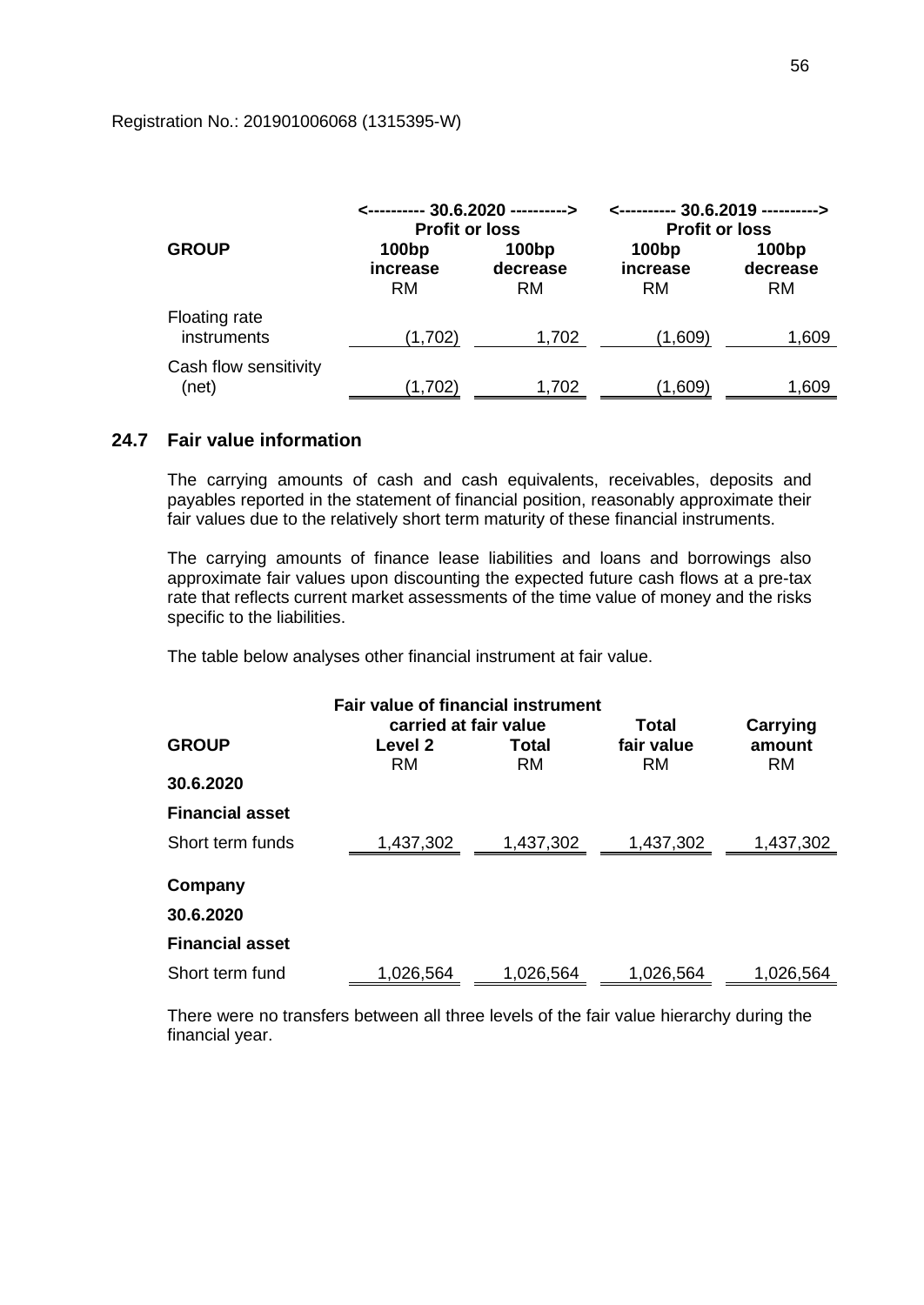## **25. CAPITAL MANAGEMENT**

The Directors monitor the adequacy of capital on an ongoing basis.

The Group is required to comply with the external term loan covenants imposed by respective financial institutions. The Group had complied with this requirement except for the loan covenants as disclosed in Note 15. The Group had obtained written approvals from the financial institution subsequent to the reporting period.

# **26. OPERATING LEASE**

### **Leases as lessor**

The Group leases out its investment property (see Note 4). The future minimum lease receivables under non-cancellable leases are as follows:

|                    | <b>GROUP</b>    |                 |
|--------------------|-----------------|-----------------|
|                    | 30.6.2020<br>RM | 30.6.2019<br>RM |
| Less than one year | 27,000          | 22,500          |

## **27. CAPITAL COMMITMENT**

|                                   | <b>GROUP</b>    |                 |
|-----------------------------------|-----------------|-----------------|
| Capital expenditure commitment    | 30.6.2020<br>RM | 30.6.2019<br>RM |
| Land and building                 |                 |                 |
| - Contracted but not provided for | 841,500         | 2,291,879       |

## **28. RELATED PARTIES**

### **Identity of related parties**

For the purposes of these financial statements, parties are considered to be related to the Group if the Group or the Company has the ability, directly or indirectly, to control or jointly control the party or exercise significant influence over the party in making financial and operating decisions, or vice versa, or where the Group or the Company and the parties are subject to common control. Related parties may be individuals or other entities.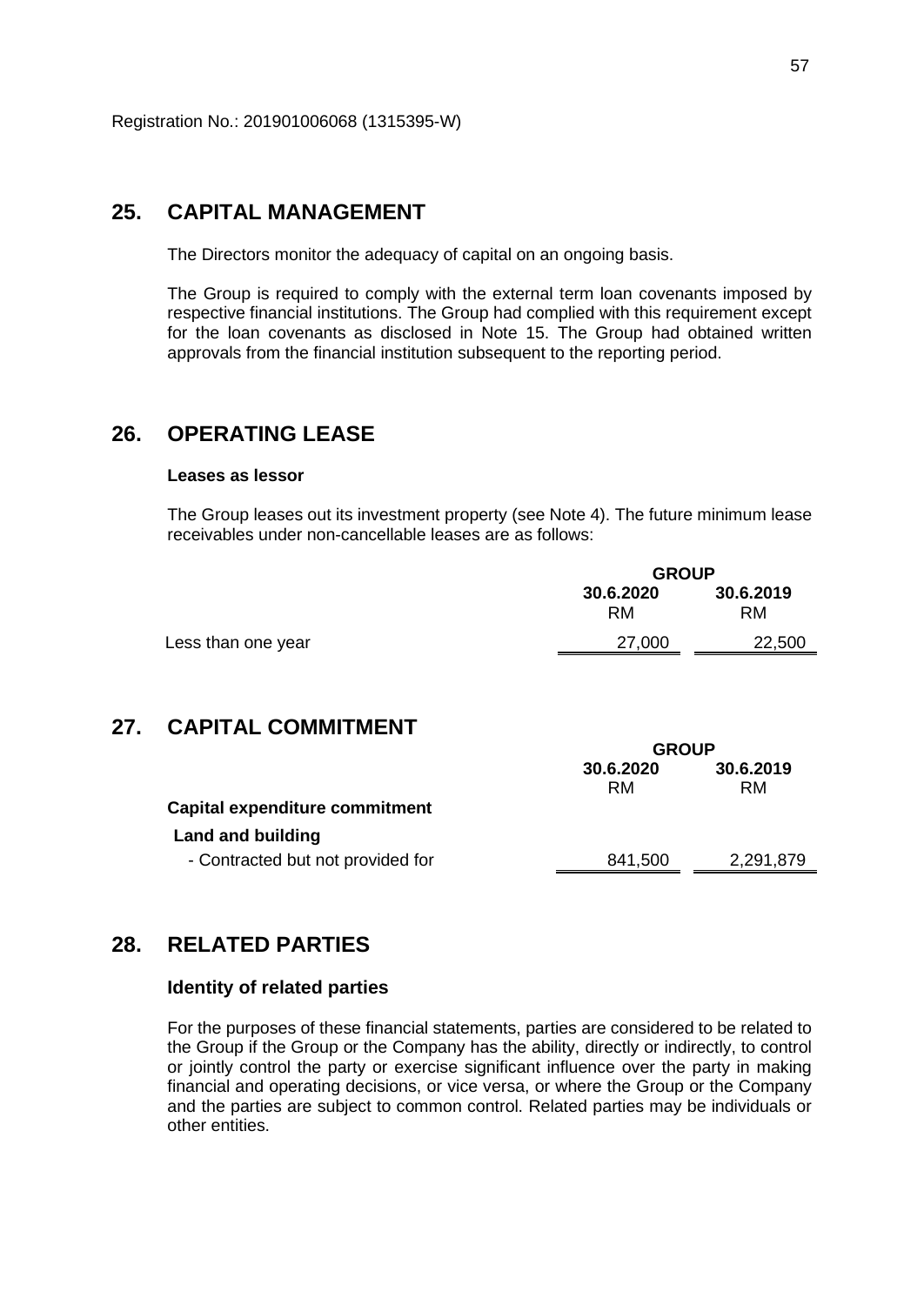Related parties also include key management personnel defined as those persons having authority and responsibility for planning, directing and controlling the activities of the Group either directly or indirectly and entity that provides key management personnel services to the Group. The key management personnel include all the Directors of the Group.

The Group and the Company have related party relationship with its subsidiary and key management personnel.

## **Significant related party transactions**

The significant related party transactions of the Group and the Company are shown below.

|                                             | <b>GROUP</b>                                |                                             | <b>COMPANY</b>                       |                                             |
|---------------------------------------------|---------------------------------------------|---------------------------------------------|--------------------------------------|---------------------------------------------|
|                                             | <b>Period from</b><br>22.2.2019<br>(date of |                                             |                                      | <b>Period from</b><br>22.2.2019<br>(date of |
|                                             | Year ended<br>30.6.2020<br><b>RM</b>        | incorporation)<br>to 30.6.2019<br><b>RM</b> | Year ended<br>30.6.2020<br><b>RM</b> | incorporation)<br>to 30.6.2019<br><b>RM</b> |
| <b>Subsidiary</b>                           |                                             |                                             |                                      |                                             |
| Expenses paid on<br>behalf                  |                                             |                                             |                                      | 388,072                                     |
| Advances provided                           |                                             |                                             | 4,000,000                            | 611,928                                     |
| Dividend income                             |                                             |                                             | 2,500,000                            | 1,000,000                                   |
| Key management<br>personnel<br>compensation |                                             |                                             |                                      |                                             |
| Director:                                   |                                             |                                             |                                      |                                             |
| - Advances received                         | 2,000,000                                   |                                             |                                      |                                             |
| - Other emoluments                          | 3,584                                       | 9,824                                       |                                      |                                             |

## **29. EARNINGS PER ORDINARY SHARE**

The calculation of basic earnings per ordinary share was based on profit attributable to ordinary shareholders and a weighted average number of ordinary shares outstanding, calculated as follows:

|                                                                              | <b>GROUP</b> |           | <b>COMPANY</b> |           |
|------------------------------------------------------------------------------|--------------|-----------|----------------|-----------|
|                                                                              | 30.6.2020    | 30.6.2019 | 30.6.2020      | 30.6.2019 |
| Profit for the<br>year/period (RM)<br>Weighted average<br>number of ordinary | 2,607,544    | 3,492,506 | 2,292,545      | 427,194   |
| shares                                                                       | 490,821,918  | 2,465,788 | 490,821,918    | 2,465,788 |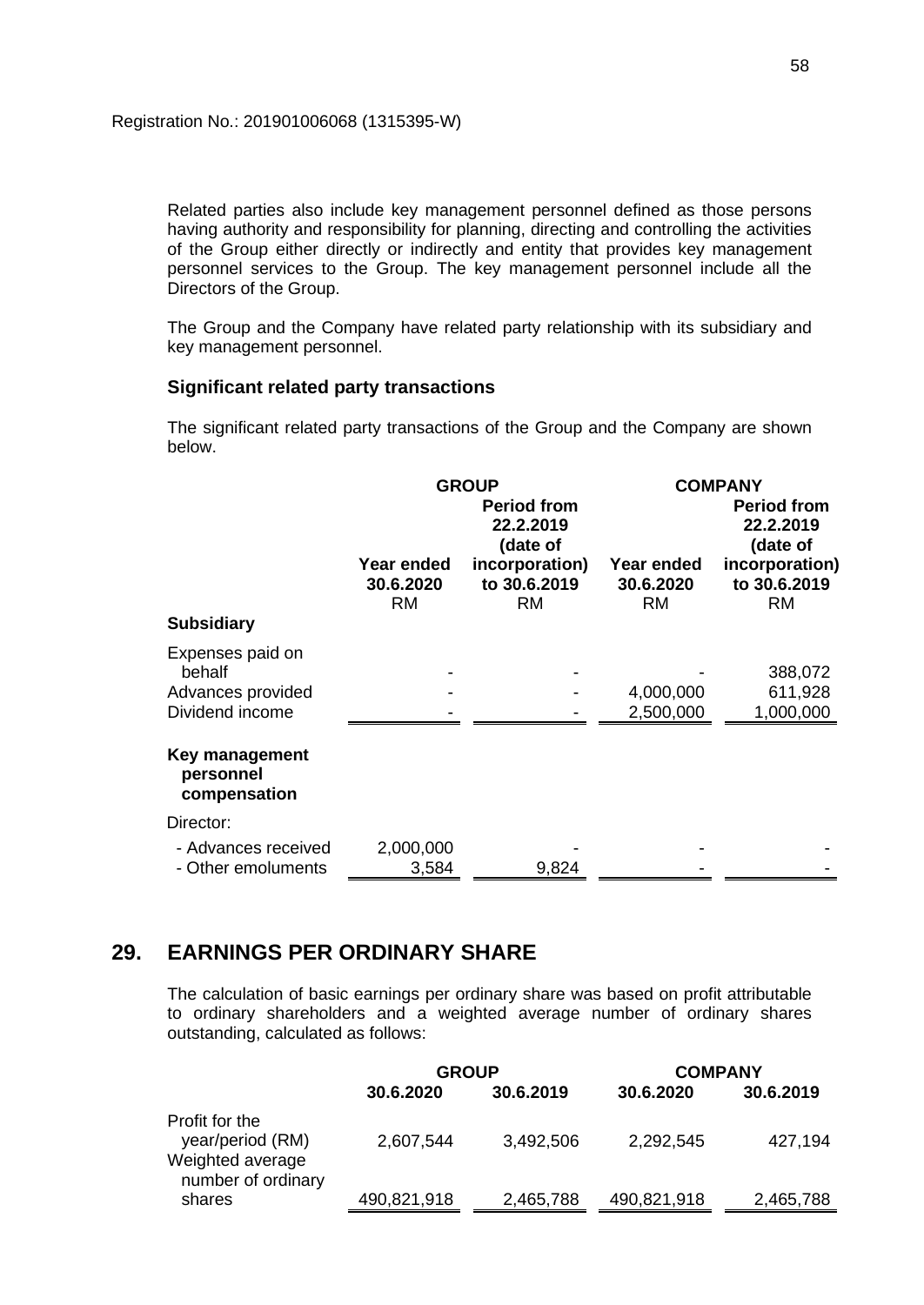|                     | <b>GROUP</b> |           | <b>COMPANY</b> |           |
|---------------------|--------------|-----------|----------------|-----------|
|                     | 30.6.2020    | 30.6.2019 | 30.6.2020      | 30.6.2019 |
| Basic earnings per  |              |           |                |           |
| ordinary share (RM) | 0.0053       | 1.4164    | 0.0047         | 0.1732    |
|                     |              |           |                |           |

## **30. SEGMENT INFORMATION**

No segmental information detailed as the Group has only one reportable segment which is the Group's strategic business unit. The reportable segment is manufacturing of precision engineering parts. The Group's managing director reviews internal management report of the strategic business units at least on a quarterly basis.

## **31. SIGNIFICANT EVENTS**

- 1) On 3 September 2019, the Company issued 50,000,000 new ordinary shares via private placement to eligible investors who fall within Part I of Schedule 7 of the Capital Markets and Services Act 2007. The Company was listed on the Leading Entrepreneur Accelerator Platform ("LEAP") Market of Bursa Malaysia Securities Berhad on 6 September 2019.
- 2) The coronavirus (Covid-19) pandemic was announced by the World Health Organisation in March 2020 given the outbreak of the virus in countries across the world including Malaysia. The Covid-19 pandemic has resulted in disruptions to businesses and various macro-economic impact.

On 18 March 2020, the Malaysian government has announced the Movement Control Order ("MCO") and this development has affected the operations of the Company particularly on the supply chain as well as the delivery of orders.

However, the Company is currently in full production capacity to recover from the operational halt during MCO in order to meet demand. The unfulfilled orders which were accumulated due to MCO will be gradually completed and delivered in the next financial year. The Company is actively monitoring and managing its operations to minimise any impact that may arise from Covid-19.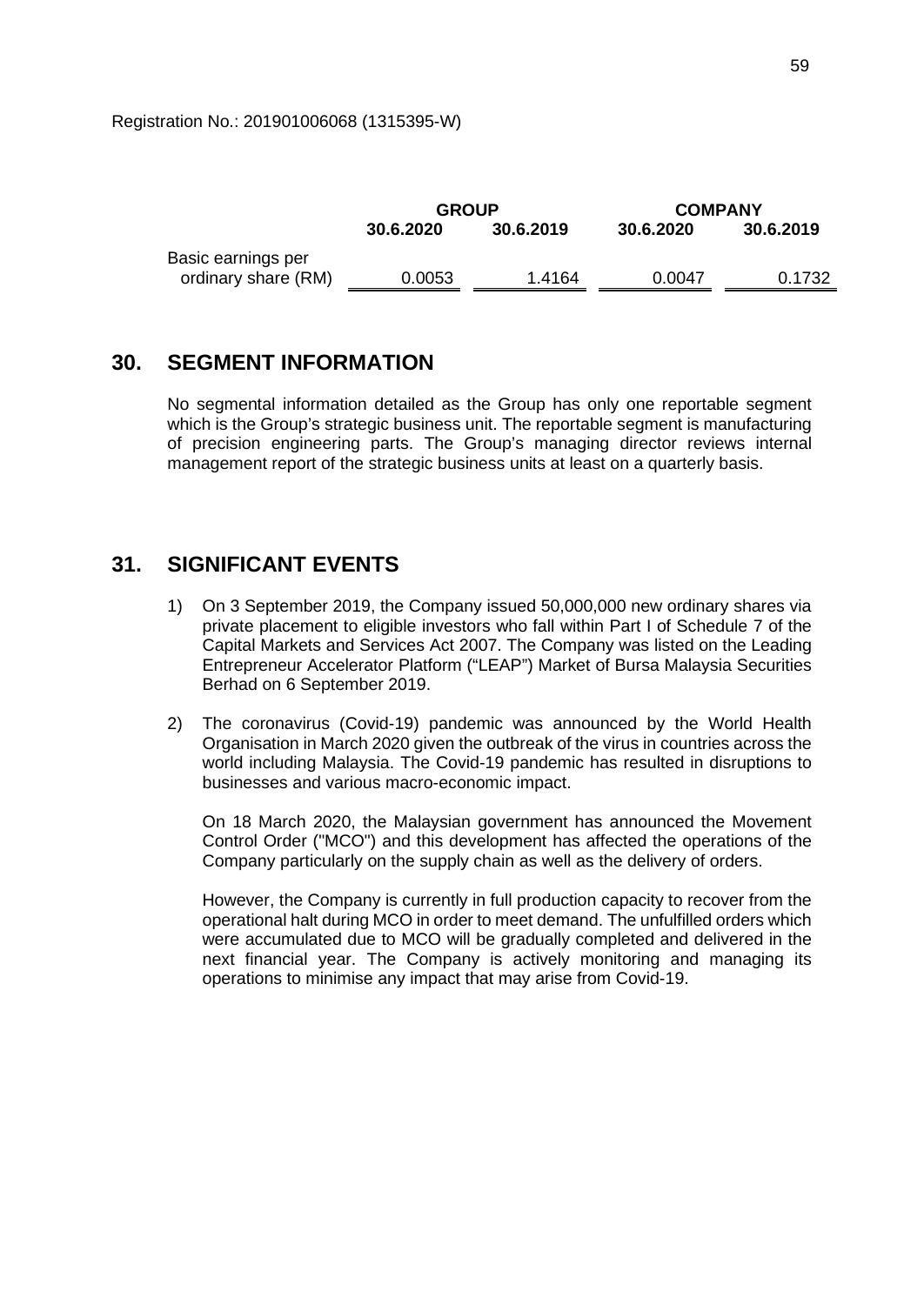Registration No.: 201901006068 (1315395-W) (Incorporated in Malaysia)

# **AND ITS SUBSIDIARY**

# **STATEMENT BY DIRECTORS PURSUANT TO SECTION 251(2) OF THE COMPANIES ACT 2016**

In the opinion of the Directors, the financial statements set out on pages 5 to 59 are drawn up in accordance with Malaysian Financial Reporting Standards, International Financial Reporting Standards and the requirements of the Companies Act 2016 in Malaysia so as to give a true and fair view of the financial position of the Group and of the Company as of 30 June 2020 and of their financial performance and cash flows for the financial year then ended.

Signed on behalf of the Board of Directors in accordance with a resolution of the Directors:

...................................................... LOH CHIN SOON **Director** 

...................................................... LOW OO SENG **Director** 

IPOH

Date: 14 October 2020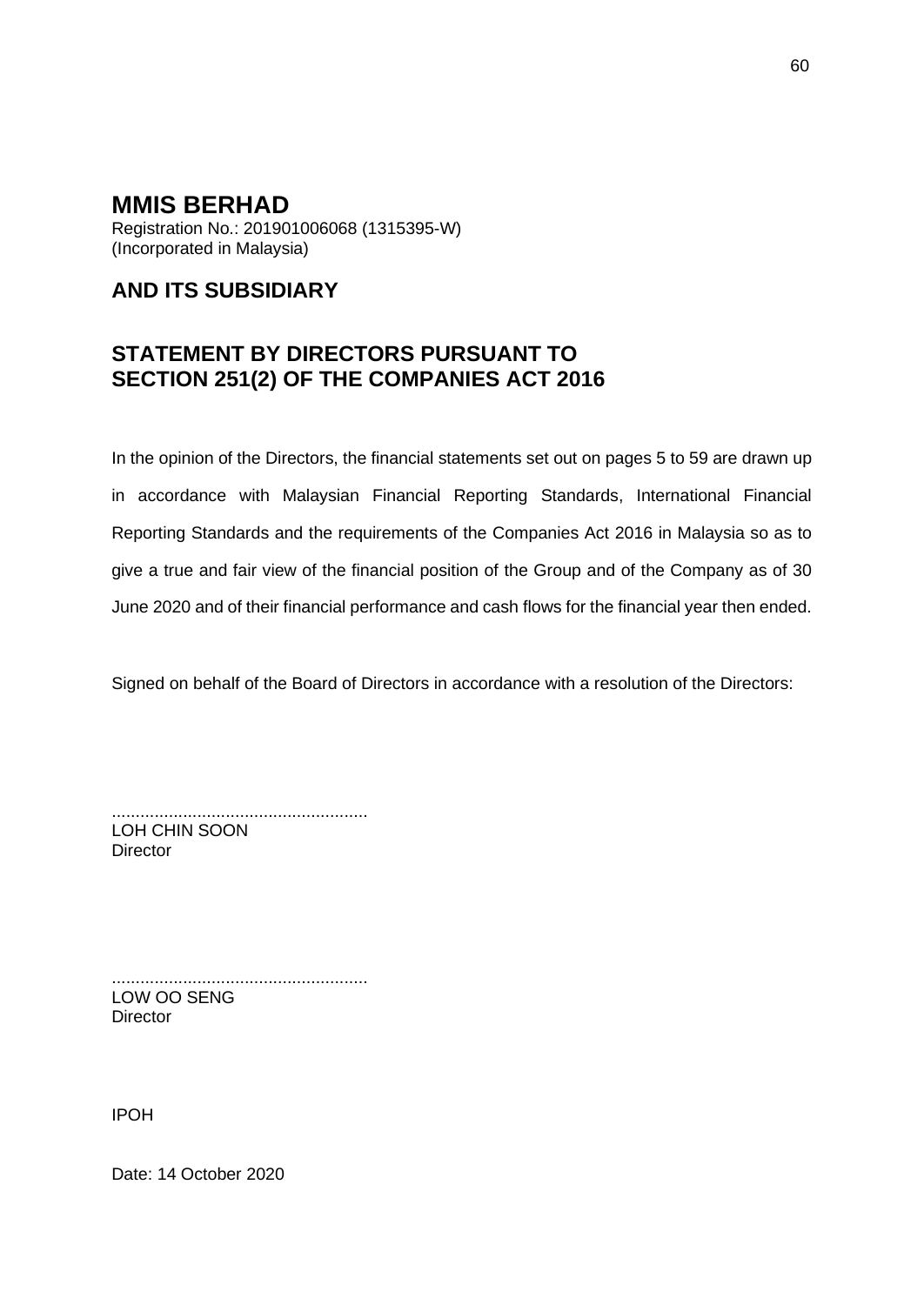Registration No.: 201901006068 (1315395-W) (Incorporated in Malaysia)

# **AND ITS SUBSIDIARY**

# **STATUTORY DECLARATION PURSUANT TO SECTION 251(1)(b) OF THE COMPANIES ACT 2016**

I, LOW OO SENG, the Director primarily responsible for the financial management of MMIS Berhad, do solemnly and sincerely declare that the financial statements set out on pages 5 to 59 are, to the best of my knowledge and belief, correct and I make this solemn declaration conscientiously believing the declaration to be true, and by virtue of the Statutory Declarations Act 1960.

Subscribed and solemnly declared by the abovenamed LOW OO SENG, NRIC: 560910-08- 5345), at Ipoh in the State of Perak Darul Ridzuan on 14 October 2020.

...................................................... LOW OO SENG

Before me:

Commissioner for Oaths Perak Darul Ridzuan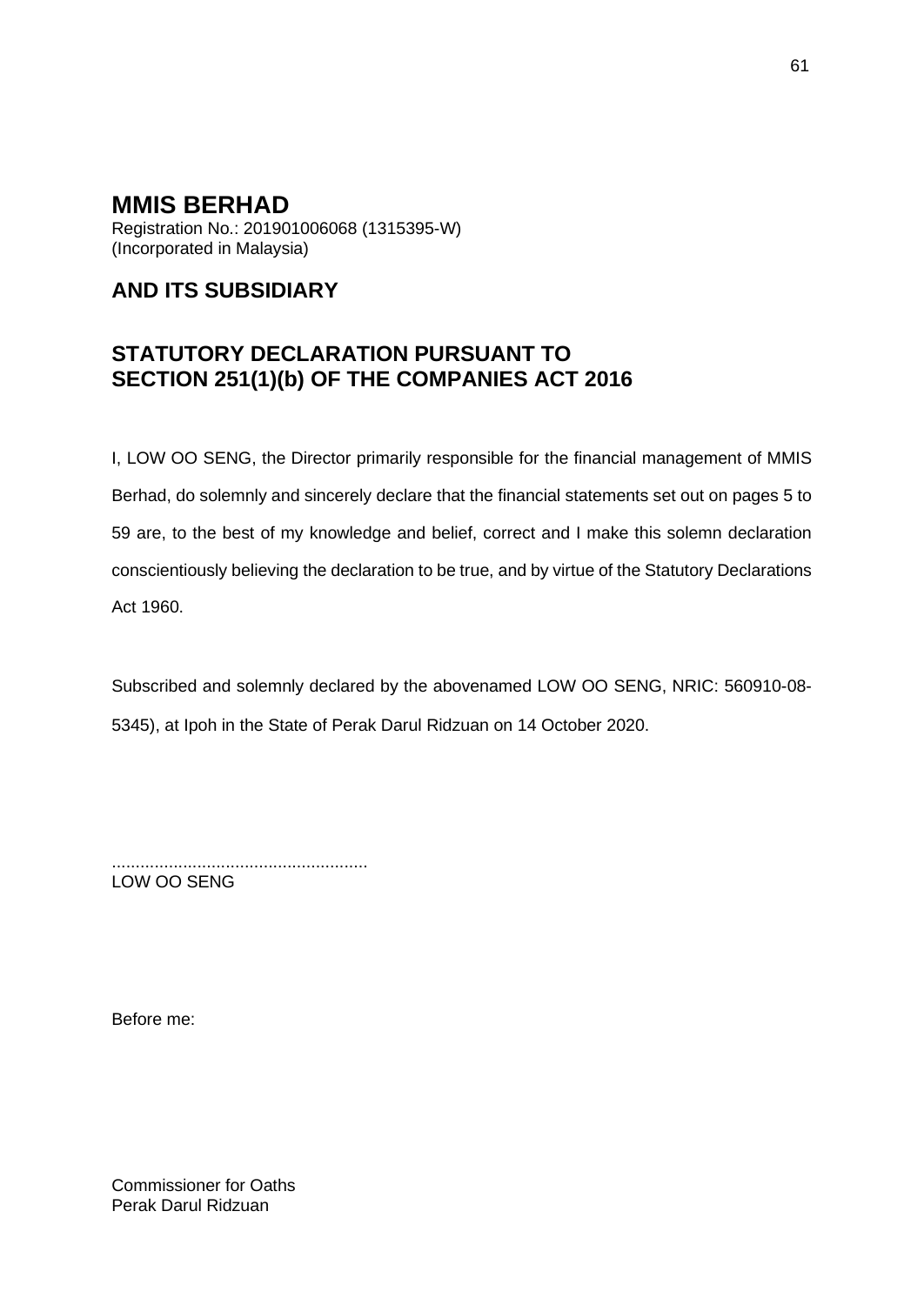#### **KPMG PLT**

(LLP0010081-LCA & AF 0758) **Chartered Accountants** Level 17, Ipoh Tower Jalan Dato' Seri Ahmad Said 30450 lpoh Perak Darul Ridzuan, Malaysia

| Telephone | +60 (5) 253 1188 |
|-----------|------------------|
| Fax       | +60 (5) 255 8818 |
| Website   | www.kpmg.com.my  |

# **INDEPENDENT AUDITORS' REPORT TO THE MEMBERS OF MMIS BERHAD**

(Registration No. 201901006068 (1315395-W)) (Incorporated in Malaysia)

#### **Report on the Audit of the Financial Statements**

#### **Opinion**

We have audited the financial statements of MMIS Berhad, which comprise the statements of financial position as at 30 June 2020 of the Group and of the Company, and the statements of profit or loss and other comprehensive income, statements of changes in equity and statements of cash flows of the Group and of the Company for the year then ended, and notes to the financial statements, including a summary of significant accounting policies, as set out on pages 5 to 59.

In our opinion, the accompanying financial statements give a true and fair view of the financial position of the Group and of the Company as at 30 June 2020, and of their financial performance and their cash flows for the year then ended in accordance with Malaysian Financial Reporting Standards, International Financial Reporting Standards and the requirements of the Companies Act 2016 in Malaysia.

#### **Basis for Opinion**

We conducted our audit in accordance with approved standards on auditing in Malaysia and International Standards on Auditing. Our responsibilities under those standards are further described in the *Auditors' Responsibilities for the Audit of the Financial Statements* section of our auditors' report. We believe that the audit evidence we have obtained is sufficient and appropriate to provide a basis for our opinion.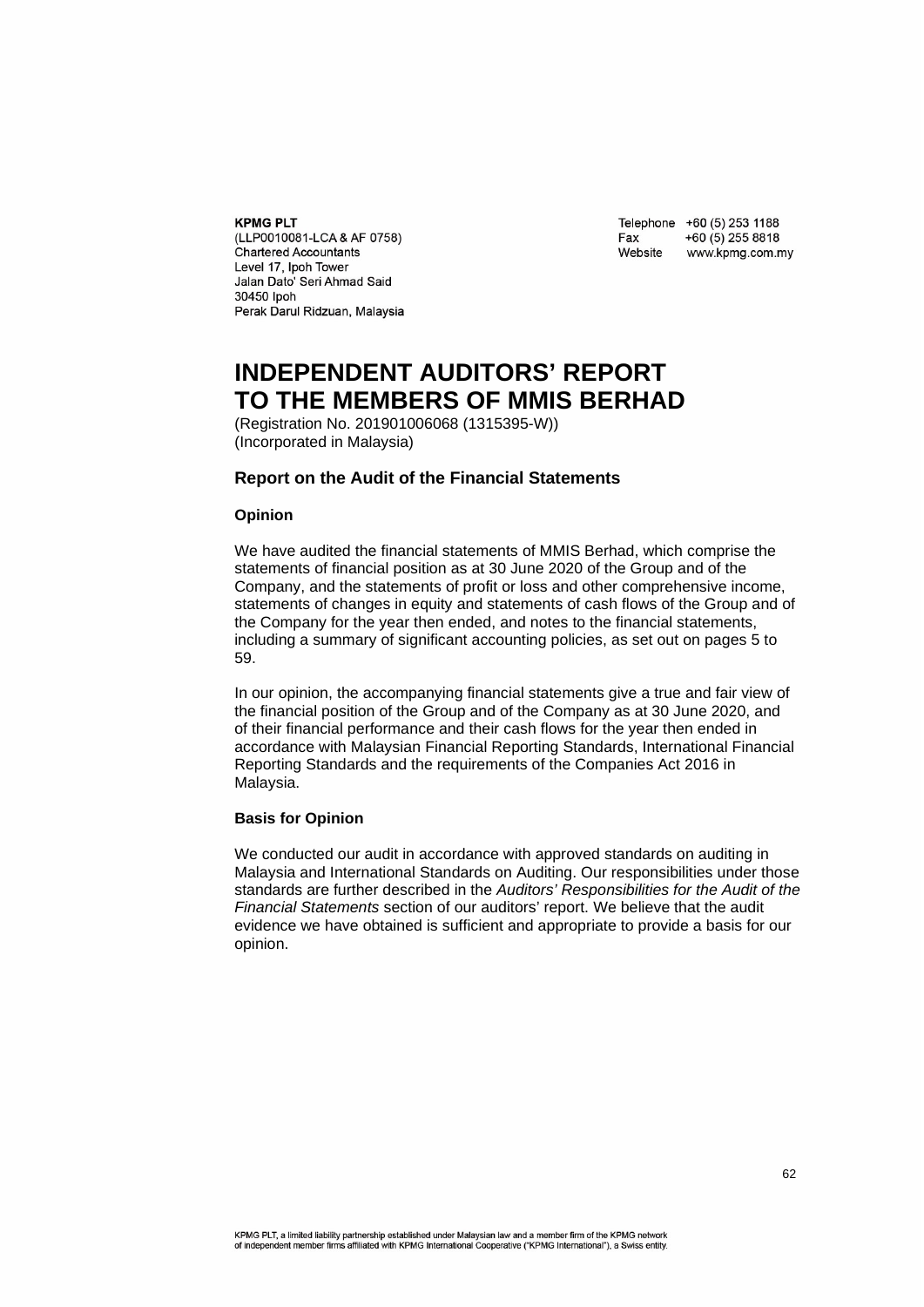#### **Independence and Other Ethical Responsibilities**

We are independent of the Group and of the Company in accordance with the *By-Laws (on Professional Ethics, Conduct and Practice)* of the Malaysian Institute of Accountants ("By-Laws") and the International Ethics Standards Board for Accountants' *International Code of Ethics for Professional Accountants (including International Independence Standards)* ("IESBA Code"), and we have fulfilled our other ethical responsibilities in accordance with the By-Laws and the IESBA Code.

#### **Key Audit Matters**

Key audit matters are those matters that, in our professional judgement, were of most significance in our audit of the financial statements of the Group and of the Company for the current year. These matters were addressed in the context of our audit of the financial statements of the Group and of the Company as a whole, and in forming our opinion thereon, and we do not provide a separate opinion on these matters.

#### **1. Revenue recognition (RM11,693,187)**

Refer to Note 2.13(i) – Significant accounting policy: "Revenue" and Note 20 – "Revenue".

#### **The key audit matter**

Revenue from sales is dependent on the demand from the main customers for the Group's products which are subject to the global economic conditions. We have identified revenue recognition as a key audit matter because the performance of the Group is vulnerable to external factors and is susceptible to external parties expectations and hence, there is a risk that revenue may be misstated.

#### **How the matter was addressed in our audit**

We performed the following audit procedures, among others:

- Assessed the design and implementation of key controls over the recognition of revenue and tested these controls for operating effectiveness.
- Checked sales recognised before and after year end on sampling basis to the delivery documents and considered whether the sales were recognised in the appropriate accounting period.
- We obtained external confirmations from customers for sales transactions from customers or compared the sales recognised to the delivery documents to check the sales recognised for revenue recognition in the financial year.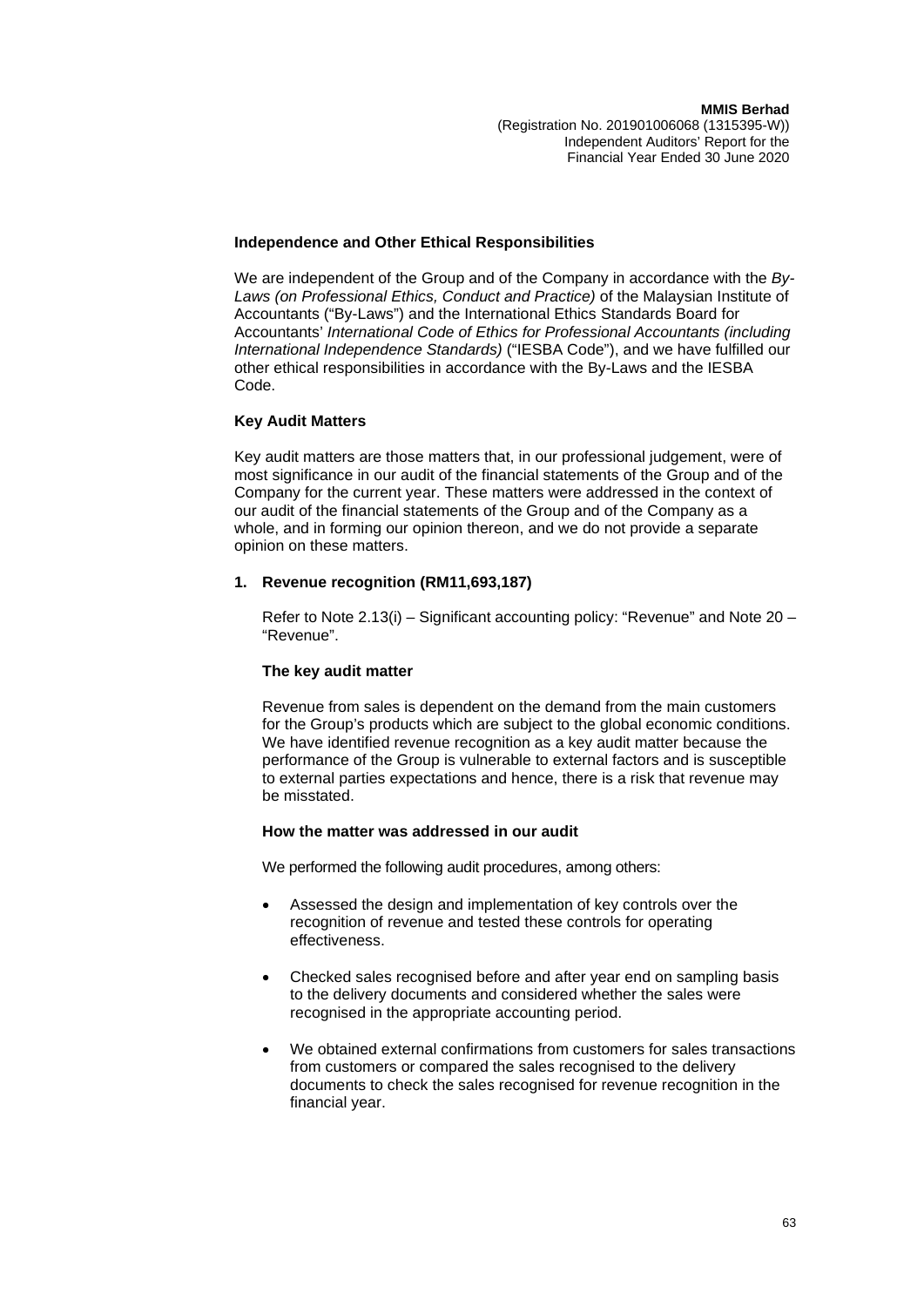#### **Key Audit Matters (continued)**

#### **2. Valuation of trade receivables (RM3,301,302) and contract assets (RM2,548,116)**

Refer to Notes 2.2 and 2.7 – Significant accounting policy: "Financial instruments" and "Contract assets" and Notes 7 and 8 – "Contract assets" and "Trade receivables".

#### **The key audit matter**

MFRS 9 introduces an expected credit loss ("ECL") impairment model, which requires the use of significant assumptions about future economic conditions and credit risk of the customers.

The Group has assessed the allowance for impairment loss of trade receivables and contract assets on an individual basis. We identified the valuation of trade receivables (including retention sum) and contract assets as a key audit matter due to significant judgement and the level of uncertainty involved in assessing customer's specific conditions and credit history.

#### **How the matter was addressed in our audit**

We performed the following audit procedures, among others:

- Assessed the design, implementation and operating effectiveness of key internal controls relating to credit control, debt collection and estimate the credit loss allowance
- Assessed whether items were correctly categorized in the trade receivables ageing report by compared individual items therein with sales invoices and other relevant underlying documentation, on a sample basis.
- Checked the key parameters and assumptions of the expected credit loss model adopted by the management, including the basis of segmentation of the accounts receivable based on credit risk characteristics of customers and the historical default data in management's estimated loss allowance
- Reperformed the calculation of the loss allowance as at 30 June 2020 based on the Group's credit loss allowance policies
- Checked cash receipts from debtors subsequent to the reporting date relating to trade receivable balances as at 30 June 2020, on a sample basis.
- Checked subsequent approved progress billings from contract customers to assess the recoverability of contract assets, on a sample basis.

We have determined that there are no key audit matters in the audit of the separate financial statements of the Company to communicate in our auditors' report.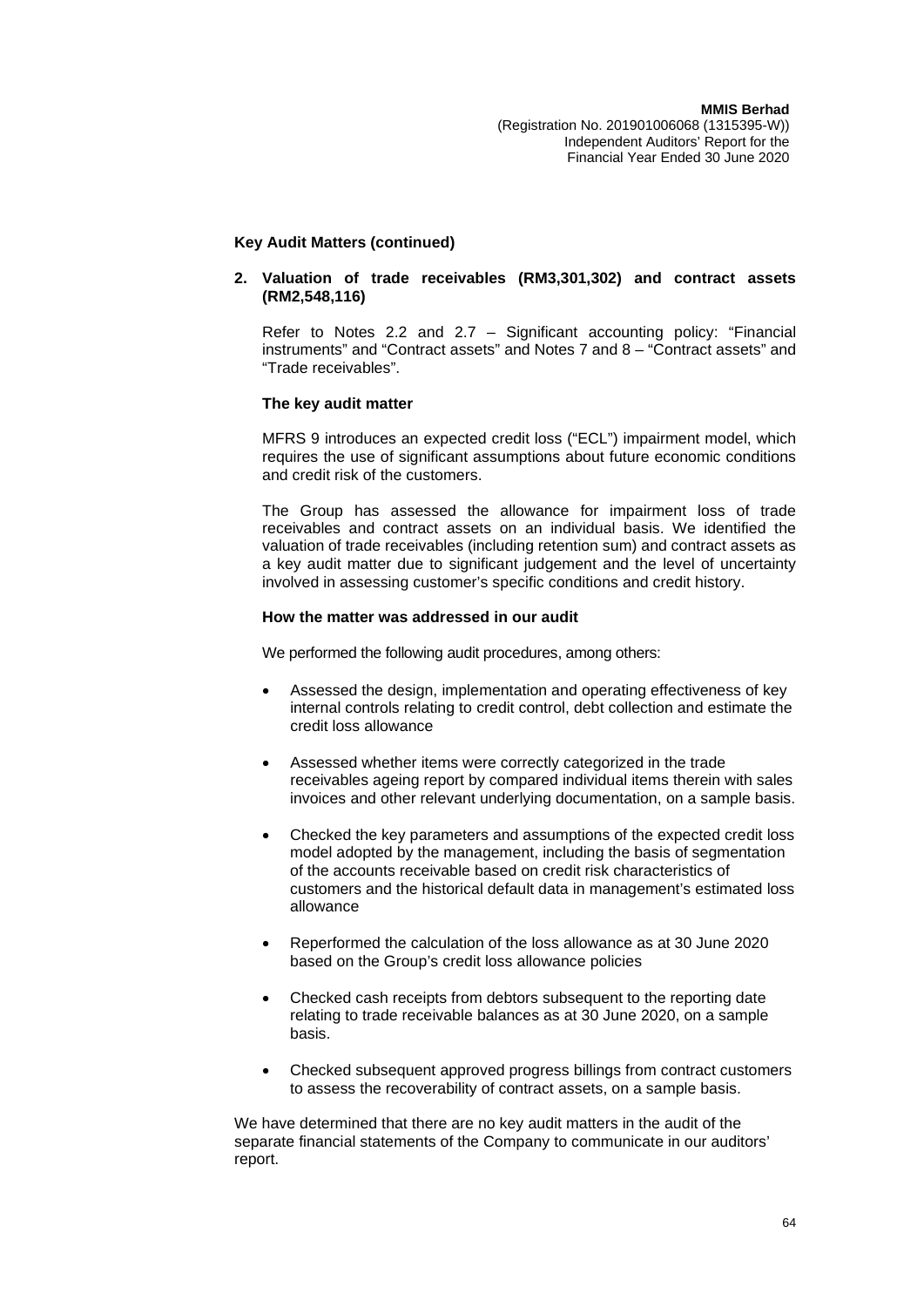#### **Information Other than the Financial Statements and Auditors' Report Thereon**

The Directors of the Company are responsible for the other information. The other information comprises the information included in the Directors' Report, but does not include the financial statements of the Group and of the Company and our auditors' report thereon.

Our opinion on the financial statements of the Group and of the Company does not cover the Directors' Report and we do not express any form of assurance conclusion thereon.

In connection with our audit of the financial statements of the Group and of the Company, our responsibility is to read the Directors' Report and, in doing so, consider whether the Directors' Report is materially inconsistent with the financial statements of the Group and of the Company or our knowledge obtained in the audit, or otherwise appears to be materially misstated. If, based on the work we have performed, we conclude that there is a material misstatement of the Directors' Report, we are required to report that fact. We have nothing to report in this regard.

#### **Responsibilities of the Directors for the Financial Statements**

The Directors of the Company are responsible for the preparation of financial statements of the Group and of the Company that give a true and fair view in accordance with Malaysian Financial Reporting Standards, International Financial Reporting Standards and the requirements of the Companies Act 2016 in Malaysia. The Directors are also responsible for such internal control as the Directors determine is necessary to enable the preparation of financial statements of the Group and of the Company that are free from material misstatement, whether due to fraud or error.

In preparing the financial statements of the Group and of the Company, the Directors are responsible for assessing the ability of the Group and of the Company to continue as a going concern, disclosing, as applicable, matters related to going concern and using the going concern basis of accounting unless the Directors either intend to liquidate the Group or the Company or to cease operations, or have no realistic alternative but to do so.

#### **Auditors' Responsibilities for the Audit of the Financial Statements**

Our objectives are to obtain reasonable assurance about whether the financial statements of the Group and of the Company as a whole are free from material misstatement, whether due to fraud or error, and to issue an auditors' report that includes our opinion. Reasonable assurance is a high level of assurance, but is not a guarantee that an audit conducted in accordance with approved standards on auditing in Malaysia and International Standards on Auditing will always detect a material misstatement when it exists. Misstatements can arise from fraud or error and are considered material if, individually or in the aggregate, they could reasonably be expected to influence the economic decisions of users taken on the basis of these financial statements.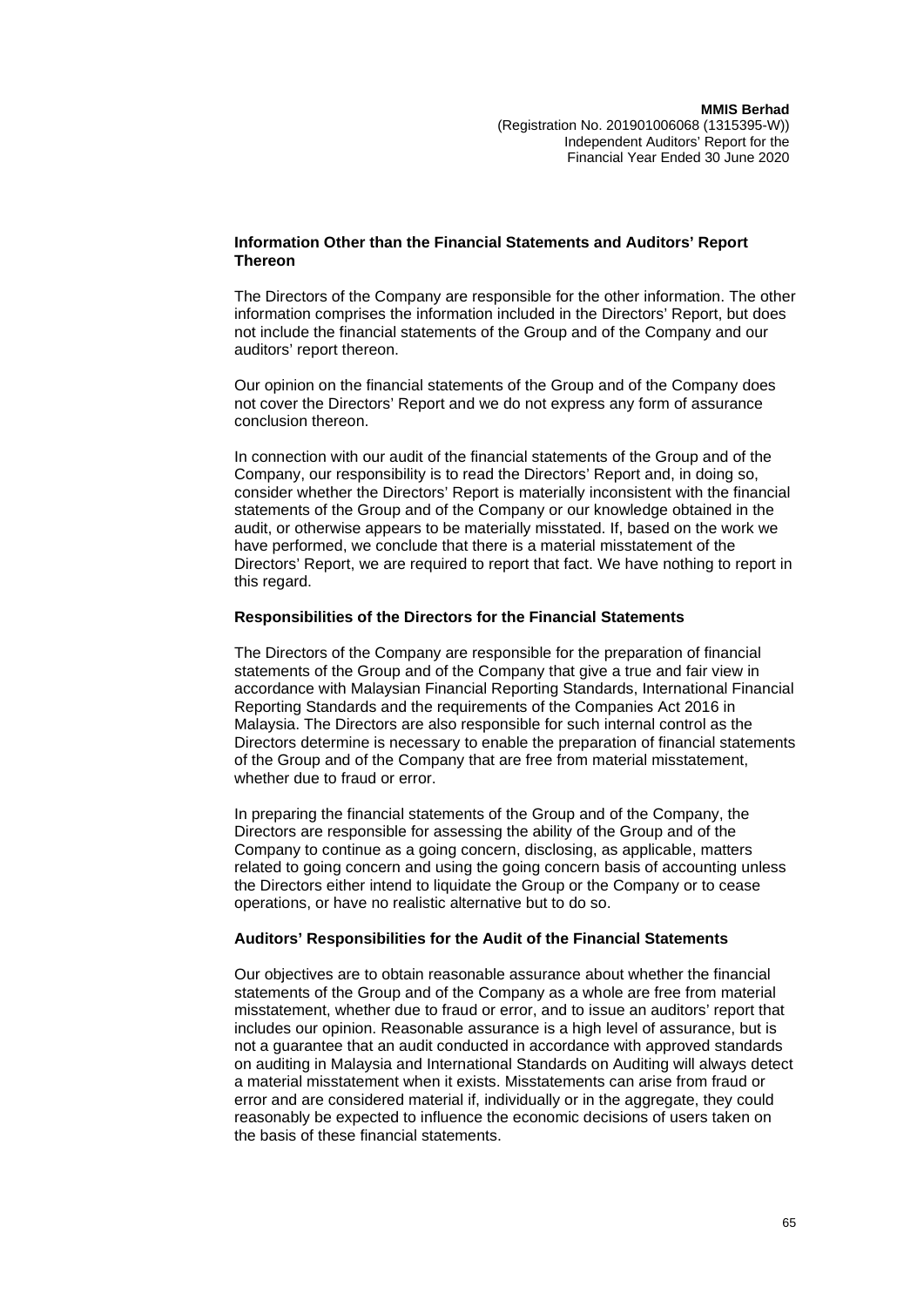### **Auditors' Responsibilities for the Audit of the Financial Statements (continued)**

As part of an audit in accordance with approved standards on auditing in Malaysia and International Standards on Auditing, we exercise professional judgement and maintain professional scepticism throughout the audit. We also:

- Identify and assess the risks of material misstatement of the financial statements of the Group and of the Company, whether due to fraud or error, design and perform audit procedures responsive to those risks, and obtain audit evidence that is sufficient and appropriate to provide a basis for our opinion. The risk of not detecting a material misstatement resulting from fraud is higher than for one resulting from error, as fraud may involve collusion, forgery, intentional omissions, misrepresentations, or the override of internal control.
- Obtain an understanding of internal control relevant to the audit in order to design audit procedures that are appropriate in the circumstances, but not for the purpose of expressing an opinion on the effectiveness of the internal control of the Group and of the Company.
- Evaluate the appropriateness of accounting policies used and the reasonableness of accounting estimates and related disclosures made by the Directors.
- Conclude on the appropriateness of the Directors' use of the going concern basis of accounting and, based on the audit evidence obtained, whether a material uncertainty exists related to events or conditions that may cast significant doubt on the ability of the Group and of the Company to continue as a going concern. If we conclude that a material uncertainty exists, we are required to draw attention in our auditors' report to the related disclosures in the financial statements of the Group and of the Company or, if such disclosures are inadequate, to modify our opinion. Our conclusions are based on the audit evidence obtained up to the date of our auditors' report. However, future events or conditions may cause the Group and of the Company to cease to continue as a going concern.
- Evaluate the overall presentation, structure and content of the financial statements of the Group and of the Company, including the disclosures, and whether the financial statements of the Group and of the Company represent the underlying transactions and events in a manner that gives a true and fair view.
- Obtain sufficient appropriate audit evidence regarding the financial information of the entities or business activities within the Group to express an opinion on the financial statements of the Group. We are responsible for the direction, supervision and performance of the group audit. We remain solely responsible for our audit opinion.

We communicate with the Directors regarding, among other matters, the planned scope and timing of the audit and significant audit findings, including any significant deficiencies in internal control that we identify during our audit.